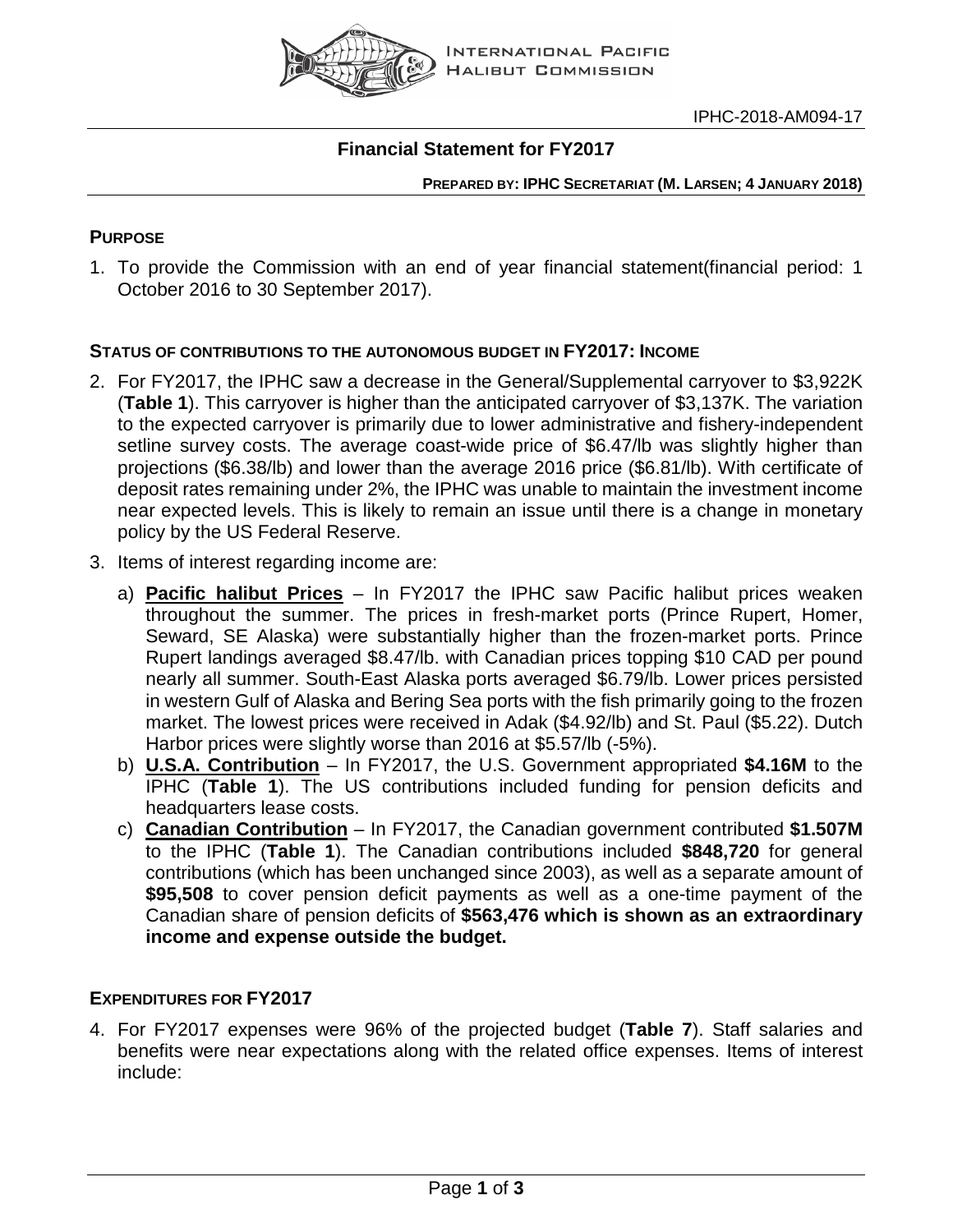- a) The additional Canadian pension contribution was an additional expense and can be found on **Table 4** as Canadian Pension Liability. The amount shown is \$563,476.
- b) Office staff payroll was slightly higher (2%) than budget projections (**Table 7-1**) due to job re-descriptions. IPHC Secretariat staff received a 2.64% COLA increase, in line with the U.S. civil service guidelines, and step raises occurred where appropriate. The IPHC fishery-independent setline survey payroll was slightly lower than projected due to fewer weather/non-fishing days than expected.
- c) Higher totals for B.C. Worker's Compensation program (BC WorkSafe) are a result of hiring more Canadian employees (port and survey) than anticipated (**Table 7-1 row 72441**). These mandatory costs (1.4% of salary) are much less than US salaried employees (7.65% of salary for FICA) and represent program savings.
- d) Overall meeting and travel costs were less than budgeted (**Table 7-2 Travel**). Management Strategy Advisory Board and Science Review Board costs were higher due to more meetings and longer meetings than initially projected (**Table 7-2 rows 8322x**). Interim meeting costs have increased due to the Seattle meeting market (high demand) and the larger meeting spaces needed for public sessions (**Table 7-2 row 83211**).
- e) Office and storage lease costs were as projected. U.S. appropriations language for FY2016 limited the contribution to \$250,000 (**Table 7-3 rows 82111, 82123**). The issue of payment from the University of Washington for lease costs (\$76,382) remains unresolved at this time.
- f) Building Maintenance costs (**Table 7-3 row 82212**) include unanticipated building maintenance items (new hot water heater, backflow valve replacement).
- g) Legal fees decreased with no major activity. Legal fees are split into general legal fees (**Table 7-3 row 85941**) and personnel legal fees (**Table 7-1 row 75311**).
- h) General Liability expenses increased in 2017 and reflect IPHC maintaining adequate coverage (**Table 7-3 row 885212**).

### **EXTRA-BUDGETARY FUNDS**

5. The IPHC continued to receive a grant for costs associated to the implementation of the extended sampling in Alaska. For FY2017 and beyond, the contract for the collection of Sablefish logbooks from NOAA-Fisheries (National Marine Fisheries Service) was terminated and funds for the logbook collection are now part of the above grant. Due to U.S. Federal funding mechanisms the reimbursement will commence in FY2019 (based on FY2017 expenses). The Commission also received funds from the Department of Fisheries and Oceans, Canada and Washington Department of Fish and Wildlife for additional work completed on the fisheries independent surveys in 2017 (**Table 6**).

### **PERSONNEL SUMMARIES**

6. The IPHC maintained personnel full-time equivalent (FTE) similar to FY2016 with 73 employees and 41.58 FTE (FY2016 - 74 people and 40.50). Full-time Seattle staff (yeararound) remains under 30 FTE and 30 people. Appendix II provides detail by program for both FTE and employees.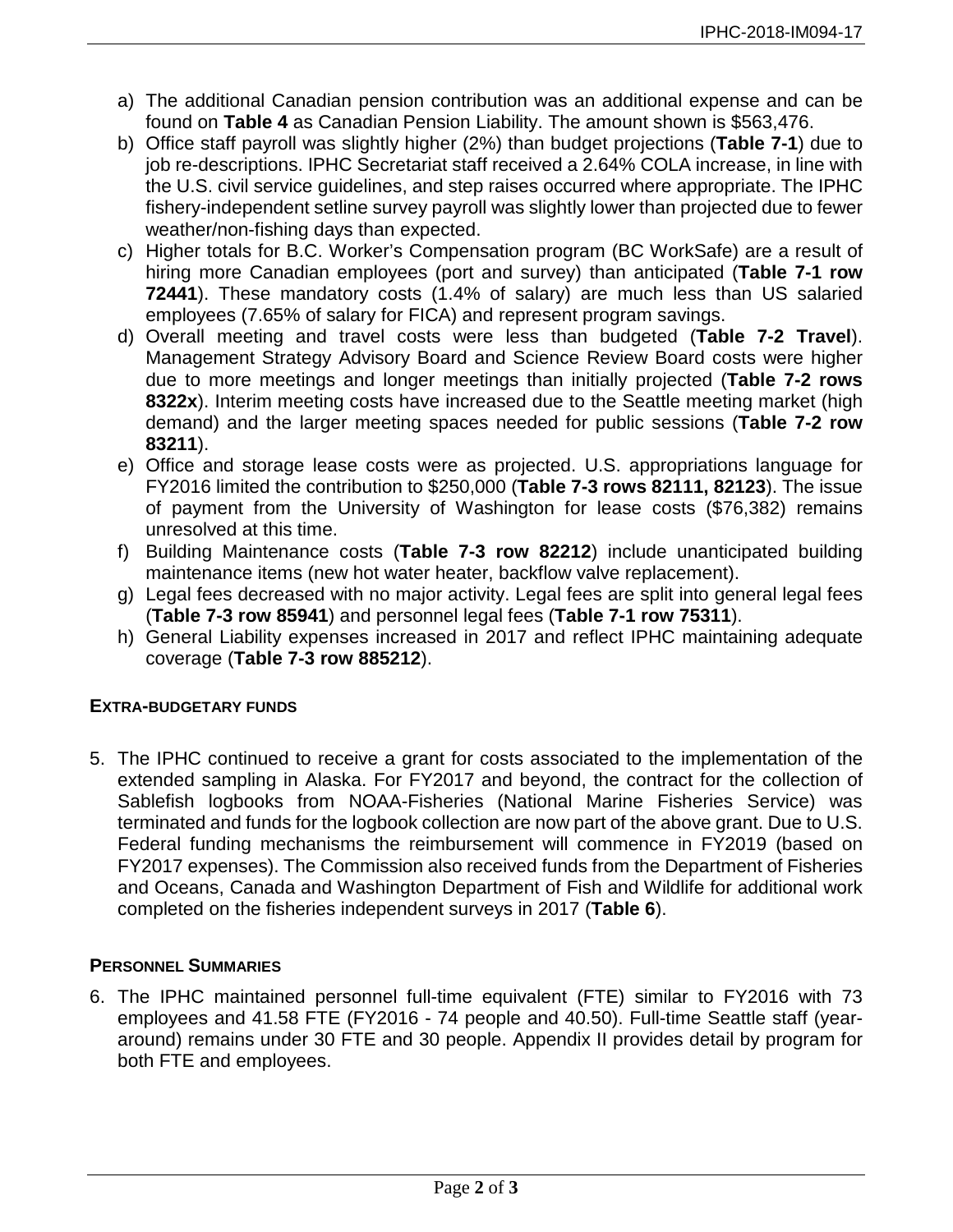### **RECOMMENDATION/S**

7. That the Commission **NOTE** paper IPHC–2018–AM094–17 which includes the Financial Statement and supporting documentation for the financial period 01 October 2016 to 30 September 2017.

#### **APPENDICES**

**Appendix I:** Financial Statements – Annual Meeting (ver. 1.0)

**Appendix II:** IPHC Employees by Program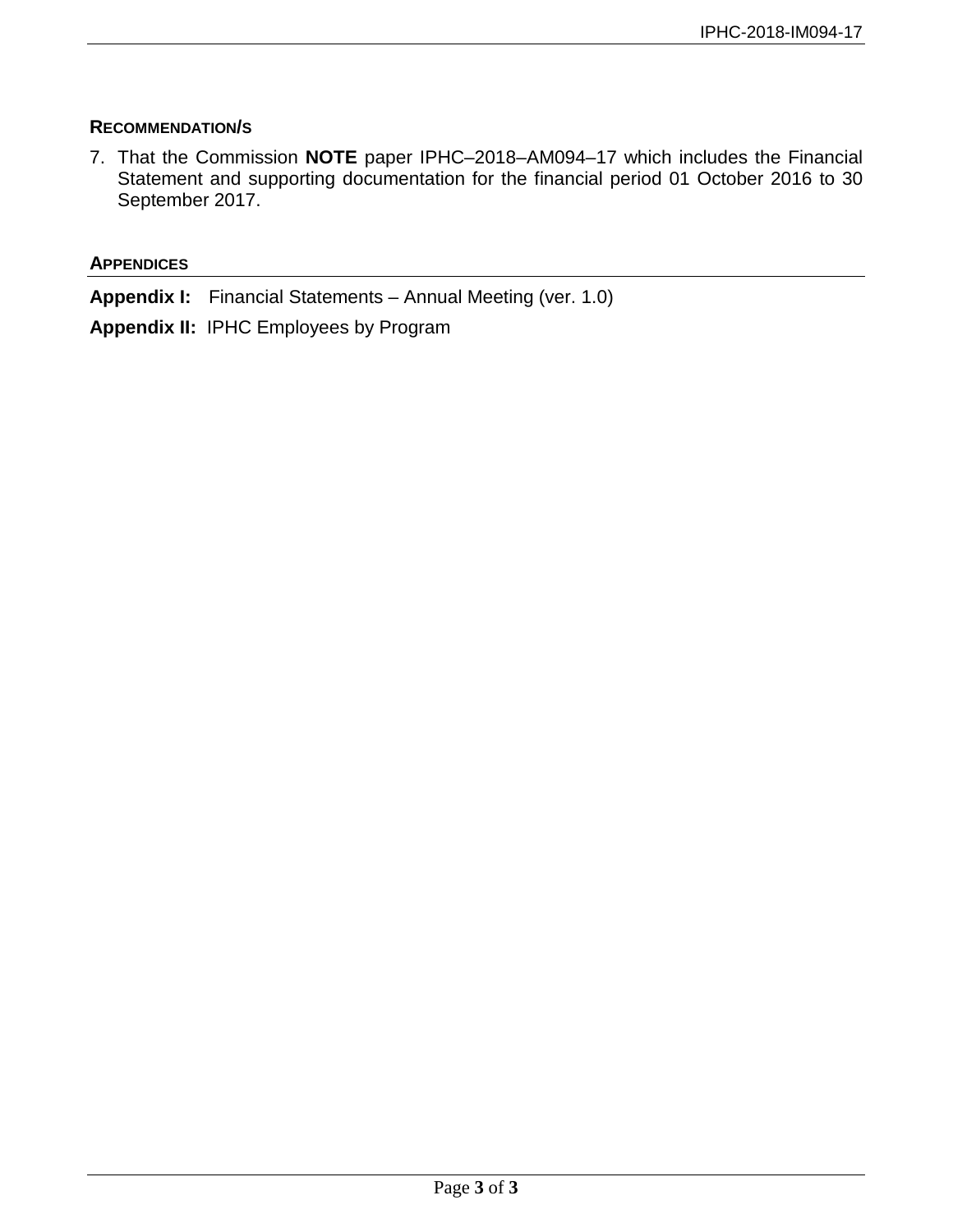# International Pacific Halibut Commission

Annual Meeting

FY2017 - 1 Oct. 2016 to 30 Sept. 2017

## Table of Contents

| Table   | Page | Main                                 |
|---------|------|--------------------------------------|
| 1       | 2    | <b>Consolidated Statement</b>        |
| 2       | 3    | General & Supplemental Fund Balances |
| 3       | 4    | <b>Restricted Fund Balances</b>      |
| 4       | 5    | Income and Expenses - Overall        |
| 5       | 6    | Supplemental Income/Expenses         |
| 6       | 7    | Operations                           |
|         |      | Programs                             |
| 7-1     | 8    | <b>Personnel Summary</b>             |
| $7-2$   | 9    | Programs                             |
| 7-3     | 10   | Administration                       |
| $7 - 4$ | 11   | Supplies and Equipment               |
|         |      | Departments                          |
| 8-1     | 12   | Catch Effort Program                 |
| 8-2     | 13   | Catch Effort Program - by Ports      |
| $9 - 1$ | 14   | F.I.S. Survey                        |
|         |      |                                      |

10-1 15 Other Research (1)<br>10-2 16 Other Research (2) Other Research  $(2)$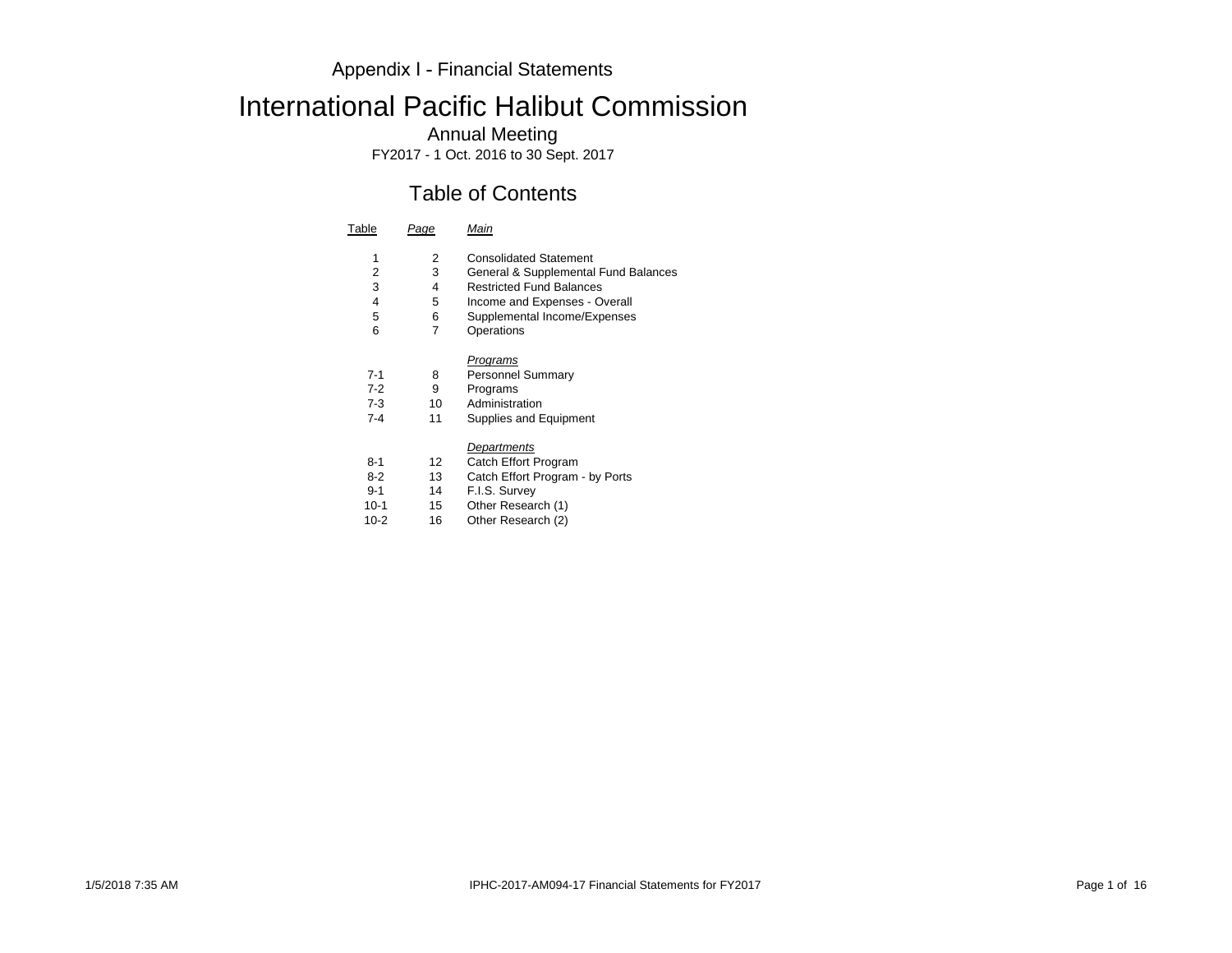### TABLE 1. Consolidated Statement

# *IPHC Income and Expenses*

FY2017 Actuals

1 Oct. 2016 to 30 Sept. 2017

#### *General & Supplemental Accounts*

| Income                        |      | Actual       |      | <b>Budget</b>             | % Budget                      |                         | <b>Expenses</b>               | Actual       |     | <b>Budget</b> | % Budget |
|-------------------------------|------|--------------|------|---------------------------|-------------------------------|-------------------------|-------------------------------|--------------|-----|---------------|----------|
| <b>Contributions</b>          |      |              |      |                           |                               |                         | <b>Core IPHC Activities</b>   |              |     |               |          |
| <b>United States</b>          | - \$ | 4,160,000 \$ |      | 4,150,000                 | 100%                          |                         | Administration \$             | 1,780,653    | S   | 1,911,806     | 93%      |
| Canada                        | \$   | 944,228 \$   |      | 944,228                   | 100%                          |                         | Scientific \$                 | 2,841,974    | \$. | 3,050,610     | 93%      |
|                               |      |              |      |                           |                               |                         | Catch Sampling \$             | 547,010      | \$. | 663,064       | 82%      |
| <b>Fish Sales</b>             |      |              |      |                           |                               |                         | <b>Vessel Activity</b>        |              |     |               |          |
| F.I.S.S. Program \$           |      | 3,845,400 \$ |      | 3,853,654                 | 100%                          |                         | F.I.S.S. Program \$           | 5,106,587    | \$  | 5,488,335     | 93%      |
| Other Research \$             |      |              |      | 125,000                   | 0%                            |                         |                               |              |     |               |          |
| <b>Other Income</b>           |      |              |      |                           |                               |                         |                               |              |     |               |          |
| Grants & Contracts \$         |      | 589,631      | - \$ | 672,984                   | 88%                           |                         | <b>Research Activities</b>    |              |     |               |          |
| Interest Income \$            |      | 14,884       | \$   | 16,125                    | 92%                           |                         | Other Research \$             | 480,397      | S.  | 625,000       | 77%      |
| Misc. Income \$               |      |              |      |                           | n/a                           |                         | Field Experiments \$          |              | \$  |               | 0%       |
| Normal FY2017 Income          | S    | 9,554,143    | S.   | 9,761,992                 | 98%                           |                         | <b>Normal FY2017 Expenses</b> | \$10,756,620 |     | \$11,738,816  | 92%      |
| <b>Extraordinary Income</b>   |      |              |      |                           |                               |                         | <b>Associated Expenses</b>    |              |     |               |          |
| Canada - Pension Liability \$ |      | 563,476 \$   |      |                           | n/a                           |                         | Canada - Pension Liability \$ | 563,476 \$   |     |               | n/a      |
| <b>Total FY2017 Income</b>    | S.   | 10,117,619   | - 56 | 9,761,992                 | 104%                          |                         | <b>Total FY2012 Expenses</b>  | \$11,320,096 |     | \$11,738,816  | 96%      |
|                               |      |              |      |                           | Net Normal FY2017 \$          |                         |                               |              |     |               |          |
|                               |      |              |      | Net Normal as % of Income |                               | (1,202,477)<br>$-12.6%$ |                               |              |     |               |          |
|                               |      |              |      |                           |                               |                         |                               |              |     |               |          |
|                               |      |              |      |                           | Unrestricted Funds Balance \$ | 3,922,332               |                               |              |     |               |          |

Notes: Bycatch sales shared between vessel and state/Federal agencies (no funds to IPHC) Program Expenses include Prior Year expenses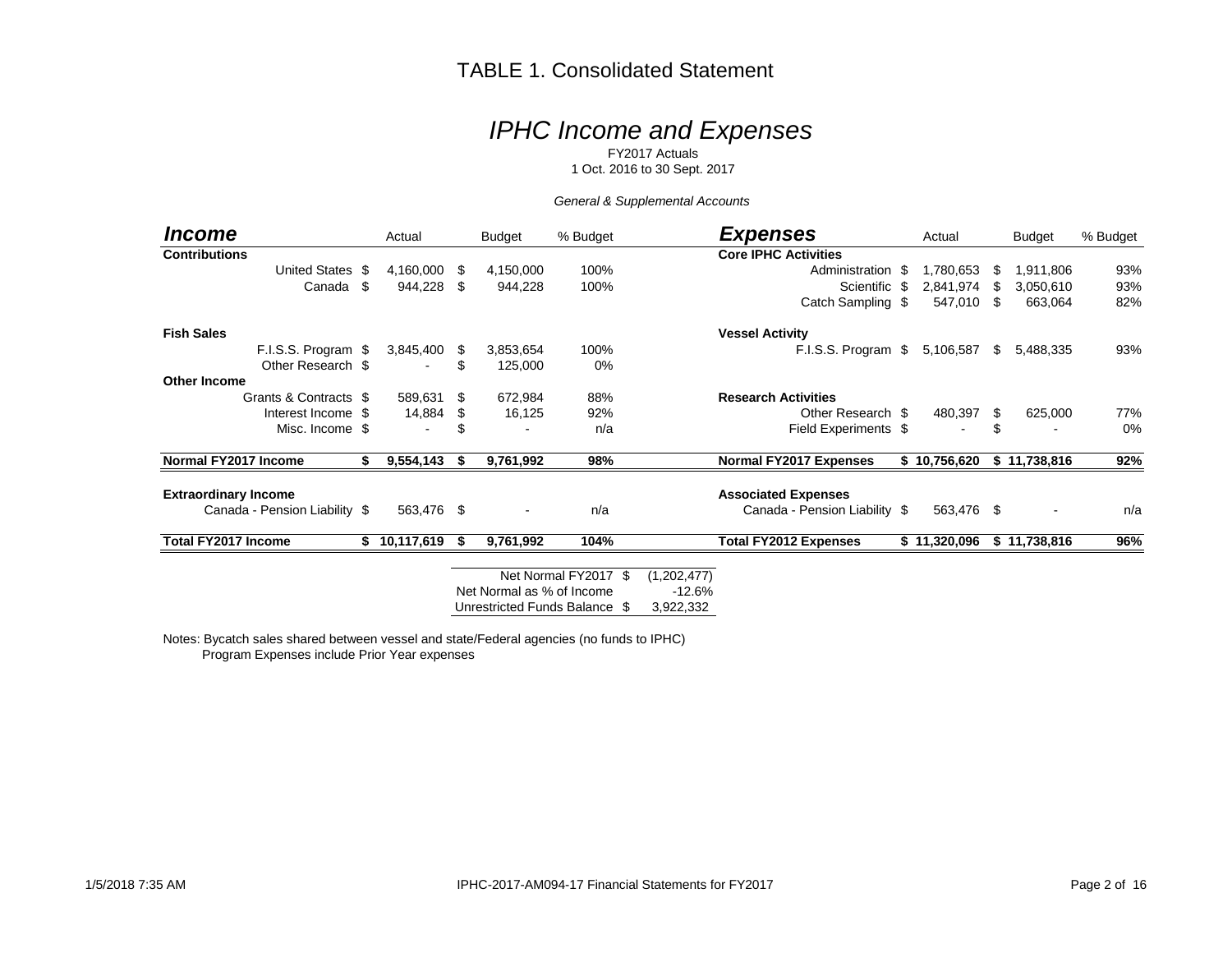# TABLE 2. General & Supplemental

# General Fund Balances

| General (10)                  |    |            |
|-------------------------------|----|------------|
| <b>Checking Account</b>       | S  | (262, 157) |
| Savings Account (HRA)         |    | 27,795     |
| <b>Total Cash</b>             |    | (234,362)  |
| <b>Treasury Bills</b>         |    |            |
| <b>T-bill Money Market</b>    | \$ |            |
| <b>Certificate of Deposit</b> | S  | 500,000    |
| <b>Total Investments</b>      |    | 500,000    |
|                               |    |            |
| <b>General Fund Balance</b>   |    | 265.638    |

### **Supplemental (20)**

| <b>Checking Account</b>                   |    | 2,546,488 |
|-------------------------------------------|----|-----------|
| <b>Total Cash</b>                         |    | 2,546,488 |
| <b>Treasury Bills</b>                     | \$ |           |
| <b>T-bill Money Market</b>                | S  |           |
| <b>Certificate of Deposit</b>             | \$ | 1,250,000 |
| <b>Total Investments</b>                  |    | 1,250,000 |
|                                           |    |           |
| <b>Supplemental Fund Balance</b>          |    | 3,796,488 |
|                                           |    |           |
| <b>Grand Total Cash &amp; Investments</b> |    | 4,062,126 |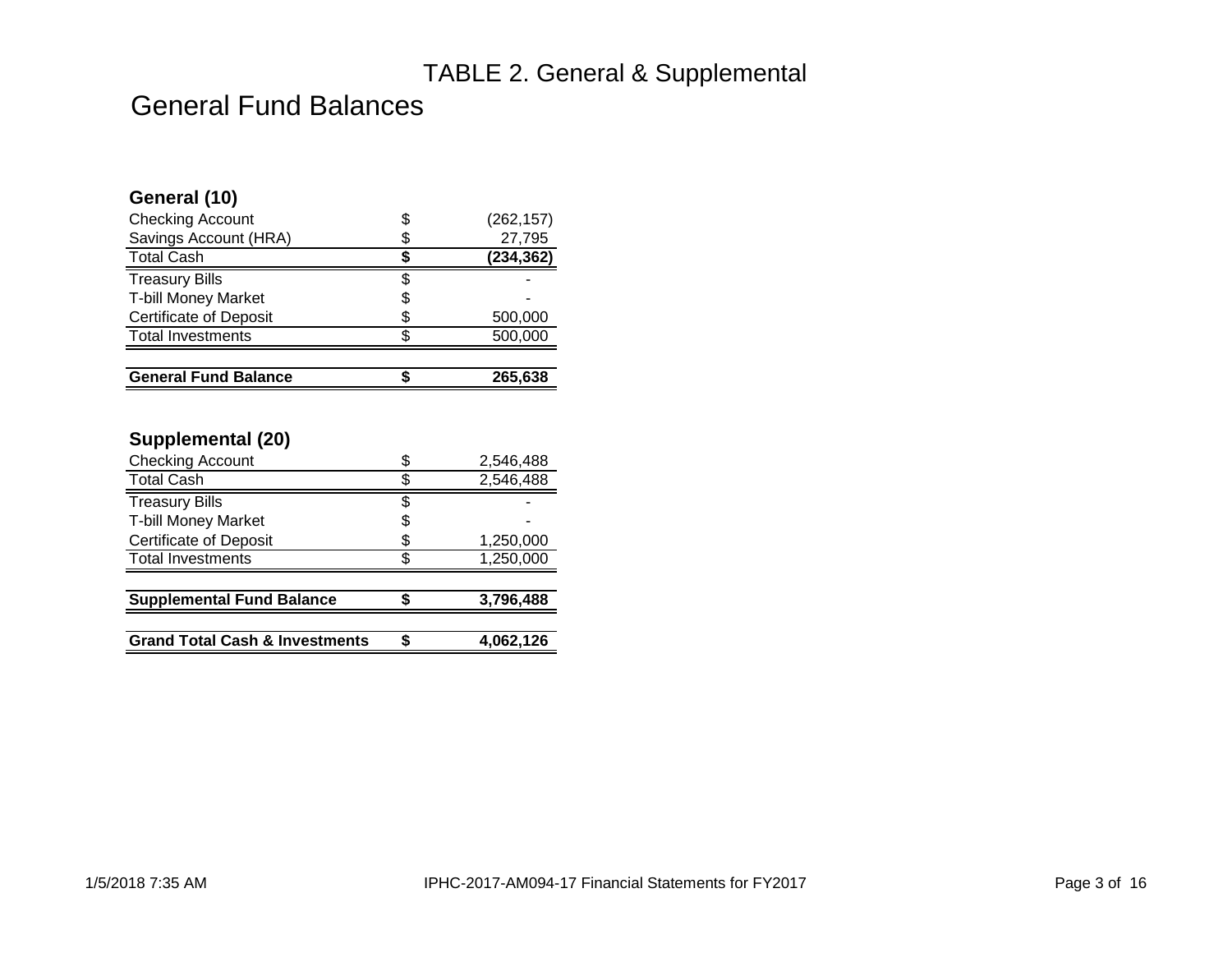# TABLE 3. Restricted Accounts

# Fund Balances

| <b>Fund Balances</b>        |                  | <b>Cash Balances</b>            |    |           |  |  |  |  |  |
|-----------------------------|------------------|---------------------------------|----|-----------|--|--|--|--|--|
|                             |                  | <b>Leave Liability (30)</b>     |    |           |  |  |  |  |  |
| <b>Beginning Balance</b>    | \$<br>117,913    | Bank - Cash                     | \$ | 117,972   |  |  |  |  |  |
| <b>Interest Earned</b>      | \$<br>59         | <b>Treasury Bills</b>           | \$ |           |  |  |  |  |  |
| Leave Expenses              | \$<br>(56, 793)  | T-bill Money Market             | \$ |           |  |  |  |  |  |
| <b>Funds Transferred</b>    | \$               | <b>Certificate of Deposit</b>   | \$ |           |  |  |  |  |  |
| <b>Fund Balance</b>         | \$<br>61,179     | Cash Balance                    | \$ | 117,972   |  |  |  |  |  |
|                             |                  | <b>Medical Annuitants (40)</b>  |    |           |  |  |  |  |  |
| <b>Beginning Balance</b>    | \$<br>630,820    | Bank - Cash                     | \$ | 11,023    |  |  |  |  |  |
| <b>Interest Earned</b>      | \$<br>6,269      | <b>Treasury Bills</b>           | \$ |           |  |  |  |  |  |
| <b>Medical Expenses</b>     | \$<br>(123, 188) | <b>T-bill Money Market</b>      | \$ |           |  |  |  |  |  |
| <b>Bank Fees</b>            | \$               | <b>Certificate of Deposit</b>   | \$ | 750,000   |  |  |  |  |  |
| <b>Funds Transferred</b>    | \$               |                                 |    |           |  |  |  |  |  |
| <b>Fund Balance</b>         | \$<br>513,901    | Cash Balance                    | \$ | 761,023   |  |  |  |  |  |
|                             |                  | <b>Reserve Account (50)</b>     |    |           |  |  |  |  |  |
| <b>Beginning Balance</b>    | \$<br>1,000,000  | Bank - Cash                     | \$ | 8,084     |  |  |  |  |  |
| <b>Interest Earned</b>      | \$<br>8,084      | <b>Treasury Bills</b>           | \$ |           |  |  |  |  |  |
| Expenses                    | \$               | <b>T-bill Money Market</b>      | \$ |           |  |  |  |  |  |
| <b>Reserve Transfer</b>     | \$<br>(8,084)    | <b>Certificate of Deposit</b>   | \$ | 1,000,000 |  |  |  |  |  |
| <b>Fund Balance</b>         | \$<br>1,000,000  | Cash Balance                    | \$ | 1,008,084 |  |  |  |  |  |
|                             |                  |                                 |    |           |  |  |  |  |  |
|                             |                  | <b>Scholarship Account (60)</b> |    |           |  |  |  |  |  |
| <b>Beginning Balance</b>    | \$<br>249,489    | Bank - Cash                     | \$ | 58,224    |  |  |  |  |  |
| <b>Interest Earned</b>      | \$<br>13,885     | <b>Bank - Money Market</b>      | \$ |           |  |  |  |  |  |
| <b>Scholarship Expenses</b> | \$<br>(10,000)   | <b>Treasury Bills</b>           | \$ |           |  |  |  |  |  |
| <b>Bank Fees</b>            | \$<br>(150)      | T-bill Money Market             | \$ |           |  |  |  |  |  |
|                             |                  | <b>Certificate of Deposit</b>   | \$ | 205,000   |  |  |  |  |  |
| <b>Fund Balance</b>         | \$<br>253,224    | Cash Balance                    | \$ | 263,224   |  |  |  |  |  |
| <b>Total Fund Balance</b>   | \$<br>1,828,303  | <b>Total Cash Balance</b>       | \$ | 2,150,303 |  |  |  |  |  |
|                             |                  |                                 |    |           |  |  |  |  |  |
| <b>Restricted Funds</b>     |                  |                                 |    |           |  |  |  |  |  |
| <b>Interest Earned</b>      | \$<br>28,296     |                                 |    |           |  |  |  |  |  |
| <b>Expenses</b>             | \$<br>190,131    |                                 |    |           |  |  |  |  |  |
| Net Income                  | \$<br>(161,835)  |                                 |    |           |  |  |  |  |  |
| <b>Funds Transferred</b>    | \$<br>(8,084)    |                                 |    |           |  |  |  |  |  |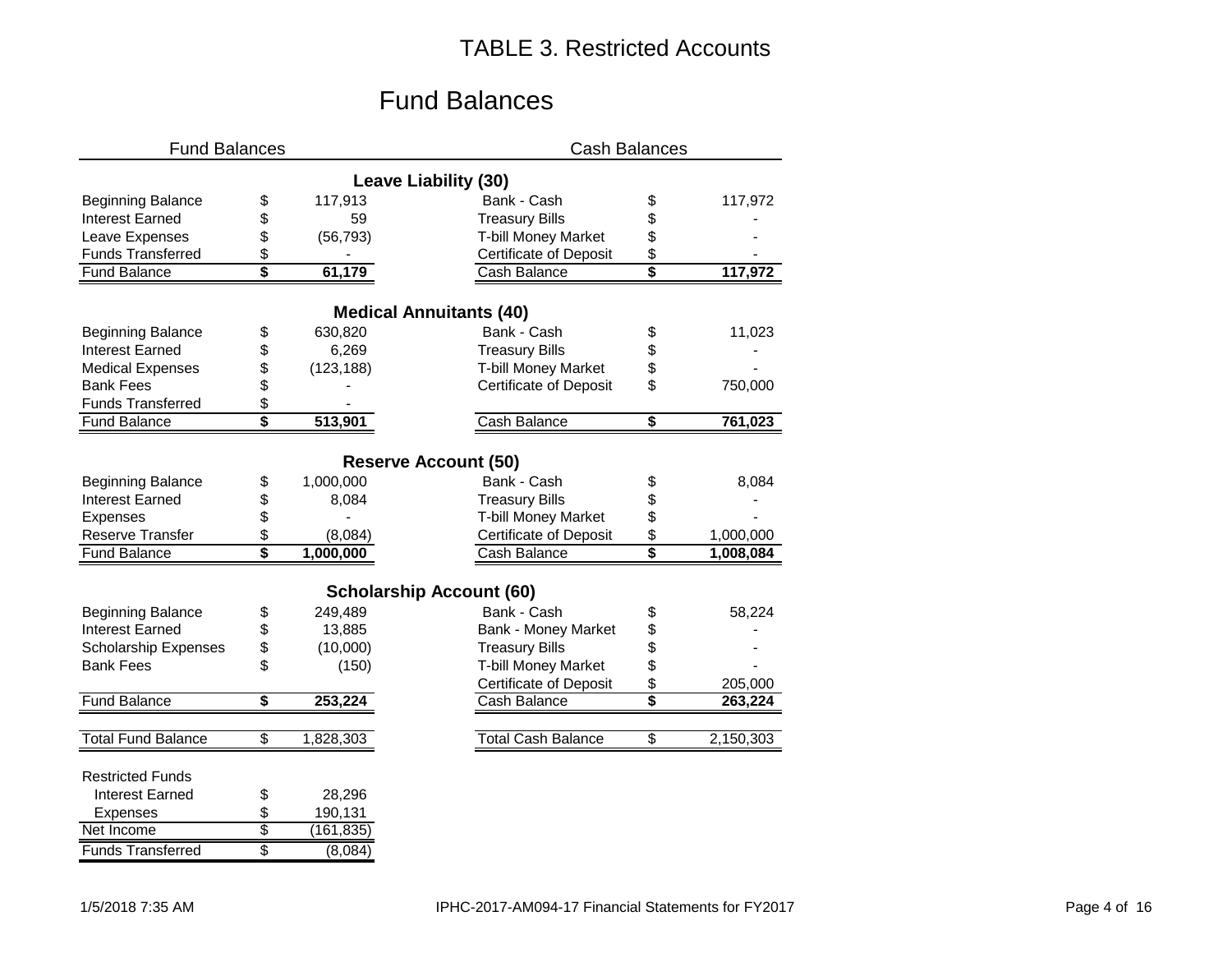### TABLE 4. General I & E

### International Pacific Halibut Commission

Income and Expenses

| % of Year<br>100%                   |    |             |      |               |                       |
|-------------------------------------|----|-------------|------|---------------|-----------------------|
| <b>INCOME</b>                       |    | Actual      |      | <b>Budget</b> | % of<br><b>Budget</b> |
| General                             |    |             |      |               |                       |
| Carry over from Prior FY            | \$ | 249,936     | \$   | 249,936       | 100%                  |
|                                     |    |             |      |               |                       |
| US Contribution - General           | \$ | 4,160,000   | \$   | 4,150,000     | 100%                  |
| <b>CDN Contribution - General</b>   | \$ | 848,720     | \$   | 848,720       | 100%                  |
| <b>CDN Contribution - Pension</b>   | \$ | 95,508      | \$   | 95,508        | 100%                  |
| CDN Contribution - Pension Suppl.   | \$ | 563,476     | \$   |               | 0%                    |
| Interest                            | \$ |             | \$   | 5,000         | $0\%$                 |
| Other income                        | \$ |             | \$   |               | $0\%$                 |
| <b>FY Income Sub-total</b>          | 3  | 5,667,704   | S    | 5,099,228     | 111%                  |
| <b>TOTAL GENERAL FUND INCOME</b>    | \$ | 5,917,640   | \$   | 5,349,164     | 111%                  |
|                                     |    |             |      |               |                       |
| <b>EXPENSES</b>                     |    |             |      |               |                       |
| Personnel                           | \$ | 4,172,392   | \$   | 4,297,936     | 97%                   |
| Programs                            | \$ | 338,561     | \$   | 429,558       | 79%                   |
| Administration                      | \$ | 748,826     | \$   | 1,142,874     | 66%                   |
| Supplies                            | \$ | 390,254     | \$   | 379,863       | 103%                  |
| Prior Fiscal Year                   | \$ |             | \$   |               | 0%                    |
| Sub-total                           | \$ | 5,650,033   | \$   | 6,250,231     | 90%                   |
|                                     |    |             |      |               |                       |
| <b>Survey Personnel</b>             | \$ | 601,804     | \$   | 628,323       | 96%                   |
| <b>Survey Programs</b>              | \$ | 151,135     | \$   | 205,543       | 74%                   |
| <b>Survey Vessels and Contracts</b> | \$ | 3,639,842   | \$   | 3,921,817     | 93%                   |
| <b>Survey Supplies</b>              | \$ | 713,805     | \$   | 732,652       | 97%                   |
| <b>Prior Fiscal Year</b>            | \$ |             | \$   |               | 0%                    |
| <b>Sub-total SSA Surveys</b>        | \$ | 5,106,587   | \$   | 5,488,335     | 93%                   |
| <b>NORMAL EXPENSES</b>              | \$ | 10,756,620  | S    | 11,738,566    | 92%                   |
| <b>CANADIAN PENSION LIABILITY</b>   | \$ | 563,476     | - \$ |               | n/a                   |
| <b>OPERATIONS NET BALANCE</b>       | \$ | (5,402,456) | \$   | (5,939,069)   | 91%                   |
| <b>TRANSFERED FROM SUPPLEMENTAL</b> | \$ | 5,652,892   | \$   | 5,799,497     | 97%                   |
|                                     |    |             |      |               |                       |

*Note: By financial rule General Fund Carryover limited to 5% of combined Appropriations*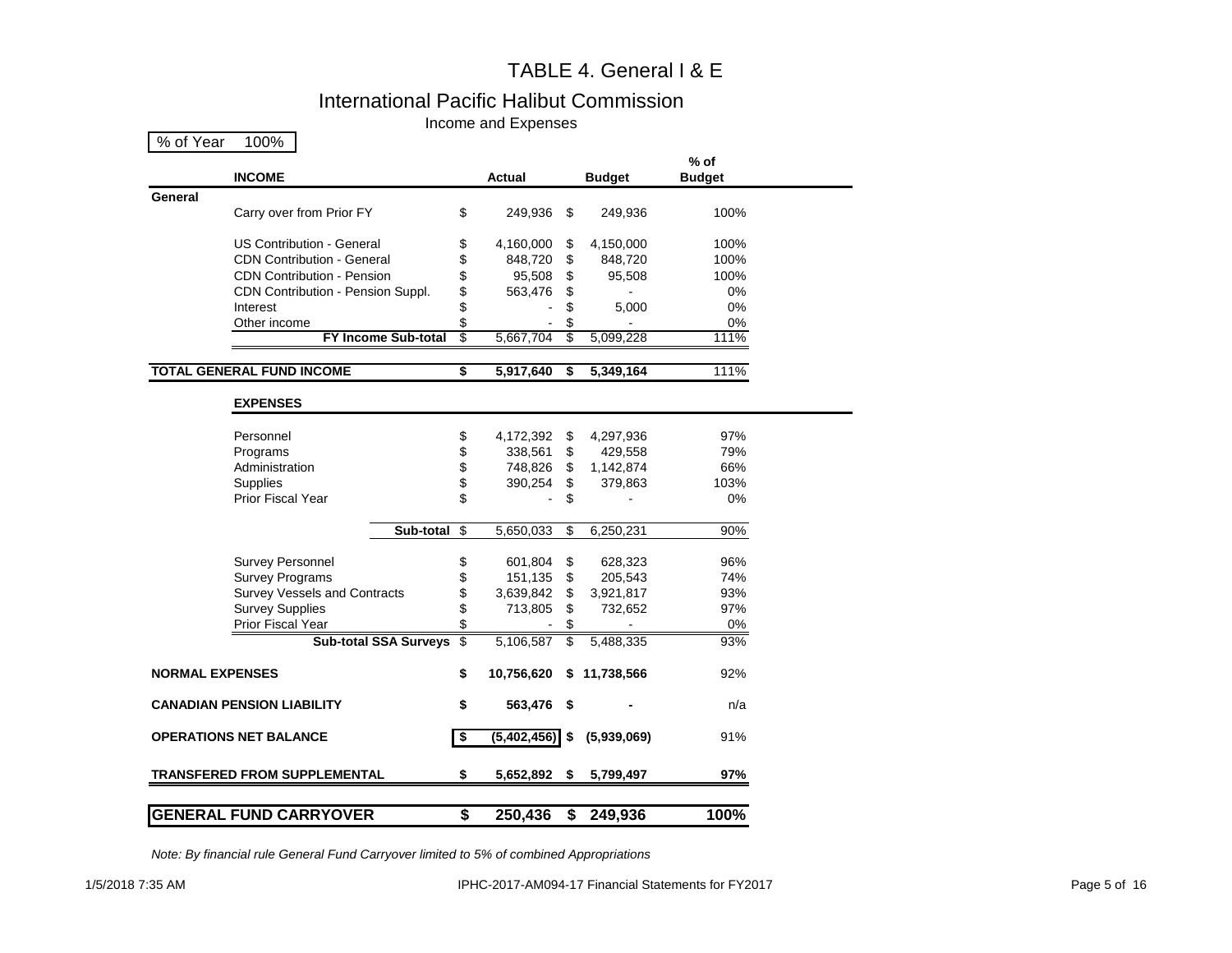# TABLE 5. Supplemental I & E

### International Pacific Halibut Commission

Income and Expenses - Supplemental

|                            | Income                                 |    | Actual     |                                      | <b>Budget</b>  |      | % Notes                                           |
|----------------------------|----------------------------------------|----|------------|--------------------------------------|----------------|------|---------------------------------------------------|
| Supplemental               |                                        |    |            |                                      |                |      |                                                   |
|                            | Carryover from prior FY                | \$ | 4,864,061  | \$                                   | 4,864,061      | 100% |                                                   |
| <b>Current Year Income</b> |                                        |    |            |                                      |                |      |                                                   |
| <b>Fish Sales</b>          |                                        |    |            |                                      |                |      |                                                   |
|                            | Sale of Halibut - FIS survey           | \$ | 3,791,447  | \$                                   | 3,795,257      | 100% |                                                   |
|                            | Sale of Bycatch - FIS survey           | \$ | 53,953     | $\sqrt[6]{3}$                        | 58,397         | 92%  |                                                   |
|                            | Sale of Halibut - DMR Project          | \$ |            | \$                                   | 125,000        |      | 0% Field research deferred to FY2018              |
|                            | <b>Grants and Contracts</b>            |    |            |                                      |                |      |                                                   |
|                            | NMFS - Sampling Grant                  | \$ | 541,966    | \$                                   | 541,966        |      | 100% Annual port sampling grant                   |
|                            | NMFS - Sablefish Logbooks              | \$ |            | \$                                   | 81,761         |      | 0% Deferred and integrated into Sampling Grant    |
|                            | DFO - Rockfish Contract                | \$ | 35,735     | \$                                   | 37,079         |      | 96% Area 2B rockfish sampling                     |
|                            | <b>WDFW - Rockfish Contract</b>        | \$ | 11,930 \$  |                                      | 12,178         |      | 98% Area 2A rockfish sampling                     |
|                            | <b>Other Income</b>                    |    |            |                                      |                |      |                                                   |
|                            | Misc. Income                           | \$ |            | \$                                   |                | n/a  |                                                   |
|                            | Interest                               | \$ | $3,855$ \$ |                                      | 1,125          | 343% |                                                   |
|                            | <b>Internal Transfers</b>              |    |            |                                      |                |      |                                                   |
|                            | <b>Rollover from Reserve</b>           | \$ | 11,029     | \$                                   | 10,000         |      | 110% Transfer of funds in excess of reserve limit |
|                            | <b>Current Year Income \$</b>          |    | 4,449,915  | $\sqrt[6]{\frac{1}{2}}$              | 4,662,764      | 95%  |                                                   |
|                            | <b>Supplemental Total \$</b>           |    | 9,325,006  | \$                                   | 9,536,825      | 98%  |                                                   |
|                            |                                        |    |            |                                      |                |      |                                                   |
|                            | <b>Expenses</b>                        |    |            |                                      |                |      |                                                   |
| Supplemental               |                                        |    |            |                                      |                |      |                                                   |
|                            | Personnel                              | \$ |            | \$                                   |                | n/a  |                                                   |
|                            | Programs                               | \$ |            | \$                                   | $\blacksquare$ | n/a  |                                                   |
|                            | Administration                         | \$ | 218        | \$                                   | 250            | 87%  |                                                   |
|                            | <b>Equipment &amp; Supplies</b>        | S  |            | \$                                   |                | n/a  |                                                   |
|                            | <b>Transfer to Restricted Accounts</b> | \$ |            | \$                                   |                | n/a  |                                                   |
|                            | Sub-Total \$                           |    | 218        | $\overline{\boldsymbol{\mathsf{s}}}$ | 250            | 87%  |                                                   |
|                            | Transfered to Appropriations \$        |    | 5,652,892  | \$                                   | 5,799,497      | 97%  |                                                   |
|                            | <b>Total Expenses \$</b>               |    | 5,653,110  | \$                                   | 5,799,747      | 97%  |                                                   |
|                            | Balance \$                             |    | 3,671,896  | \$                                   | 3,737,078      | 98%  |                                                   |
|                            |                                        |    |            |                                      |                |      |                                                   |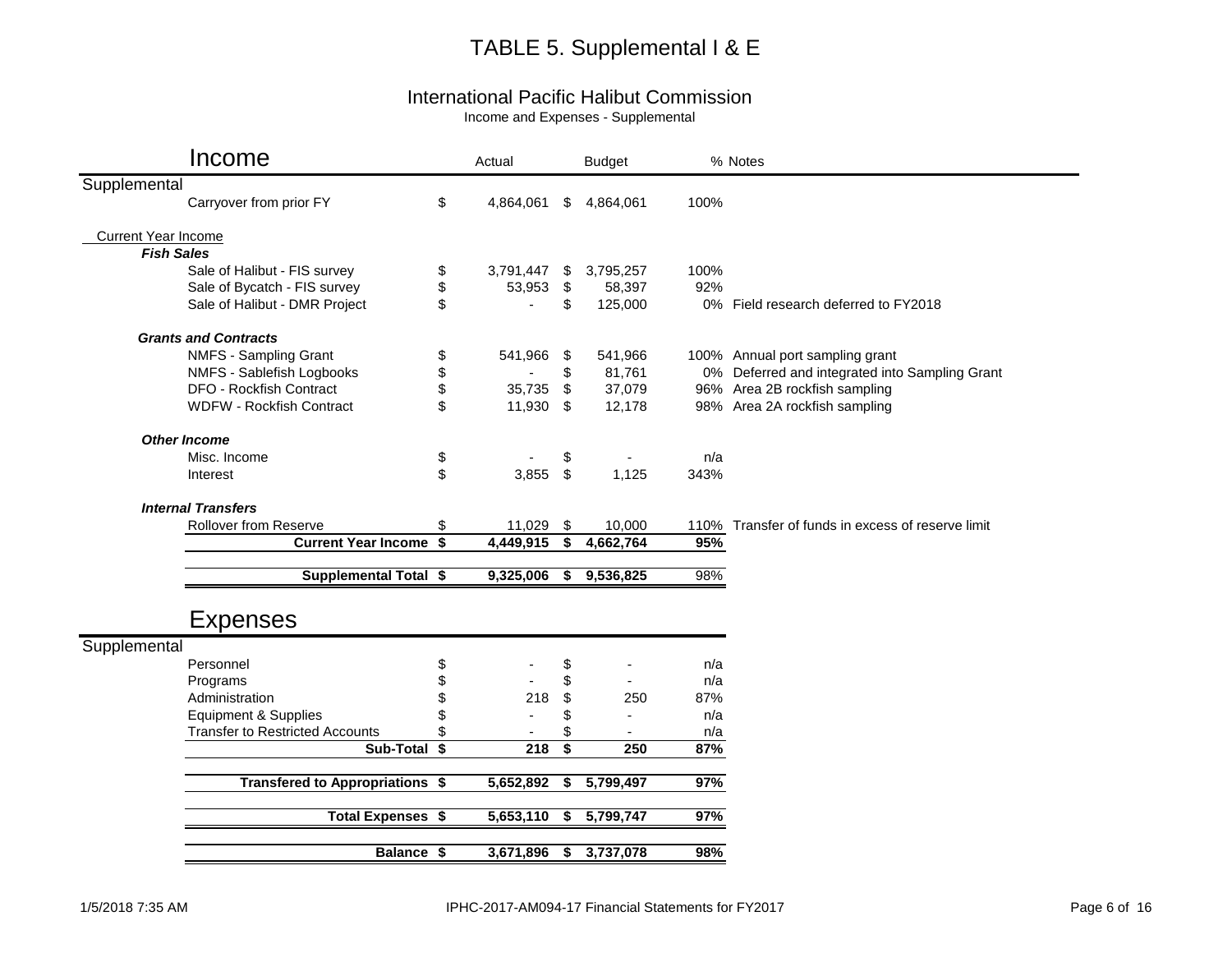#### TABLE6. Operations

| 20<br>30<br>40<br>60<br>10<br>50<br>$%$ of<br>Scientific<br><b>Statistics</b><br><b>Field Experiments</b><br>Other Research<br><b>SSA Surveys</b><br>Sub-Total<br><b>Budget</b><br>Administration<br><b>Actuals</b><br><b>Budget</b><br>Personnel<br>4,076<br>$3,516,706$ \$<br><b>Salaries</b><br>607,724<br>- \$<br>2,018,801<br>356,023<br>2,986,624 \$<br>530,082 \$<br>3,526,190<br>-\$<br>- \$<br>\$<br>-\$<br>- \$<br>566,661<br>962,437 \$<br>41,406 \$<br>1,003,844 \$<br>1,077,146<br><b>Benefits</b><br>S.<br>343,732<br>-S<br>52,044<br>\$<br>\$<br>\$<br>$213,272$ \$<br>28,879 \$<br>S.<br>40,927<br>151,539<br>\$<br>20,805<br>\$<br>242,151 \$<br>256,723<br>Taxes<br>Other<br>\$<br>7,182<br>-\$<br>\$<br>7,182<br>7,182<br>-\$<br>15,200<br>- \$<br>$\blacksquare$<br>$\overline{\phantom{a}}$<br>2,830<br>2,877<br>Hiring/Separation<br>- \$<br>47<br>\$<br>l \$<br>1,437<br>$4,314$ \$<br>51,000<br>- \$<br>-\$<br>2,737,001<br>4,076<br>$4,172,392$ \$<br>4,774,196 \$<br>97%<br>Subtotal \$<br>1,002,395<br>428,919<br>-\$<br>-\$<br>$601,804$ \$<br>4,926,259<br>\$<br>Ŝ.<br>Programs<br>Meetings & Conferences \$<br>160,843<br>17,434<br>178,277 \$<br>178,277 \$<br>200,250<br>\$<br>- \$<br>\$<br>-S<br>10,800<br>85,903 \$<br>67,960<br>153,863 \$<br>Travel \$<br>23,995 \$<br>18,402 \$<br>32,706<br>\$<br>$\sqrt{3}$<br><b>1</b> \$<br>210,797<br>Communications \$<br>28,146<br>\$<br>$2,495$ \$<br>34,781<br>83,176 \$<br>117,957 \$<br><b>S</b><br>4,140<br>\$<br>$\sqrt{3}$<br>163,054<br>\$.<br>$\sim$<br>Publications \$<br>37,055<br>2,544<br>\$<br>-\$<br>$39,600$ \$<br>-\$<br>39,600 \$<br>61,000<br>-\$<br>\$<br>$\blacksquare$<br>$\overline{\phantom{a}}$<br>Subtotal \$<br>250,040 \$<br>36,846 \$<br>$151, 135$ \$<br>38,380<br>\$<br>$13,294$ \$<br>338,561<br><b>IS</b><br>489,696 \$<br>635,101<br>- \$<br>Administration<br>43,399<br>$3,385,459$ \$<br>3,907,292<br>Contracts \$<br>76,256 \$<br>12,525<br>$138,417$ \$<br>270,598 \$<br>3,114,861<br>- \$<br>$\sqrt{3}$<br>l \$<br>$96,132$ \$<br>92,384<br>\$<br>3,748<br>\$<br>\$<br>$33,775$ \$<br>129,907 \$<br>145,316<br>Maintenance \$<br>-\$<br>Facility Rentals \$<br>\$<br>$273,012$ \$<br>$16,361$ \$<br>289,373 \$<br>298,358<br>269,807<br>-\$<br>3,205<br>\$<br>\$<br>Training & Education \$<br>131,883 \$<br>38,500<br>9,733<br>\$<br>24,870<br>73,504 \$<br>58,379 \$<br>186,400<br>-\$<br>\$<br>400<br>\$<br>416,466 \$<br>29,222 \$<br>\$<br>6,359<br>\$<br>35,581<br>452,047 \$<br>527,325<br>Fees \$<br>\$<br>$\sqrt{3}$<br>Subtotal \$<br>506,169 \$<br>26,007<br>77,833 \$<br>138,817<br>$\sqrt{2}$<br>748,826 \$<br>$3,639,842$ \$<br>\$<br>$4,388,669$ \$<br>5,064,690<br><b>Supplies &amp; Equipment</b><br>$37,359$ \$<br>$38,766$ \$<br>$38,766$ \$<br>116,020<br>Equipment \$<br>S<br>S.<br>S<br>$\overline{\phantom{a}}$<br>22,049<br>3,226<br>$322,802$ \$<br>351,488 \$<br>713,805<br>$1,065,293$ \$<br>996,495<br>Supplies \$<br>\$<br>- \$<br>3,411<br>\$<br>-\$<br>Subtotal \$<br>\$<br>$390,254$ \$<br>22,049<br>-\$<br>40,585<br>-\$<br>$3,411$ \$<br>$324,209$ \$<br>713,805 \$<br>$1,104,059$ \$<br>1,112,515<br><b>Prior FY Expenses</b> \$<br>Ŝ.<br>- \$<br>\$<br>\$<br>\$<br>99999<br>\$<br>\$<br>\$<br>۰.<br>$\blacksquare$<br>$\blacksquare$<br>$\blacksquare$<br>$\blacksquare$<br>$\blacksquare$<br><b>Grand Total</b><br>1,780,653<br>2,841,974<br>$547,010$ \$<br>$480,397$ \$<br>$5,650,033$ \$<br>$5,106,587$ \$<br>$10,756,620$ \$<br>11,738,566<br>\$<br>- \$<br>- \$<br>- \$<br>1,911,556<br>$3,050,610$ \$<br>663,064 \$<br>\$<br>625,000 \$<br>6,250,231<br>5,488,335<br>-\$<br>Budget \$<br>-\$<br>77%<br>90%<br>93%<br>93% |             |  |  |     | <b>International Pacific Halibut Commission</b><br><b>Fiscal Year Actuals and Budgets</b> |  |  |     | Period<br>% of Year | $[12 - 2017]$<br>100% |  |      |  |  |  |  |  |
|-----------------------------------------------------------------------------------------------------------------------------------------------------------------------------------------------------------------------------------------------------------------------------------------------------------------------------------------------------------------------------------------------------------------------------------------------------------------------------------------------------------------------------------------------------------------------------------------------------------------------------------------------------------------------------------------------------------------------------------------------------------------------------------------------------------------------------------------------------------------------------------------------------------------------------------------------------------------------------------------------------------------------------------------------------------------------------------------------------------------------------------------------------------------------------------------------------------------------------------------------------------------------------------------------------------------------------------------------------------------------------------------------------------------------------------------------------------------------------------------------------------------------------------------------------------------------------------------------------------------------------------------------------------------------------------------------------------------------------------------------------------------------------------------------------------------------------------------------------------------------------------------------------------------------------------------------------------------------------------------------------------------------------------------------------------------------------------------------------------------------------------------------------------------------------------------------------------------------------------------------------------------------------------------------------------------------------------------------------------------------------------------------------------------------------------------------------------------------------------------------------------------------------------------------------------------------------------------------------------------------------------------------------------------------------------------------------------------------------------------------------------------------------------------------------------------------------------------------------------------------------------------------------------------------------------------------------------------------------------------------------------------------------------------------------------------------------------------------------------------------------------------------------------------------------------------------------------------------------------------------------------------------------------------------------------------------------------------------------------------------------------------------------------------------------------------------------------------------------------------------------------------------------------------------------------------------------------------------------------------------------------------------------------------------------------------|-------------|--|--|-----|-------------------------------------------------------------------------------------------|--|--|-----|---------------------|-----------------------|--|------|--|--|--|--|--|
|                                                                                                                                                                                                                                                                                                                                                                                                                                                                                                                                                                                                                                                                                                                                                                                                                                                                                                                                                                                                                                                                                                                                                                                                                                                                                                                                                                                                                                                                                                                                                                                                                                                                                                                                                                                                                                                                                                                                                                                                                                                                                                                                                                                                                                                                                                                                                                                                                                                                                                                                                                                                                                                                                                                                                                                                                                                                                                                                                                                                                                                                                                                                                                                                                                                                                                                                                                                                                                                                                                                                                                                                                                                                                         |             |  |  |     |                                                                                           |  |  |     |                     |                       |  |      |  |  |  |  |  |
|                                                                                                                                                                                                                                                                                                                                                                                                                                                                                                                                                                                                                                                                                                                                                                                                                                                                                                                                                                                                                                                                                                                                                                                                                                                                                                                                                                                                                                                                                                                                                                                                                                                                                                                                                                                                                                                                                                                                                                                                                                                                                                                                                                                                                                                                                                                                                                                                                                                                                                                                                                                                                                                                                                                                                                                                                                                                                                                                                                                                                                                                                                                                                                                                                                                                                                                                                                                                                                                                                                                                                                                                                                                                                         |             |  |  |     |                                                                                           |  |  |     |                     |                       |  |      |  |  |  |  |  |
|                                                                                                                                                                                                                                                                                                                                                                                                                                                                                                                                                                                                                                                                                                                                                                                                                                                                                                                                                                                                                                                                                                                                                                                                                                                                                                                                                                                                                                                                                                                                                                                                                                                                                                                                                                                                                                                                                                                                                                                                                                                                                                                                                                                                                                                                                                                                                                                                                                                                                                                                                                                                                                                                                                                                                                                                                                                                                                                                                                                                                                                                                                                                                                                                                                                                                                                                                                                                                                                                                                                                                                                                                                                                                         |             |  |  |     |                                                                                           |  |  |     |                     |                       |  | 100% |  |  |  |  |  |
|                                                                                                                                                                                                                                                                                                                                                                                                                                                                                                                                                                                                                                                                                                                                                                                                                                                                                                                                                                                                                                                                                                                                                                                                                                                                                                                                                                                                                                                                                                                                                                                                                                                                                                                                                                                                                                                                                                                                                                                                                                                                                                                                                                                                                                                                                                                                                                                                                                                                                                                                                                                                                                                                                                                                                                                                                                                                                                                                                                                                                                                                                                                                                                                                                                                                                                                                                                                                                                                                                                                                                                                                                                                                                         |             |  |  |     |                                                                                           |  |  |     |                     |                       |  | 93%  |  |  |  |  |  |
|                                                                                                                                                                                                                                                                                                                                                                                                                                                                                                                                                                                                                                                                                                                                                                                                                                                                                                                                                                                                                                                                                                                                                                                                                                                                                                                                                                                                                                                                                                                                                                                                                                                                                                                                                                                                                                                                                                                                                                                                                                                                                                                                                                                                                                                                                                                                                                                                                                                                                                                                                                                                                                                                                                                                                                                                                                                                                                                                                                                                                                                                                                                                                                                                                                                                                                                                                                                                                                                                                                                                                                                                                                                                                         |             |  |  |     |                                                                                           |  |  |     |                     |                       |  | 94%  |  |  |  |  |  |
|                                                                                                                                                                                                                                                                                                                                                                                                                                                                                                                                                                                                                                                                                                                                                                                                                                                                                                                                                                                                                                                                                                                                                                                                                                                                                                                                                                                                                                                                                                                                                                                                                                                                                                                                                                                                                                                                                                                                                                                                                                                                                                                                                                                                                                                                                                                                                                                                                                                                                                                                                                                                                                                                                                                                                                                                                                                                                                                                                                                                                                                                                                                                                                                                                                                                                                                                                                                                                                                                                                                                                                                                                                                                                         |             |  |  |     |                                                                                           |  |  |     |                     |                       |  | 47%  |  |  |  |  |  |
|                                                                                                                                                                                                                                                                                                                                                                                                                                                                                                                                                                                                                                                                                                                                                                                                                                                                                                                                                                                                                                                                                                                                                                                                                                                                                                                                                                                                                                                                                                                                                                                                                                                                                                                                                                                                                                                                                                                                                                                                                                                                                                                                                                                                                                                                                                                                                                                                                                                                                                                                                                                                                                                                                                                                                                                                                                                                                                                                                                                                                                                                                                                                                                                                                                                                                                                                                                                                                                                                                                                                                                                                                                                                                         |             |  |  |     |                                                                                           |  |  |     |                     |                       |  | 8%   |  |  |  |  |  |
|                                                                                                                                                                                                                                                                                                                                                                                                                                                                                                                                                                                                                                                                                                                                                                                                                                                                                                                                                                                                                                                                                                                                                                                                                                                                                                                                                                                                                                                                                                                                                                                                                                                                                                                                                                                                                                                                                                                                                                                                                                                                                                                                                                                                                                                                                                                                                                                                                                                                                                                                                                                                                                                                                                                                                                                                                                                                                                                                                                                                                                                                                                                                                                                                                                                                                                                                                                                                                                                                                                                                                                                                                                                                                         |             |  |  |     |                                                                                           |  |  |     |                     |                       |  |      |  |  |  |  |  |
|                                                                                                                                                                                                                                                                                                                                                                                                                                                                                                                                                                                                                                                                                                                                                                                                                                                                                                                                                                                                                                                                                                                                                                                                                                                                                                                                                                                                                                                                                                                                                                                                                                                                                                                                                                                                                                                                                                                                                                                                                                                                                                                                                                                                                                                                                                                                                                                                                                                                                                                                                                                                                                                                                                                                                                                                                                                                                                                                                                                                                                                                                                                                                                                                                                                                                                                                                                                                                                                                                                                                                                                                                                                                                         |             |  |  |     |                                                                                           |  |  |     |                     |                       |  |      |  |  |  |  |  |
|                                                                                                                                                                                                                                                                                                                                                                                                                                                                                                                                                                                                                                                                                                                                                                                                                                                                                                                                                                                                                                                                                                                                                                                                                                                                                                                                                                                                                                                                                                                                                                                                                                                                                                                                                                                                                                                                                                                                                                                                                                                                                                                                                                                                                                                                                                                                                                                                                                                                                                                                                                                                                                                                                                                                                                                                                                                                                                                                                                                                                                                                                                                                                                                                                                                                                                                                                                                                                                                                                                                                                                                                                                                                                         |             |  |  |     |                                                                                           |  |  |     |                     |                       |  | 89%  |  |  |  |  |  |
|                                                                                                                                                                                                                                                                                                                                                                                                                                                                                                                                                                                                                                                                                                                                                                                                                                                                                                                                                                                                                                                                                                                                                                                                                                                                                                                                                                                                                                                                                                                                                                                                                                                                                                                                                                                                                                                                                                                                                                                                                                                                                                                                                                                                                                                                                                                                                                                                                                                                                                                                                                                                                                                                                                                                                                                                                                                                                                                                                                                                                                                                                                                                                                                                                                                                                                                                                                                                                                                                                                                                                                                                                                                                                         |             |  |  |     |                                                                                           |  |  |     |                     |                       |  | 73%  |  |  |  |  |  |
|                                                                                                                                                                                                                                                                                                                                                                                                                                                                                                                                                                                                                                                                                                                                                                                                                                                                                                                                                                                                                                                                                                                                                                                                                                                                                                                                                                                                                                                                                                                                                                                                                                                                                                                                                                                                                                                                                                                                                                                                                                                                                                                                                                                                                                                                                                                                                                                                                                                                                                                                                                                                                                                                                                                                                                                                                                                                                                                                                                                                                                                                                                                                                                                                                                                                                                                                                                                                                                                                                                                                                                                                                                                                                         |             |  |  |     |                                                                                           |  |  |     |                     |                       |  | 72%  |  |  |  |  |  |
|                                                                                                                                                                                                                                                                                                                                                                                                                                                                                                                                                                                                                                                                                                                                                                                                                                                                                                                                                                                                                                                                                                                                                                                                                                                                                                                                                                                                                                                                                                                                                                                                                                                                                                                                                                                                                                                                                                                                                                                                                                                                                                                                                                                                                                                                                                                                                                                                                                                                                                                                                                                                                                                                                                                                                                                                                                                                                                                                                                                                                                                                                                                                                                                                                                                                                                                                                                                                                                                                                                                                                                                                                                                                                         |             |  |  |     |                                                                                           |  |  |     |                     |                       |  | 65%  |  |  |  |  |  |
|                                                                                                                                                                                                                                                                                                                                                                                                                                                                                                                                                                                                                                                                                                                                                                                                                                                                                                                                                                                                                                                                                                                                                                                                                                                                                                                                                                                                                                                                                                                                                                                                                                                                                                                                                                                                                                                                                                                                                                                                                                                                                                                                                                                                                                                                                                                                                                                                                                                                                                                                                                                                                                                                                                                                                                                                                                                                                                                                                                                                                                                                                                                                                                                                                                                                                                                                                                                                                                                                                                                                                                                                                                                                                         |             |  |  |     |                                                                                           |  |  |     |                     |                       |  | 77%  |  |  |  |  |  |
|                                                                                                                                                                                                                                                                                                                                                                                                                                                                                                                                                                                                                                                                                                                                                                                                                                                                                                                                                                                                                                                                                                                                                                                                                                                                                                                                                                                                                                                                                                                                                                                                                                                                                                                                                                                                                                                                                                                                                                                                                                                                                                                                                                                                                                                                                                                                                                                                                                                                                                                                                                                                                                                                                                                                                                                                                                                                                                                                                                                                                                                                                                                                                                                                                                                                                                                                                                                                                                                                                                                                                                                                                                                                                         |             |  |  |     |                                                                                           |  |  |     |                     |                       |  |      |  |  |  |  |  |
|                                                                                                                                                                                                                                                                                                                                                                                                                                                                                                                                                                                                                                                                                                                                                                                                                                                                                                                                                                                                                                                                                                                                                                                                                                                                                                                                                                                                                                                                                                                                                                                                                                                                                                                                                                                                                                                                                                                                                                                                                                                                                                                                                                                                                                                                                                                                                                                                                                                                                                                                                                                                                                                                                                                                                                                                                                                                                                                                                                                                                                                                                                                                                                                                                                                                                                                                                                                                                                                                                                                                                                                                                                                                                         |             |  |  |     |                                                                                           |  |  |     |                     |                       |  | 87%  |  |  |  |  |  |
|                                                                                                                                                                                                                                                                                                                                                                                                                                                                                                                                                                                                                                                                                                                                                                                                                                                                                                                                                                                                                                                                                                                                                                                                                                                                                                                                                                                                                                                                                                                                                                                                                                                                                                                                                                                                                                                                                                                                                                                                                                                                                                                                                                                                                                                                                                                                                                                                                                                                                                                                                                                                                                                                                                                                                                                                                                                                                                                                                                                                                                                                                                                                                                                                                                                                                                                                                                                                                                                                                                                                                                                                                                                                                         |             |  |  |     |                                                                                           |  |  |     |                     |                       |  | 89%  |  |  |  |  |  |
|                                                                                                                                                                                                                                                                                                                                                                                                                                                                                                                                                                                                                                                                                                                                                                                                                                                                                                                                                                                                                                                                                                                                                                                                                                                                                                                                                                                                                                                                                                                                                                                                                                                                                                                                                                                                                                                                                                                                                                                                                                                                                                                                                                                                                                                                                                                                                                                                                                                                                                                                                                                                                                                                                                                                                                                                                                                                                                                                                                                                                                                                                                                                                                                                                                                                                                                                                                                                                                                                                                                                                                                                                                                                                         |             |  |  |     |                                                                                           |  |  |     |                     |                       |  | 97%  |  |  |  |  |  |
|                                                                                                                                                                                                                                                                                                                                                                                                                                                                                                                                                                                                                                                                                                                                                                                                                                                                                                                                                                                                                                                                                                                                                                                                                                                                                                                                                                                                                                                                                                                                                                                                                                                                                                                                                                                                                                                                                                                                                                                                                                                                                                                                                                                                                                                                                                                                                                                                                                                                                                                                                                                                                                                                                                                                                                                                                                                                                                                                                                                                                                                                                                                                                                                                                                                                                                                                                                                                                                                                                                                                                                                                                                                                                         |             |  |  |     |                                                                                           |  |  |     |                     |                       |  | 71%  |  |  |  |  |  |
|                                                                                                                                                                                                                                                                                                                                                                                                                                                                                                                                                                                                                                                                                                                                                                                                                                                                                                                                                                                                                                                                                                                                                                                                                                                                                                                                                                                                                                                                                                                                                                                                                                                                                                                                                                                                                                                                                                                                                                                                                                                                                                                                                                                                                                                                                                                                                                                                                                                                                                                                                                                                                                                                                                                                                                                                                                                                                                                                                                                                                                                                                                                                                                                                                                                                                                                                                                                                                                                                                                                                                                                                                                                                                         |             |  |  |     |                                                                                           |  |  |     |                     |                       |  | 86%  |  |  |  |  |  |
|                                                                                                                                                                                                                                                                                                                                                                                                                                                                                                                                                                                                                                                                                                                                                                                                                                                                                                                                                                                                                                                                                                                                                                                                                                                                                                                                                                                                                                                                                                                                                                                                                                                                                                                                                                                                                                                                                                                                                                                                                                                                                                                                                                                                                                                                                                                                                                                                                                                                                                                                                                                                                                                                                                                                                                                                                                                                                                                                                                                                                                                                                                                                                                                                                                                                                                                                                                                                                                                                                                                                                                                                                                                                                         |             |  |  |     |                                                                                           |  |  |     |                     |                       |  | 87%  |  |  |  |  |  |
|                                                                                                                                                                                                                                                                                                                                                                                                                                                                                                                                                                                                                                                                                                                                                                                                                                                                                                                                                                                                                                                                                                                                                                                                                                                                                                                                                                                                                                                                                                                                                                                                                                                                                                                                                                                                                                                                                                                                                                                                                                                                                                                                                                                                                                                                                                                                                                                                                                                                                                                                                                                                                                                                                                                                                                                                                                                                                                                                                                                                                                                                                                                                                                                                                                                                                                                                                                                                                                                                                                                                                                                                                                                                                         |             |  |  |     |                                                                                           |  |  |     |                     |                       |  |      |  |  |  |  |  |
|                                                                                                                                                                                                                                                                                                                                                                                                                                                                                                                                                                                                                                                                                                                                                                                                                                                                                                                                                                                                                                                                                                                                                                                                                                                                                                                                                                                                                                                                                                                                                                                                                                                                                                                                                                                                                                                                                                                                                                                                                                                                                                                                                                                                                                                                                                                                                                                                                                                                                                                                                                                                                                                                                                                                                                                                                                                                                                                                                                                                                                                                                                                                                                                                                                                                                                                                                                                                                                                                                                                                                                                                                                                                                         |             |  |  |     |                                                                                           |  |  |     |                     |                       |  | 33%  |  |  |  |  |  |
|                                                                                                                                                                                                                                                                                                                                                                                                                                                                                                                                                                                                                                                                                                                                                                                                                                                                                                                                                                                                                                                                                                                                                                                                                                                                                                                                                                                                                                                                                                                                                                                                                                                                                                                                                                                                                                                                                                                                                                                                                                                                                                                                                                                                                                                                                                                                                                                                                                                                                                                                                                                                                                                                                                                                                                                                                                                                                                                                                                                                                                                                                                                                                                                                                                                                                                                                                                                                                                                                                                                                                                                                                                                                                         |             |  |  |     |                                                                                           |  |  |     |                     |                       |  | 107% |  |  |  |  |  |
|                                                                                                                                                                                                                                                                                                                                                                                                                                                                                                                                                                                                                                                                                                                                                                                                                                                                                                                                                                                                                                                                                                                                                                                                                                                                                                                                                                                                                                                                                                                                                                                                                                                                                                                                                                                                                                                                                                                                                                                                                                                                                                                                                                                                                                                                                                                                                                                                                                                                                                                                                                                                                                                                                                                                                                                                                                                                                                                                                                                                                                                                                                                                                                                                                                                                                                                                                                                                                                                                                                                                                                                                                                                                                         |             |  |  |     |                                                                                           |  |  |     |                     |                       |  | 99%  |  |  |  |  |  |
|                                                                                                                                                                                                                                                                                                                                                                                                                                                                                                                                                                                                                                                                                                                                                                                                                                                                                                                                                                                                                                                                                                                                                                                                                                                                                                                                                                                                                                                                                                                                                                                                                                                                                                                                                                                                                                                                                                                                                                                                                                                                                                                                                                                                                                                                                                                                                                                                                                                                                                                                                                                                                                                                                                                                                                                                                                                                                                                                                                                                                                                                                                                                                                                                                                                                                                                                                                                                                                                                                                                                                                                                                                                                                         |             |  |  |     |                                                                                           |  |  |     |                     |                       |  | 0%   |  |  |  |  |  |
|                                                                                                                                                                                                                                                                                                                                                                                                                                                                                                                                                                                                                                                                                                                                                                                                                                                                                                                                                                                                                                                                                                                                                                                                                                                                                                                                                                                                                                                                                                                                                                                                                                                                                                                                                                                                                                                                                                                                                                                                                                                                                                                                                                                                                                                                                                                                                                                                                                                                                                                                                                                                                                                                                                                                                                                                                                                                                                                                                                                                                                                                                                                                                                                                                                                                                                                                                                                                                                                                                                                                                                                                                                                                                         |             |  |  |     |                                                                                           |  |  |     |                     |                       |  | 92%  |  |  |  |  |  |
|                                                                                                                                                                                                                                                                                                                                                                                                                                                                                                                                                                                                                                                                                                                                                                                                                                                                                                                                                                                                                                                                                                                                                                                                                                                                                                                                                                                                                                                                                                                                                                                                                                                                                                                                                                                                                                                                                                                                                                                                                                                                                                                                                                                                                                                                                                                                                                                                                                                                                                                                                                                                                                                                                                                                                                                                                                                                                                                                                                                                                                                                                                                                                                                                                                                                                                                                                                                                                                                                                                                                                                                                                                                                                         |             |  |  |     |                                                                                           |  |  |     |                     |                       |  |      |  |  |  |  |  |
|                                                                                                                                                                                                                                                                                                                                                                                                                                                                                                                                                                                                                                                                                                                                                                                                                                                                                                                                                                                                                                                                                                                                                                                                                                                                                                                                                                                                                                                                                                                                                                                                                                                                                                                                                                                                                                                                                                                                                                                                                                                                                                                                                                                                                                                                                                                                                                                                                                                                                                                                                                                                                                                                                                                                                                                                                                                                                                                                                                                                                                                                                                                                                                                                                                                                                                                                                                                                                                                                                                                                                                                                                                                                                         | % of Budget |  |  | 82% | n/a                                                                                       |  |  | 93% |                     |                       |  |      |  |  |  |  |  |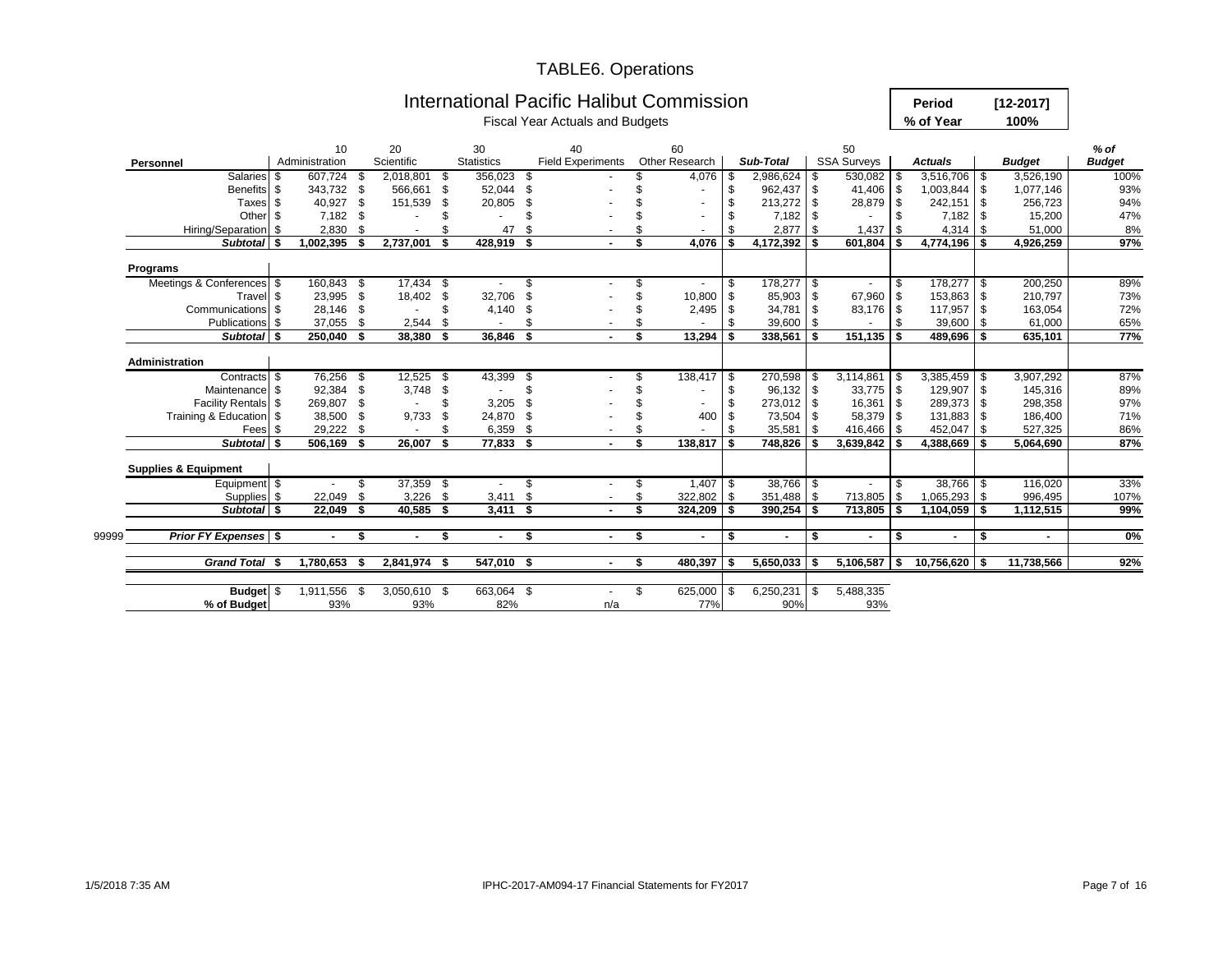# TABLE 7-1. Personnel Summary

| Period    | $[12-2017]$ |
|-----------|-------------|
| % of Year | 100%        |

|       |                                     | 10<br>Administration       |            | 20<br>Scientific     |     | 30<br><b>Statistics</b> |      | 40<br>Field Exp. |     | 60<br><b>Other Prgms</b> | Subtotal      |          | 50<br><b>SSA</b> |    | Operations<br>Actuals | <b>Budget</b> | $%$ of<br>Budget |
|-------|-------------------------------------|----------------------------|------------|----------------------|-----|-------------------------|------|------------------|-----|--------------------------|---------------|----------|------------------|----|-----------------------|---------------|------------------|
|       | Item<br><b>Salaries</b>             |                            |            |                      |     |                         |      |                  |     |                          |               |          |                  |    |                       |               |                  |
| 7221x | <b>Full-Time Salarv</b>             | \$<br>576.163              |            | -\$<br>2.010.071     | \$  |                         |      |                  | \$. | $\overline{\phantom{a}}$ | \$2,586,234   | \$       |                  | \$ | 2,586,234             | \$2,539,790   | 102%             |
| 72221 | Part-Time Salary                    | -\$                        |            | \$                   | \$  | 335,651                 | S.   |                  |     | $\blacksquare$           | \$<br>335,651 | \$       |                  | \$ | 335,651               | \$<br>333,976 | 101%             |
| 72222 | AK Cola                             | \$                         |            |                      | \$  | 17,755                  | S.   |                  | \$  | $\blacksquare$           | \$<br>17,755  | \$       |                  |    | 17,755                | \$<br>17,221  | 103%             |
| 72231 | Temporary \$                        |                            |            |                      | \$  |                         |      |                  | \$  | 4,076                    | \$<br>4,076   | \$       | 516,222          | \$ | 520,298               | \$<br>548,150 | 95%              |
| 72241 |                                     | \$                         | 6,294      | \$                   | \$  |                         |      |                  |     | $\sim$                   | \$<br>16,290  |          |                  | \$ |                       | \$<br>58,754  | 37%              |
| 75511 | Hourly<br>Contract <sub>\$</sub>    | 25,267                     |            | 8,730<br>\$          | \$  | 1,265                   |      |                  |     |                          | \$<br>25,267  | \$       | 5,435            | \$ | 21,725<br>25,267      | \$<br>12,500  | 202%             |
| 72251 | Sea Duty                            | \$                         | $\sim$     |                      | \$  | $\blacksquare$          |      |                  | \$  | $\overline{\phantom{a}}$ | \$<br>$\sim$  | \$<br>\$ | 8,426            | £. | 8,426                 | \$<br>$\sim$  | n/a              |
| 72252 | Port Duty \$                        |                            |            |                      | \$  | 1,352                   | \$   |                  | \$  | $\overline{\phantom{a}}$ | \$<br>1,352   | \$       |                  |    | 1,352                 | \$<br>13,400  | 10%              |
| 72253 | On-Call Duty Pay                    | \$                         |            |                      | \$  |                         |      |                  | £.  | $\sim$                   | \$            | \$       |                  |    |                       | \$<br>2,400   | 0%               |
|       | <b>Subtotal</b>                     | 607,724<br>\$              |            | \$2,018,801          | \$  | 356,023                 | \$   |                  | \$  | 4,076                    | \$2,986,624   | \$       | 530,082          | \$ | 3,516,706             | \$3,526,190   | 100%             |
|       |                                     |                            |            |                      |     |                         |      |                  |     |                          |               |          |                  |    |                       |               |                  |
|       | <b>Benefits</b>                     |                            |            |                      |     |                         |      |                  |     |                          |               |          |                  |    |                       |               |                  |
| 7241x | <b>Medical Benefits</b>             | 89,187<br>- \$             |            | 336,327<br>\$        | \$  | 43,059                  | \$   |                  | \$  | $\blacksquare$           | \$<br>468,573 | \$       | 11,048           | \$ | 468,573               | \$<br>537,490 | 87%              |
| 72311 | Pension                             | 17,843<br>-\$              |            | 35,995<br>\$         | \$  |                         | \$   |                  | \$  |                          | \$<br>53,838  | \$       |                  | \$ | 53,838                | \$<br>53,840  | 100%             |
| 72421 | 403(b) - ER Base                    | 19,912<br>-S               |            | -\$<br>111,302       | \$  |                         |      |                  | \$  |                          | \$<br>131,214 | \$       |                  | \$ | 131,214               | \$<br>128,107 | 102%             |
| 72422 | 403(b) - ER Match   \$              | 11,447                     |            | \$<br>63,576         | \$  |                         |      |                  | S   |                          | \$<br>75,024  | \$       |                  | \$ | 75,024                | \$<br>73,204  | 102%             |
| 72312 | Pension Amortization                | 191,016<br>\$              |            | \$<br>$\sim$         | \$  |                         |      |                  | S   |                          | \$<br>191,016 | \$       |                  | \$ | 191,016               | \$<br>191,016 | 100%             |
| 72431 | Life Insurance                      | \$                         | 2,627      | \$<br>9,963          | \$  | 2,057                   |      |                  | \$  |                          | \$<br>14,646  | \$       |                  | \$ | 14,646                | \$<br>14,870  | 98%              |
| 72432 | AD&D                                | \$                         | 282        | 1,069<br>\$          | \$  | 234                     |      |                  | \$  |                          | \$<br>1,585   | \$       |                  |    | 1,585                 | \$<br>1,600   | 99%              |
| 72441 | BC Workers Comp.                    | \$                         | 988        | \$<br>$\sim$         | \$  | 257                     |      |                  | \$  |                          | \$<br>1,244   | \$       |                  |    | 1,244                 | \$<br>179     | 696%             |
| 72433 | Industrial Insurance                | S.                         | 3,011      | 8,430<br>\$          | \$  | 2,438                   |      |                  | S   |                          | \$<br>13,879  | \$       | 3,229            | \$ | 17,107                | \$<br>13,137  | 130%             |
| 72261 | Performance Bonus                   | \$                         | $\sim$     | \$                   | \$  |                         |      |                  | \$  |                          | \$            | \$       |                  | \$ | $\sim$                | \$<br>5,500   | 0%               |
| 72452 | <b>Tuition</b>                      | -S                         | 1,578      | \$                   |     |                         |      |                  | \$  |                          | \$<br>1,578   | \$       |                  |    | 1,578                 | \$<br>8,000   | 20%              |
| 72453 | Housing Allowance \$                |                            |            |                      |     | 4,000                   |      |                  |     |                          | \$<br>4,000   | \$       |                  |    | 4,000                 | \$<br>4,500   | 89%              |
| 72461 | <b>Travel/Accident Insurance</b>    | -S                         | 5,841<br>£ |                      | \$  |                         |      |                  | \$  | $\overline{a}$           | \$<br>5,841   | \$       |                  |    | 5,841                 | \$<br>6,000   | 97%              |
| 72462 | Vessel P&I                          | \$                         |            | S                    | \$. |                         |      |                  |     | $\sim$                   | \$            | \$       | 27,130           | \$ | 27,130                | \$<br>39,704  | 68%              |
|       | <b>Subtotal</b>                     | 343,732<br>\$              |            | \$<br>566,661        | \$  | 52,044                  |      |                  | \$  | $\blacksquare$           | \$<br>962,437 | \$       | 41,406           | \$ | 992,796               | \$1,077,146   | 92%              |
|       | <b>Taxes</b>                        |                            |            |                      |     |                         |      |                  |     |                          |               |          |                  |    |                       |               |                  |
| 72511 | <b>Social Security</b>              | \$<br>40,927               |            | \$<br>151,539        | \$  | 20,805                  | \$   |                  | \$  | $\sim$                   | \$<br>213,272 | \$       | 28,879           | \$ | 242,151               | \$<br>256,723 | 94%              |
|       | <b>Subtotal</b>                     | 40,927<br>\$               |            | \$<br>151,539        | \$  | 20,805                  | \$   |                  | s   | $\sim$                   | \$<br>213,272 | \$       | 28,879           | \$ | 242,151               | \$<br>256,723 | 94%              |
|       | <b>Personnel Related Fees</b>       |                            |            |                      |     |                         |      |                  |     |                          |               |          |                  |    |                       |               |                  |
| 75311 | Legal \$                            |                            |            | \$                   | \$  |                         |      |                  | \$  |                          | \$            | \$       |                  | \$ |                       | \$<br>5,000   | 0%               |
| 75411 | <b>COBRA TPA</b>                    | \$                         | 1,200      | \$                   | \$  |                         |      |                  | \$  |                          | \$<br>1,200   | \$       |                  | \$ | 1,200                 | \$<br>2,000   | 60%              |
| 75143 | Section 125/132 TPA                 | \$                         | 3,276      | \$                   | \$  |                         |      |                  | \$  | $\sim$                   | \$<br>3,276   | \$       |                  | \$ | 3,276                 | \$<br>5,000   | 66%              |
| 75412 | Defined Benefit Plan TPA            | -\$                        | 2,706      | \$                   | \$  |                         |      |                  | \$  | $\sim$                   | \$<br>2,706   | \$       |                  | \$ | 2,706                 | \$<br>3,200   | 85%              |
|       | Subtotal \$                         |                            | 7.182      | Ŝ.                   | \$  |                         |      |                  | \$  | $\sim$                   | \$<br>7,182   | s.       | $\blacksquare$   | \$ | 7.182                 | \$<br>15,200  | 47%              |
|       |                                     |                            |            |                      |     |                         |      |                  |     |                          |               |          |                  |    |                       |               |                  |
| 70521 | Hiring Expenses \$                  |                            | 955        | \$                   | \$  | 47                      | - \$ |                  | \$  | $\blacksquare$           | \$<br>1,002   | \$       | 1,437            | \$ | 2,439                 | \$<br>41,000  | 6%               |
| 70522 | <b>Employee Separation Expenses</b> | \$                         | 1,875      | \$                   | \$  |                         |      |                  | \$  | $\overline{\phantom{a}}$ | \$<br>1,875   | \$       |                  | \$ | 1,875                 | \$<br>10,000  | 19%              |
|       | <b>Subtotal</b>                     | \$                         | 2.830      | \$<br>$\blacksquare$ | \$  | 47                      | \$   |                  | \$  | $\blacksquare$           | \$<br>2,877   | \$       | 1,437            | \$ | 4,314                 | \$<br>51,000  | 8%               |
|       | Grand Total   \$ 1,002,395          |                            |            | \$2,737,001          | s.  | 428,919                 | -\$  | $\sim$           | \$  | 4,076                    | \$4,172,392   | - \$     | 601,804          | S  | 4,763,148 \$4,926,259 |               | 97%              |
|       |                                     |                            |            |                      |     |                         |      |                  |     |                          |               |          |                  |    |                       |               |                  |
|       |                                     | <b>Budget</b> \$ 1,027,533 |            | \$2,783,615          | \$  | 461,876                 | \$   |                  | \$  | 24,912                   | \$4,297,936   | \$       | 628,323          |    |                       |               |                  |
|       | % of Budget                         |                            | 98%        | 98%                  |     | 93%                     |      | n/a              |     | 16%                      | 97%           |          | 96%              |    |                       |               |                  |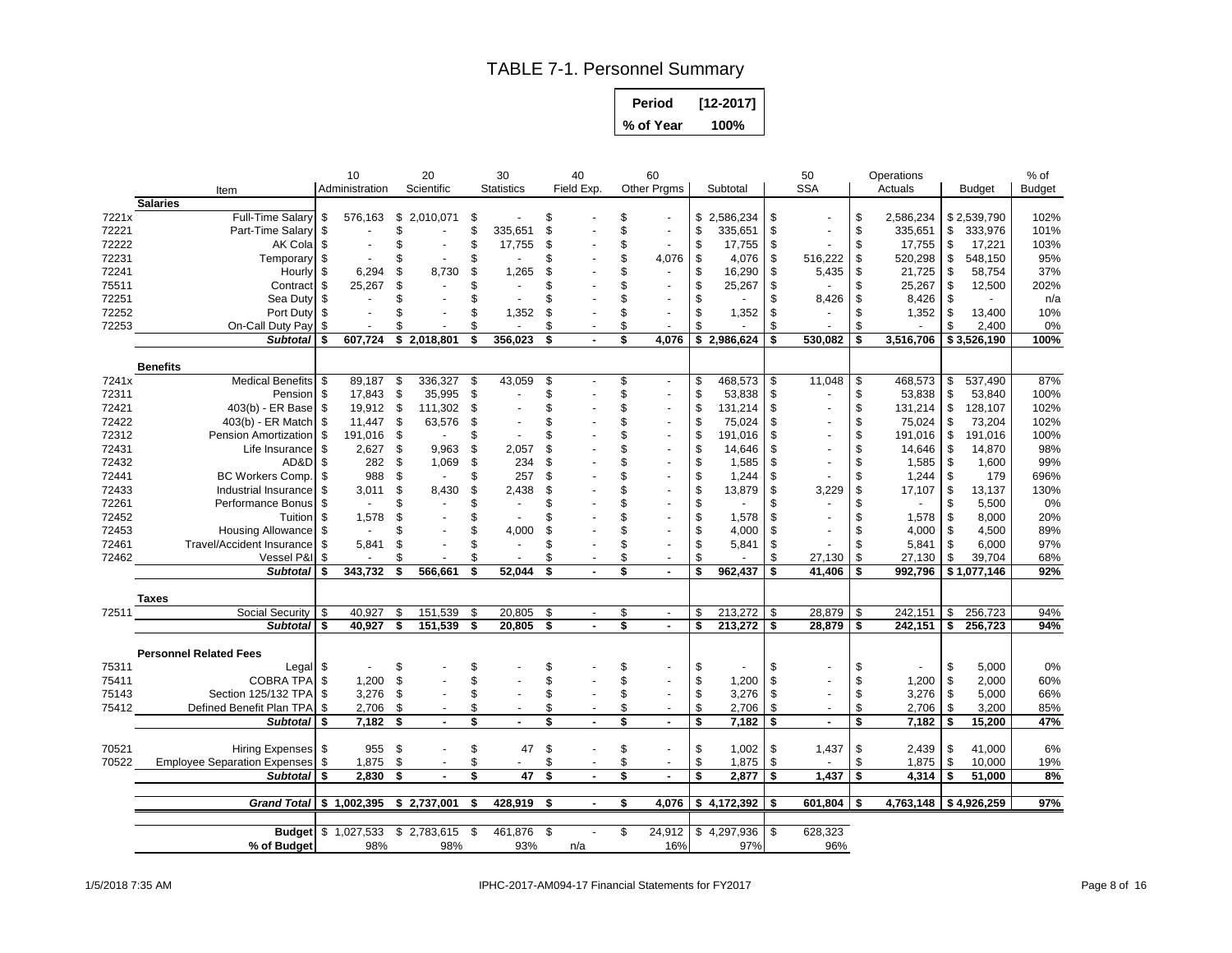### Table 7-2. Programs

| <b>Period</b> | $[12 - 2017]$ |
|---------------|---------------|
| % of Year     | 100%          |

 $\Gamma$  $\overline{\phantom{a}}$ 

|       |                                   |      | 10                       |      | 20             | 30  |                          | 40   |                | 60 |                          |     |            |    | 50                |     | Operations |      |               | % of          |
|-------|-----------------------------------|------|--------------------------|------|----------------|-----|--------------------------|------|----------------|----|--------------------------|-----|------------|----|-------------------|-----|------------|------|---------------|---------------|
|       | Item                              |      | Administration           |      | Scientific     |     | <b>Statistics</b>        |      | Field Exp.     |    | Other Research           |     | Sub-Totals |    | <b>SSA Survey</b> |     | Actuals    |      | <b>Budget</b> | <b>Budget</b> |
|       | <b>Meetings &amp; Conferences</b> |      |                          |      |                |     |                          |      |                |    |                          |     |            |    |                   |     |            |      |               |               |
| 83211 | Interim Meeting                   | -\$  | 11,224 \$                |      |                | \$  |                          | \$   |                | \$ |                          | \$  | 11,224     | \$ |                   | \$  | 11,224     | \$   | 6.000         | 187%          |
| 83212 | Annual Meeting                    | \$   | 42,926                   | \$   |                | \$  |                          | \$   |                | \$ |                          | \$  | 42,926     | \$ |                   | \$  | 42,926     | \$   | 45,000        | 95%           |
| 83221 | Research Advisory Board           | \$   | 5,051                    | \$   |                | \$  |                          | \$   |                | \$ |                          | \$  | 5,051      | \$ |                   | \$  | 5,051      | \$   | 5,500         | 92%           |
| 83271 | Scholarship Committee             | - \$ |                          | \$   |                | \$  |                          | \$   |                | \$ |                          | \$  |            | \$ |                   | \$  |            | \$   | 750           | 0%            |
| 83222 | <b>MSAB Meetings</b>              | \$   | 29.375                   | £    |                |     |                          |      |                | \$ |                          | \$  | 29,375     | £. |                   | \$  | 29,375     | \$   | 25.000        | 118%          |
| 83223 | <b>SRB Meetings</b>               | - \$ | 30,785                   | £    |                | \$  |                          | \$   |                | \$ |                          | \$  | 30,785     | £. |                   | \$  | 30,785     | \$   | 20,000        | 154%          |
| 83231 | U.S. Council                      | - \$ | 19,628                   | £    |                |     |                          |      |                | \$ |                          | \$  | 19,628     | £. |                   | \$  | 19,628     | \$   | 12,500        | 157%          |
| 83232 | HAB - Canada                      | - \$ | 1,684                    | \$   |                | \$  |                          |      |                | \$ |                          | \$  | 1,684      | £. |                   | \$  | 1,684      | - \$ | 3,000         | 56%           |
| 83241 | Workshops/WorkMeeting             | -\$  | 5,319                    | \$   |                |     |                          |      |                |    |                          | \$  | 5,319      | S  |                   | \$  | 5,319      | \$   | 5,000         | 106%          |
| 83242 | Scientific Meeting & Symposia     |      | $\overline{\phantom{a}}$ | \$   | 17,434         | \$  |                          | \$   |                | \$ |                          | \$  | 17,434     | \$ |                   | \$  | 17,434     | \$   | 47,500        | 37%           |
| 83251 | <b>Scientific Meeting Support</b> | -\$  | 3,058                    | \$   |                | \$  |                          |      |                |    |                          | \$  | 3,058      | ß. | $\blacksquare$    | \$  | 3,058      | \$   | 10,000        | 31%           |
| 83261 | Local & Trade Show                | \$   | 11,794 \$                |      |                | \$  |                          | \$   |                | \$ | $\overline{\phantom{a}}$ | \$  | 11,794     | \$ | $\sim$            | \$  | 11,794     | \$   | 20,000        | 59%           |
|       | <b>Subtotal</b>                   | \$   | 160,843                  | -\$  | 17,434         | \$  |                          | \$   |                | \$ | $\blacksquare$           | \$  | 178,277    | \$ | $\blacksquare$    | \$  | 178,277    | \$   | 200,250       | 89%           |
|       | <b>Travel</b>                     |      |                          |      |                |     |                          |      |                |    |                          |     |            |    |                   |     |            |      |               |               |
| 83111 | General Travel - Staff            | -\$  | 4,783                    | \$   | 18,402         | \$  | 6,131                    | - \$ |                | \$ | 10,800                   | \$  | 40,115     | \$ | 67,960            | \$  | 108,075    | \$   | 138,297       | 78%           |
| 83112 | On Job Training Travel            | -\$  |                          | \$   | $\overline{a}$ | \$  | 17,765                   | \$   |                | \$ |                          | \$  | 17,765     | \$ |                   | \$  | 17,765     | \$   | 21,500        | 83%           |
| 83113 | Follow-up Travel \$               |      |                          | \$   |                | \$  | 8,811                    | \$   |                | \$ |                          | \$  | 8,811      | \$ |                   | \$  | 8,811      | l \$ | 11,000        | 80%           |
| 83121 | General Travel - Director         | \$   | 19,212                   | \$   |                | \$  |                          | \$   |                | \$ |                          | \$  | 19,212     | \$ |                   | \$  | 19,212     | -\$  | 40,000        | 48%           |
|       | <b>Subtotal</b>                   | -\$  | 23,995                   | -\$  | 18,402         | \$  | 32,706                   | \$   |                | \$ | 10,800                   | \$  | 85,903     | \$ | 67,960            | \$  | 153,863    | \$   | 210,797       | 73%           |
|       |                                   |      |                          |      |                |     |                          |      |                |    |                          |     |            |    |                   |     |            |      |               |               |
|       | <b>Communications</b>             |      |                          |      |                |     |                          |      |                |    |                          |     |            |    |                   |     |            |      |               |               |
| 81311 | Phone Tolls \$                    |      | $6,282$ \$               |      |                | \$  |                          | \$   |                | \$ | $\sim$                   | \$  | 6,282      | S. |                   | S   | 6,282      | \$   | 7,000         | 90%           |
| 81312 | Long Distance                     | \$   | $1,207$ \$               |      |                | \$  | 363                      | \$   |                | \$ |                          | \$  | 1,571      | \$ | 2,591             | \$  | 4,162      | \$   | 6,245         | 67%           |
| 81313 | <b>Reimbursed Communications</b>  | - \$ | 3,068                    | - \$ |                | \$  | 2,194                    | \$   |                | \$ |                          | \$  | 5,262      | \$ | $\sim$            | \$  | 5,262      | \$   | 12,040        | 44%           |
| 82211 | <b>Internet Service</b>           | -\$  | 2,296                    | \$   |                | \$  | $\overline{\phantom{a}}$ | \$   |                | \$ |                          | \$  | 2,296      | \$ | $\sim$            | \$  | 2,296      | \$   | 2,750         | 83%           |
| 81411 | Postage                           | \$   | 9,967                    | - \$ |                | \$  | 609                      | \$   |                | \$ |                          | \$  | 10,576     | \$ | 645               | \$  | 11,221     | -\$  | 15,600        | 72%           |
| 81511 | Mail Prep Services                | -\$  | 4,670                    | \$   |                | \$  |                          | \$   |                | \$ |                          | \$  | 4,670      | \$ | $\sim$            | \$  | 4,670      | \$   | 4,500         | 104%          |
| 81412 | <b>Express Mail</b>               | -\$  | 656                      | \$   |                | \$  | 973                      | \$   |                | \$ | 1,964                    | \$  | 3,594      | \$ | 191               | \$  | 3,785      | \$   | 12,123        | 31%           |
| 81413 | <b>Heavy Shipping</b>             | \$   | $\sim$                   | \$   |                | \$  |                          | \$   |                | \$ | 530                      | \$  | 530        | \$ | 79,749            | \$  | 80,279     | \$   | 102,796       | 78%           |
|       | <b>Subtotal</b>                   | Ŝ.   | 28.146                   | \$   | $\blacksquare$ | \$  | 4.140                    | \$   | $\blacksquare$ | \$ | 2,495                    | \$  | 34,781     | \$ | 83,176            | \$  | 117,957    | -\$  | 163,054       | 72%           |
|       | <b>Publications</b>               |      |                          |      |                |     |                          |      |                |    |                          |     |            |    |                   |     |            |      |               |               |
| 81911 | Annual Report                     | -\$  | 28,888                   | \$   |                | \$  |                          | \$   |                | \$ | $\blacksquare$           | \$  | 28,888     | \$ | $\sim$            | \$  | 28,888     | \$   | 13,500        | 214%          |
| 81912 | Regulations \$                    |      | 4,906                    | \$   |                | \$  |                          | \$   |                | \$ |                          | \$  | 4,906      | \$ |                   | \$  | 4,906      | \$   | 4,000         | 123%          |
| 81921 | <b>Blue Book</b>                  | \$   | 1,538                    | \$   |                | \$  |                          | \$   |                | \$ |                          | \$  | 1,538      | \$ |                   | \$  | 1,538      | \$   | 3,750         | 41%           |
| 81922 | RARA Report \$                    |      | 660                      | \$   |                | \$  |                          | \$   |                | \$ |                          | \$  | 660        | £. |                   | \$  | 660        | \$   | 2,000         | 33%           |
| 81931 | <b>IPHC Publications</b>          | -\$  |                          | \$   | 2.544          | \$  |                          |      |                | \$ |                          | \$  | 2,544      | ٩  |                   | \$  | 2,544      | \$   | 30,000        | 8%            |
| 81932 | External Journals \$              |      |                          | \$   |                | \$  |                          | \$   |                | \$ |                          | \$  |            |    |                   | \$  |            | \$   | 2,500         | 0%            |
| 81711 | Misc. Printing                    | -\$  | 1,064                    | \$   |                | \$  |                          |      |                | \$ |                          | \$  | 1,064      | £. | ä,                | \$  | 1,064      | \$   | 2,000         | 53%           |
| 81712 | Logbooks                          | -\$  |                          | \$   |                | \$  |                          | \$   |                | \$ | $\ddot{\phantom{1}}$     | \$  |            |    | $\sim$            | \$  |            | \$   | 3,250         | 0%            |
|       | <b>Subtotal</b>                   | \$   | 37.055                   | \$   | 2.544          | \$  |                          | \$   |                | \$ | $\blacksquare$           | \$  | 39,600     | \$ | $\blacksquare$    | \$  | 39,600     | \$   | 61,000        | 65%           |
|       |                                   |      |                          |      |                |     |                          |      |                |    |                          |     |            |    |                   |     |            |      |               |               |
|       | <b>Grand Total</b>                | -\$  | 250,040                  | \$   | 38,380         | \$  | 36,846                   | \$   | $\blacksquare$ | \$ | 13,294                   | \$  | 338,561    | \$ | 151,135           | -\$ | 489,696    | \$   | 635,101       | 77%           |
|       |                                   |      |                          |      |                |     |                          |      |                | \$ |                          |     |            |    |                   |     |            |      |               |               |
|       | <b>Budget</b>                     |      | 262,750                  | \$   | 88,550         | -\$ | 61,785                   | - \$ |                |    | 16,473                   | -\$ | 429,558    | \$ | 205,543           |     |            |      |               |               |
|       | % of Budget                       |      | 95%                      |      | 43%            |     | 60%                      |      | n/a            |    | 81%                      |     | 79%        |    | 74%               |     |            |      |               |               |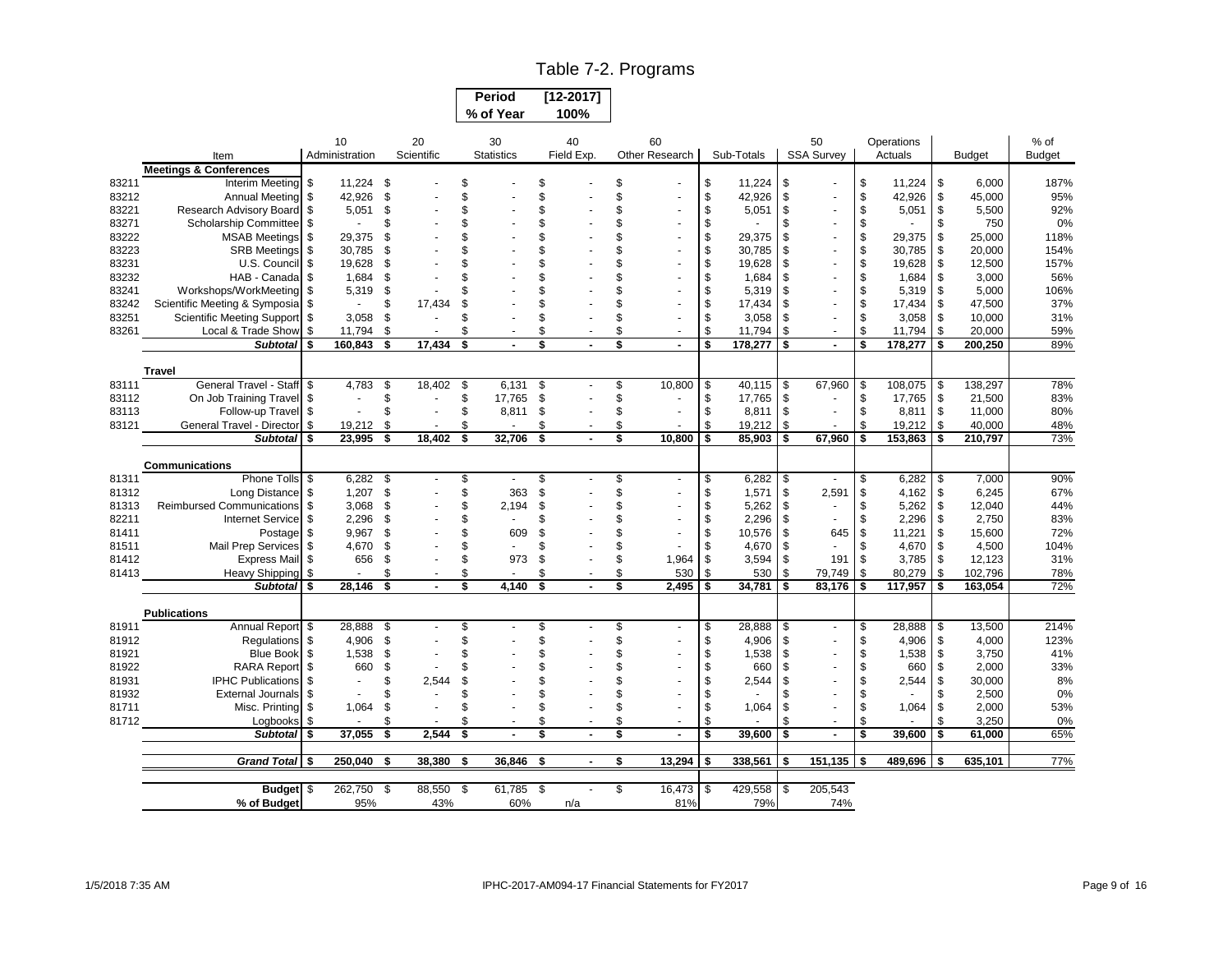#### TABLE 7-3. Administration

| Period    | [12-2017]   |
|-----------|-------------|
| % of Year | <b>100%</b> |

|       |                                 |     | 10                       |      | 20                       | 30                |      | 40         | 60                       |                      | 50                   |    | Operations     |                                | % of   |
|-------|---------------------------------|-----|--------------------------|------|--------------------------|-------------------|------|------------|--------------------------|----------------------|----------------------|----|----------------|--------------------------------|--------|
|       | Item                            |     | Administration           |      | Scientific               | <b>Statistics</b> |      | Field Exp. | Other Research           | Sub-Totals           | <b>SSA Survevs</b>   |    | Actuals        | <b>Budget</b>                  | Budget |
|       | <b>Contracts</b>                |     |                          |      |                          |                   |      |            |                          |                      |                      |    |                |                                |        |
| 82611 | Leased Vehicle Fees             | \$  | 3,046                    | - \$ |                          | \$<br>13,933 \$   |      |            | \$                       | \$<br>16,979         | \$                   | \$ | 16,979         | \$<br>25,003                   | 68%    |
| 70511 | Vehicle Mileage Reimbursed      | \$  | $\sim$                   | \$   |                          | \$<br>8,852       | \$   |            | \$                       | \$<br>8,852          | \$                   | \$ | 8,852          | \$<br>11,850                   | 75%    |
| 85611 | Software Leases                 | \$  | 23,793                   | \$   | 12,525                   | \$<br>2,738       | \$   |            | \$<br>$\sim$             | \$<br>39,056         | \$                   | \$ | 39,056         | \$<br>34,395                   | 114%   |
| 85931 | Vendor Contracts                | \$  | 49,417                   | \$   | $\overline{\phantom{a}}$ | \$<br>17,875      | \$   |            | \$<br>138,417            | \$<br>205,709        | \$<br>3,114,861      | \$ | 3,320,571      | \$<br>3,836,044                | 87%    |
|       | <b>Subtotal</b>                 | \$  | 76,256                   | \$   | 12,525                   | \$<br>43,399      | \$   |            | \$<br>138,417            | \$<br>270,598        | \$<br>3,114,861      | \$ | 3,385,459      | \$<br>3,907,292                | 87%    |
|       |                                 |     |                          |      |                          |                   |      |            |                          |                      |                      |    |                |                                |        |
|       | Maintenance                     |     |                          |      |                          |                   |      |            |                          |                      |                      |    |                |                                |        |
| 82612 | Copier Maintenance \$           |     | 2,054                    | \$   |                          | \$                |      |            |                          | \$<br>2,054          | \$                   | \$ | 2,054          | \$<br>1,500                    | 137%   |
| 82613 | <b>Equipment Maintenance</b>    | \$  | $\sim$                   | \$   | 3,748                    | \$                |      |            |                          | \$<br>3,748          | \$<br>33,775         | \$ | 37,524         | \$<br>48,000                   | 78%    |
| 82614 | Vehicle Maintenance             | \$  | 80                       | \$   |                          | \$                |      |            |                          | \$<br>80             | \$                   | \$ | 80             | \$<br>250                      | 32%    |
| 82615 | <b>Building Maintenance</b>     | \$  | 73,558                   | \$   |                          | \$                |      |            | \$                       | \$<br>73,558         | \$                   | \$ | 73,558         | \$<br>77,566                   | 95%    |
| 82212 | <b>Building Utilities</b>       | \$  | 16,692                   | \$   |                          | \$                |      |            |                          | \$<br>16,692         | \$                   | \$ | 16,692         | \$<br>18,000                   | 93%    |
|       | <b>Subtotal</b>                 | Ŝ.  | 92,384                   | \$   | 3,748                    | \$                | \$   |            | \$<br>$\blacksquare$     | \$<br>96,132         | \$<br>33,775         | \$ | 129,907        | \$<br>145,316                  | 89%    |
|       | <b>Facility Rentals</b>         |     |                          |      |                          |                   |      |            |                          |                      |                      |    |                |                                |        |
| 82121 | <b>Field Office Rental</b>      | \$  |                          | \$   |                          | \$<br>3,205       | \$   |            | \$                       | \$<br>3,205          | \$                   | \$ | 3,205          | \$<br>8,100                    | 40%    |
| 82122 | Archival Storage Rental         | \$  | 4,923                    | \$   |                          | \$                |      |            |                          | \$<br>4,923          | \$                   | \$ | 4,923          | \$<br>5,500                    | 90%    |
| 82131 | <b>Bait Storage</b>             | \$  |                          | \$   |                          | \$                |      |            |                          | \$<br>$\blacksquare$ | \$<br>16,361         | \$ | 16,361         | \$<br>20,000                   | 82%    |
| 82111 | Office Lease                    | \$  | 251,358                  | \$   |                          | \$                |      |            | $\overline{\phantom{a}}$ | \$<br>251,358        | \$<br>$\blacksquare$ | \$ | 251,358        | \$<br>251,358                  | 100%   |
| 82123 | Storage Lease                   | \$  | 13,527                   | \$   |                          | \$                | \$   |            | \$<br>$\blacksquare$     | \$<br>13,527         | \$                   | \$ | 13,527         | \$<br>13,400                   | 101%   |
|       | <b>Subtotal</b>                 | \$  | 269,807                  | \$   |                          | \$<br>3,205       |      |            | \$<br>$\blacksquare$     | \$<br>273,012        | \$<br>16,361         | \$ | 289,373        | \$<br>298,358                  | 97%    |
|       |                                 |     |                          |      |                          |                   |      |            |                          |                      |                      |    |                |                                |        |
|       | <b>Training &amp; Education</b> |     |                          |      |                          |                   |      |            |                          |                      |                      |    |                |                                |        |
| 85411 | <b>Field Staff Orientation</b>  | \$  | $\overline{\phantom{a}}$ | \$   |                          | \$<br>22,775      | - \$ |            | \$<br>400                | \$<br>23,175         | \$<br>58,379         | \$ | 81,554         | \$<br>81,300                   | 100%   |
| 85421 | <b>Management Training</b>      | \$  | 19,422                   | \$   |                          | \$                |      |            | \$                       | \$<br>19,422         | \$                   | \$ | 19,422         | \$<br>20,000                   | 97%    |
| 85422 | Skill Training                  | \$  | $\sim$                   | \$   | 9,733                    | \$<br>2,095       | \$   |            | \$                       | \$<br>11,828         | \$                   | \$ | 11,828         | \$<br>63,100                   | 19%    |
| 81811 | Journals & Memberships          | \$  | 2,544                    | \$   |                          | \$<br>$\sim$      | \$   |            | \$                       | \$<br>2,544          | \$                   | \$ | 2,544          | \$<br>3,000                    | 85%    |
| 81812 | Professional Journals           | \$  | 16,535                   | \$   |                          | \$                | \$   |            |                          | \$<br>16,535         | \$                   | \$ | 16,535         | \$<br>19,000                   | 87%    |
|       | <b>Subtotal</b>                 | \$  | 38.500                   | \$   | 9.733                    | \$<br>24.870      | \$   |            | \$<br>400                | \$<br>73.504         | \$<br>58,379         | \$ | 131.883        | \$<br>186,400                  | 71%    |
|       | Fees                            |     |                          |      |                          |                   |      |            |                          |                      |                      |    |                |                                |        |
| 85911 | Audit                           | \$  |                          | \$   |                          | \$                | \$   |            | \$                       | \$                   | \$                   |    |                | \$<br>8,000                    | 0%     |
| 85921 | <b>Bank Charges</b>             | \$  | 6,980                    | \$   |                          | \$                |      |            | \$                       | \$<br>6,980          | \$                   |    | 6,980          | \$<br>8,000                    | 87%    |
| 85211 | Vehicle Insurance               | \$  | 2,806                    | \$   |                          | \$<br>6,327       |      |            |                          | \$<br>9,133          | \$                   |    | 9,133          | \$<br>4,250                    | 215%   |
| 85212 | General Liability Insurance     | \$  | 7,283                    | \$   |                          | \$                |      |            | \$                       | \$<br>7,283          | \$                   | \$ | 7,283          | \$<br>5,500                    | 132%   |
| 85213 | Bonding                         | \$  | 494                      | \$   |                          | \$                |      |            |                          | \$<br>494            | \$                   |    | 494            | \$<br>500                      | 99%    |
| 85214 | Customs                         | \$  | 281                      | \$   |                          | \$<br>32          | \$   |            |                          | \$<br>313            | \$                   | \$ | 313            | \$<br>1,500                    | 21%    |
| 75312 | Misc. Consultation              | \$  | 4,530                    | \$   |                          | \$                |      |            |                          | \$<br>4,530          | \$                   | \$ | 4,530          | \$<br>43,150                   | 10%    |
| 85941 | Legal Fees                      | \$  | 2.338                    | \$   |                          | \$                |      |            |                          | \$<br>2,338          | \$                   | \$ | 2,338          | \$<br>10,000                   | 23%    |
| 85932 | Vessel Revenue Share            | \$  | $\overline{\phantom{a}}$ | \$   |                          | \$                |      |            |                          | \$<br>$\sim$         | \$<br>411,133        | \$ | 411,133        | \$<br>410,664                  | 100%   |
| 81155 | Agency Revenue Share            | \$  | $\overline{\phantom{a}}$ | \$   |                          | \$                |      |            |                          | \$<br>$\blacksquare$ | \$                   | S. | $\blacksquare$ | \$<br>28,747                   | 0%     |
| 85933 | <b>Running Bonus</b>            | \$  |                          | \$   |                          | \$                |      |            |                          | \$<br>$\sim$         | \$                   | \$ | $\blacksquare$ | \$<br>$\overline{\phantom{a}}$ | n/a    |
| 67111 | <b>Realized Gain/Loss</b>       | \$  | 4,510                    | \$   |                          | \$                |      |            |                          | \$<br>4,510          | \$                   | \$ | 4,510          | \$                             | n/a    |
| 85951 | Dockside Monitoring             | \$  |                          | \$   |                          | \$                |      |            | \$                       | \$                   | \$<br>5,333          | \$ | 5,333          | \$<br>4,014                    | 133%   |
|       | <b>Subtotal</b>                 | \$  | 29,222                   | \$   |                          | \$<br>6,359       | \$   |            | \$<br>ä,                 | \$<br>35,581         | \$<br>416,466        | \$ | 452,047        | \$<br>524,325                  | 86%    |
|       |                                 |     |                          |      |                          |                   |      |            |                          |                      |                      |    |                |                                |        |
|       | <b>Grand Total</b>              | -\$ | 506,169                  | \$   | 26,007                   | \$<br>77,833      | \$   |            | \$<br>138,817            | \$<br>748,826        | \$<br>3,639,842      | \$ | 4,388,669      | \$<br>5,064,690                | 87%    |
|       |                                 |     | 595.974                  | \$   | 73.195                   | \$                | - \$ |            | \$<br>346.252            | \$                   | \$                   |    |                |                                |        |
|       | <b>Budget</b><br>% of Budget    | \$  | 85%                      |      | 36%                      | 127,453<br>61%    |      | n/a        | 40%                      | 1,142,874<br>66%     | 3,921,817<br>93%     |    |                |                                |        |
|       |                                 |     |                          |      |                          |                   |      |            |                          |                      |                      |    |                |                                |        |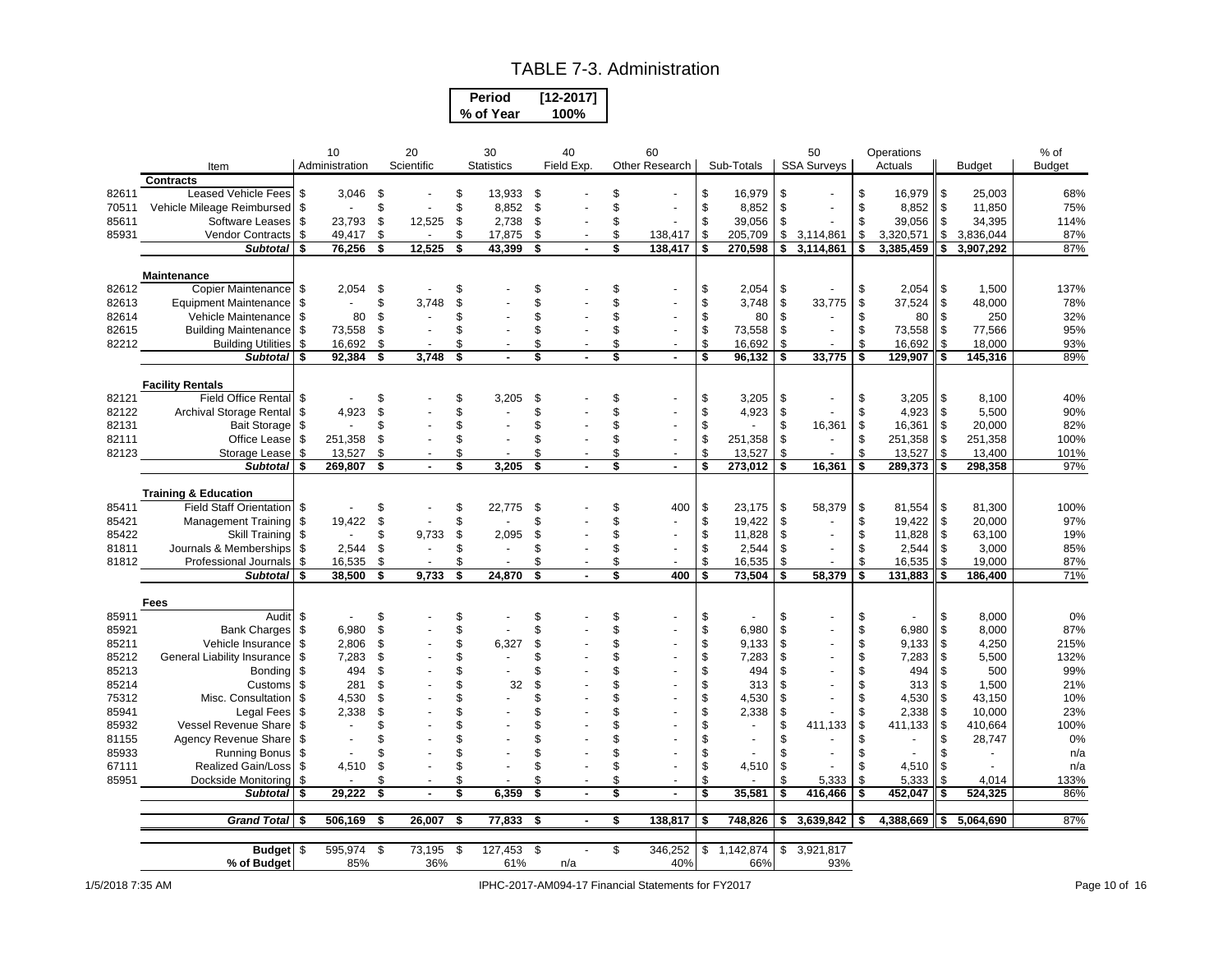# TABLE 7-4. Supplies & Equipment

|       |                                    |                |                | <b>Period</b>        |             | $[12 - 2017]$  |                |      |            |      |                    |               |     |               |               |
|-------|------------------------------------|----------------|----------------|----------------------|-------------|----------------|----------------|------|------------|------|--------------------|---------------|-----|---------------|---------------|
|       |                                    |                |                | % of Year            |             | 100%           |                |      |            |      |                    |               |     |               |               |
|       |                                    | 10             | 20             | 30                   |             | 40             | 60             |      |            |      | 50                 | Operations    |     |               | % of          |
|       | Item                               | Administration | Scientific     | <b>Statistics</b>    |             | Field Exp.     | Other Research |      | Sub-Totals |      | <b>SSA Surveys</b> | Actuals       |     | <b>Budget</b> | <b>Budget</b> |
|       | <b>Equipment</b>                   |                |                |                      |             |                |                |      |            |      |                    |               |     |               |               |
| 82811 | Computer Equipment - Replace       | - \$           | 5,825          | \$                   |             |                |                |      | 5,825      | - \$ |                    | \$<br>5,825   | -\$ | 5,000         | 117%          |
| 82812 | Computer Equipment - Long Term     | - \$           | 7,872          | \$                   |             |                |                |      | 7,872      | S    |                    | 7,872         | \$  | 2,900         | 271%          |
| 82831 | Field Equipment - Capital          |                |                |                      |             |                |                |      |            |      |                    |               |     | 14,000        | 0%            |
| 82821 | Field Equipment - non-Capital      | - \$           |                |                      |             |                | 1,407          |      | 1,407      |      |                    | 1,407         |     | 2,270         | 62%           |
| 82832 | Scientific Equipment - Capital     | - \$           | 23,353         |                      |             |                |                | - \$ | 23,353     |      |                    | \$<br>23,353  | \$  | 84,600        | 28%           |
| 82822 | Scientific Equipment - non-Capital | - \$           | 309            |                      |             |                |                |      | 309        |      |                    | 309           |     | 2,250         | 14%           |
| 82833 | Office Equipment - Capital         |                |                |                      |             |                |                |      |            |      |                    |               |     |               | n/a           |
| 82823 | Office Equipment - non-Capital \$  |                |                |                      |             |                |                |      |            |      |                    |               |     | 5,000         | 0%            |
|       | SubTotal \$                        | $\blacksquare$ | 37,359<br>\$   | \$<br>$\blacksquare$ |             | $\blacksquare$ | \$<br>1,407    | Ŝ.   | 38,766     | \$   |                    | \$<br>38,766  | \$  | 116,020       | 33%           |
|       |                                    |                |                |                      |             |                |                |      |            |      |                    |               |     |               |               |
|       | <b>Supplies</b>                    |                |                |                      |             |                |                |      |            |      |                    |               |     |               |               |
| 81121 | Supplies                           | 20,765<br>-\$  | 2,963<br>\$    | \$                   | 1,883<br>\$ |                | 319,071        | \$   | 344,681    | -\$  | 52,763             | \$<br>397,444 | \$  | 280,493       | 142%          |
| 81122 | Tag Recoveries                     | -\$            |                |                      |             |                | 3,731          | \$   | 3,731      |      |                    | 3,731         | \$  | 8,800         | 42%           |
| 81151 | Bait                               |                |                |                      |             |                |                |      |            |      | 565,560            | 565,560       | \$  | 580,630       | 97%           |
| 81152 | Ice                                |                |                |                      |             |                |                |      |            |      | 11,962             | 11,962        |     | 11,680        | 102%          |
| 81153 | Gear Replacement \$                |                |                |                      |             |                |                |      |            |      | 65,197             | 65,197        | \$  | 67,275        | 97%           |
| 81154 | Misc. Expenses                     | - \$           |                |                      |             |                |                |      |            |      | 8,337              | 8,337         |     | 32,842        | 25%           |
| 70531 | Gear Allowance                     | 1,284<br>- \$  | 263            |                      | 1,529       |                |                |      | 3,076      | - \$ | 9,986              | 13,062        | \$  | 14,775        | 88%           |
|       | <b>SubTotal</b>                    | 22,049<br>- \$ | 3,226<br>\$    | \$                   | 3,411<br>\$ | $\blacksquare$ | 322,802        | \$   | 351,488    | S    | 713,805            | ,065,293      | \$  | 996,495       | 107%          |
|       |                                    |                |                |                      |             |                |                |      |            |      |                    |               |     |               |               |
|       | Grand Total \$                     | 22,049         | 40,585<br>- \$ | -\$                  | $3,411$ \$  |                | 324,209        | \$   | 390,254    | \$   | $713,805$ \$       | 1,104,059     |     | \$1,112,515   | 99%           |
|       |                                    |                |                |                      |             |                |                |      |            |      |                    |               |     |               |               |
|       | Budget \$                          | 25,300         | 105,250<br>-\$ | -\$                  | 11,950 \$   |                | 237,363        | \$   | 379,863    | \$   | 732,652            |               |     |               |               |
|       | % of Budget                        | 87%            | 39%            |                      | 29%         | n/a            | 137%           |      | 103%       |      | 97%                |               |     |               |               |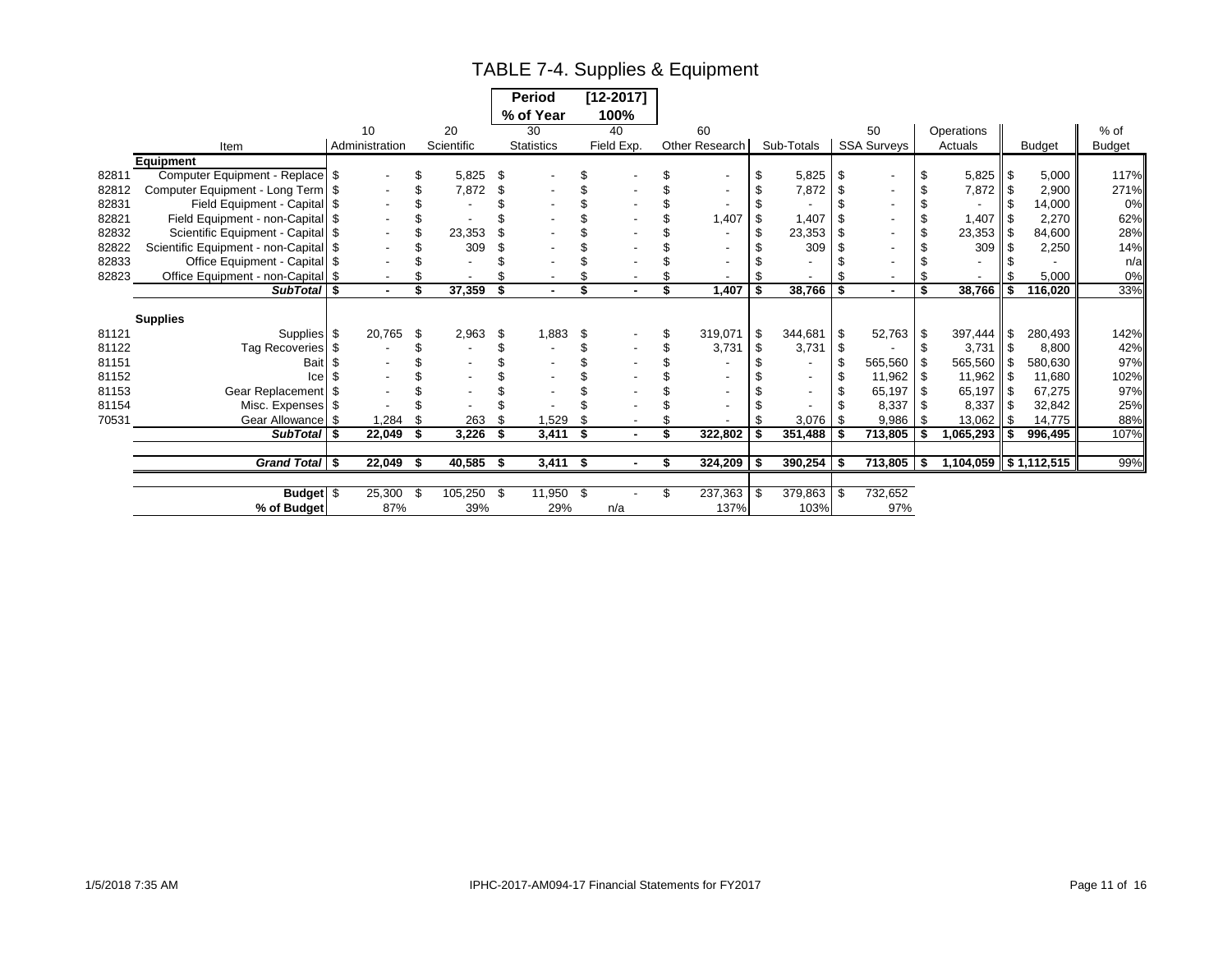### TABLE 8-1. Catch Effort Program

# Catch Effort Program

| I |
|---|
|---|

| 30    |                                   |       | 51-53                    | 1                  |       | 64                       |                | 61-63          |         | $\overline{2}$           |                | 82             |               | 71-92   | 3                              |      | 81      |                             |               |               |               |
|-------|-----------------------------------|-------|--------------------------|--------------------|-------|--------------------------|----------------|----------------|---------|--------------------------|----------------|----------------|---------------|---------|--------------------------------|------|---------|-----------------------------|---------------|---------------|---------------|
|       |                                   |       |                          | WA/OR/CA           |       |                          |                |                |         | Canada                   |                |                |               |         | Alaska                         |      |         | Grand                       |               | FY2017        | $%$ of        |
|       |                                   | Ports |                          | General            | Total |                          | Ports          |                | General |                          | Total          |                | Ports         |         | General                        |      | Total   | Total                       |               | <b>Budget</b> | <b>Budget</b> |
|       | <b>Salaries and Benefits</b>      |       |                          |                    |       |                          |                |                |         |                          |                |                |               |         |                                |      |         |                             |               |               |               |
| 72221 | Part-Time Salary                  | \$    |                          | \$                 | \$    |                          | \$             | 63,329         | \$      |                          | <sup>\$</sup>  | 63,329         | \$            | 272,321 | \$                             | \$   | 272,321 | \$<br>$335,651$ \$          |               | 333,976       | 101%          |
| 72222 | AK Cola                           | \$    |                          |                    | \$    |                          | \$             | ä,             | \$      |                          | \$             | ÷.             | \$            | 17,755  | - \$                           |      | 17,755  | \$<br>17,755                | $\mathfrak s$ | 17,221        | 103%          |
| 72241 | Hourly                            |       | 969                      | £.                 | \$    | 969                      | \$             |                | \$      | ٠                        | $\mathfrak{L}$ | $\sim$         | \$            | 296     | - \$                           |      | 296     | \$<br>1,265                 | $\sqrt{3}$    | 500           | 253%          |
| 72252 | Port Duty                         |       |                          |                    | \$    | $\ddot{\phantom{1}}$     | \$             | 128            | \$      |                          | \$             | 128            | \$            | 1,224   | -\$                            |      | 1,224   | \$<br>1,352                 | $\sqrt{3}$    | 13,400        | 10%           |
| 7241x | Medical                           |       |                          |                    | \$    | $\overline{a}$           | \$             | 10.057         | \$      | $\overline{a}$           | \$             | 10.057         | \$            | 33.002  | -\$                            |      | 33.002  | \$<br>43,059                | \$            | 55,284        | 78%           |
| 72431 | Life Insurance                    |       |                          |                    | \$    | $\overline{a}$           | \$             | 367            | \$      |                          | \$             | 367            | \$            | 1,690   | -\$                            |      | 1,690   | \$<br>2,057                 | \$            | 2,126         | 97%           |
| 72432 | AD&D                              |       |                          |                    | \$    |                          | \$             | 43             | \$      |                          | \$             | 43             | \$            | 191     | \$                             |      | 191     | \$<br>234                   | \$            | 228           | 103%          |
| 72441 | <b>BC Workers Comp.</b>           |       |                          |                    | \$    |                          | \$             |                | \$      |                          | \$             |                | \$.           | 257     | \$                             |      | 257     | \$<br>257                   | \$            | 179           | 143%          |
| 72433 | Industrial Insurance              |       |                          |                    | \$    |                          | $\mathfrak{s}$ | 536            | ۹       |                          | \$             | 536            | \$            | 1,902   | \$                             |      | 1,902   | \$<br>2,438                 | \$            | 2.448         | 100%          |
| 72261 | Performance Bonus                 |       |                          |                    | \$    |                          | $\mathfrak{s}$ |                | \$      |                          |                |                | \$.           |         | ٩                              |      |         | \$                          | \$            | 1,500         | 0%            |
| 72453 | <b>Housing Allowance</b>          |       |                          |                    | \$    |                          | $\mathfrak{s}$ |                |         |                          | \$             |                | <sup>\$</sup> | 4,000   | \$                             | £.   | 4,000   | \$<br>4,000                 | \$            | 4,500         | 89%           |
| 72511 | <b>Social Security</b>            |       |                          |                    | \$    | $\overline{\phantom{a}}$ | $\mathfrak{s}$ |                |         |                          | \$             |                | \$            | 20,805  | -\$                            | \$   | 20,805  | \$<br>20,805                | \$            | 21,515        | 97%           |
| 70521 | <b>Hiring Expenses</b>            | \$    |                          | \$                 | \$    | $\overline{\phantom{a}}$ | \$             |                | \$      | $\overline{\phantom{a}}$ | \$             |                | \$            |         | £.<br>47                       | \$   | 47      | \$<br>47                    | \$            | 9,000         | 1%            |
|       | Subtotal - Salary and Benefits    | \$    | 969                      | \$                 | \$    | 969                      | \$             | 74.460         | \$      | $\sim$                   | \$             | 74.460         | \$            | 353,443 | 47<br>\$                       | \$   | 353.490 | \$<br>428,919               | \$            | 461.876       | 93%           |
|       | Programs                          |       |                          |                    |       |                          |                |                |         |                          |                |                |               |         |                                |      |         |                             |               |               |               |
| 83111 | General Travel - Staff            | \$    | 1.591                    | £.                 | \$    | 1,591                    | \$             |                | \$      | $\sim$                   | \$             |                | \$            | 4.539   | -\$                            | \$   | 4,539   | \$<br>$6,131$ $\frac{1}{5}$ |               | 13.100        | 47%           |
| 83112 | On Job Training Travel            | \$    | 404                      | \$                 | \$    | 404                      | \$             |                | \$      | 8,364                    | \$             | 8,364          | \$            | $\sim$  | \$<br>8,998                    | - \$ | 8,998   | \$<br>17,765                | $\sqrt{3}$    | 21,500        | 83%           |
| 83113 | Follow-up Travel                  |       |                          |                    | \$    |                          | $\mathfrak{s}$ |                | \$      | 1,000                    | \$             | 1,000          | \$            | $\sim$  | \$<br>7,811                    | -\$  | 7,811   | \$<br>8,811                 | $\sqrt{3}$    | 11,000        | 80%           |
| 81312 | Long Distance                     |       |                          |                    | \$    | $\overline{\phantom{a}}$ | \$             |                | \$      | 89                       | \$             | 89             | \$            | $\sim$  | \$<br>275                      | \$   | 275     | \$<br>363                   | \$            | 545           | 67%           |
| 81313 | Comm Allow - Port                 |       |                          |                    | \$    |                          | \$             | 1,609          | \$      | $\sim$                   | \$             | 1,609          | \$            | 585     | \$<br>$\sim$                   | \$   | 585     | \$<br>2,194                 | $\mathbf{s}$  | 7,040         | 31%           |
| 81411 | <b>USPS Postage</b>               |       |                          | 67                 | \$    | 67                       | \$             |                | \$      | 369                      | <sup>\$</sup>  | 369            | \$            |         | \$<br>173                      | \$   | 173     | \$<br>609                   | \$            | 3,100         | 20%           |
| 81412 | <b>Express Mail</b>               |       |                          |                    | \$    |                          | \$             | $\blacksquare$ | \$      | 224                      | \$             | 224            | \$            |         | \$<br>749                      | \$   | 749     | \$<br>973                   | \$            | 2,250         | 43%           |
| 81712 | Loabooks                          | \$    |                          | \$                 | \$    |                          | \$             | $\overline{a}$ | \$      | $\overline{a}$           | \$             | ÷              |               |         | \$                             | \$   |         | \$                          | \$            | 3,250         | 0%            |
|       | Subtotal - Programs               | \$    | 1,995                    | \$<br>67           | -S    | 2,062                    | \$             | 1.609          | \$      | 10,045                   | \$             | 11.654         |               | 5,124   | 18,006<br>-\$                  | -S   | 23,130  | \$<br>36,846                | \$            | 61.785        | 60%           |
|       | Administration                    |       |                          |                    |       |                          |                |                |         |                          |                |                |               |         |                                |      |         |                             |               |               |               |
| 82611 | <b>Leased Vehicle Fees</b>        | \$    |                          | \$                 | \$    |                          | \$             | 714            | \$      |                          | \$             | 714            | \$            | 13,220  | -\$                            |      | 13,220  | \$<br>13,933                | \$            | 21,003        | 66%           |
| 70511 | Vehicle Mileage Reimbursed        |       |                          |                    | \$    |                          | \$             | 3,616          | \$      |                          | \$             | 3,616          | \$            | 5,236   | \$                             | \$   | 5,236   | \$<br>8,852                 | $\sqrt{3}$    | 11,850        | 75%           |
| 85611 | Software Leases                   |       |                          |                    | \$    |                          | \$             |                | \$      |                          | \$             |                | \$            |         | \$<br>2,738                    | \$   | 2,738   | \$<br>2,738                 | \$            | 2,800         | 98%           |
| 85931 | <b>Vendor Contracts</b>           |       |                          |                    | \$    |                          | $\mathfrak{s}$ |                | \$      |                          | \$             | $\sim$         | \$.           |         | 17,875<br>\$                   | -\$  | 17,875  | \$<br>17,875                | \$            | 47,400        | 38%           |
| 82121 | <b>Field Office Rental</b>        |       |                          |                    | \$    |                          | \$             |                | \$      | $\overline{\phantom{a}}$ | £.             |                | \$.           | 3,205   | \$                             | £.   | 3,205   | \$<br>3,205                 | $\sqrt{3}$    | 8,100         | 40%           |
| 85411 | <b>Field Staff Orientation</b>    |       |                          |                    | \$    |                          | \$             |                | \$      | 4,594                    | <sup>\$</sup>  | 4,594          | \$            | $\sim$  | 18,181<br>\$                   | S.   | 18,181  | \$<br>22,775                | \$            | 25,300        | 90%           |
| 85422 | Skill Training                    |       |                          |                    | \$    |                          | \$             |                | \$      | 2,095                    | \$             | 2,095          | \$            |         | \$                             |      |         | \$<br>2,095                 | \$            | 11,000        | 19%           |
| 85211 | Vehicle Insurance                 |       |                          |                    | \$    | $\sim$                   | \$             | $\overline{a}$ | \$      | $\sim$                   | \$             | $\overline{a}$ | \$            | 6,327   | \$<br>$\overline{\phantom{a}}$ | £.   | 6,327   | \$<br>6,327                 | \$            | 85            | 7444%         |
| 85214 | Customs                           | \$    |                          | \$                 | \$    | $\overline{a}$           | \$             | $\overline{a}$ | \$      | 32                       | \$             | 32             | \$            | $\sim$  | \$                             | £.   |         | \$<br>32                    | \$            | $\sim$        | n/a           |
|       | Subtotal - Administration         | \$    |                          | \$                 | \$    | $\sim$                   | $\mathfrak{s}$ | 4,330          | \$      | 6,721                    | \$             | 11,051         | \$            | 27,988  | 38,794<br>\$                   | \$   | 66,783  | \$<br>77,833                | \$            | 127,538       | 61%           |
|       | <b>Supplies and Equipment</b>     |       |                          |                    |       |                          |                |                |         |                          |                |                |               |         |                                |      |         |                             |               |               |               |
| 81121 | Supplies                          | \$    | $\blacksquare$           | \$<br>89           | \$    | 89                       | \$             | $\blacksquare$ | \$      | 39                       | \$             | 39             | \$            |         | \$<br>1,755                    | - \$ | 1,755   | \$<br>$1,883$ \$            |               | 9,400         | 20%           |
| 70531 | Gear Allowance                    | \$    | $\overline{\phantom{a}}$ | \$<br>$\mathbf{r}$ | \$    |                          | \$             | 231            | \$      | $\sim$                   | \$             | 231            | \$            | 1,297   | \$                             | \$   | 1,297   | \$<br>1,529                 | \$            | 2,550         | 60%           |
|       | Subtotal - Supplies and Equipment | \$    |                          | \$<br>89           | \$    | 89                       | \$             | 231            | \$      | 39                       | \$             | 271            | <sup>\$</sup> | 1,297   | 1,755<br>\$                    | \$   | 3,052   | \$<br>3,411                 | \$            | 11,950        | 29%           |
|       |                                   |       |                          |                    |       |                          |                |                |         |                          |                |                |               |         |                                |      |         |                             |               |               |               |
| 99999 | <b>Prior Fiscal Year Expense</b>  | \$    | $\sim$                   | \$<br>$\sim$       | \$    | $\sim$                   | S.             | $\sim$         | \$      | $\sim$                   | \$             | $\sim$         | \$            | $\sim$  | \$<br>$\sim$                   | \$.  | $\sim$  | \$<br>$\sim$                | \$            | $\omega$      | n/a           |
|       |                                   |       |                          |                    |       |                          |                |                |         |                          |                |                |               |         |                                |      |         |                             |               |               |               |
|       | Catch Effort Program Totals       | \$    | 2,964                    | \$<br>155          | - \$  | 3,120                    | \$             | 80,630         | -\$     | 16,805                   | \$             | 97,435 \$      |               | 387,853 | 58,602<br>- \$                 | - \$ | 446,455 | \$<br>547,010               |               | 663,149       | 82%           |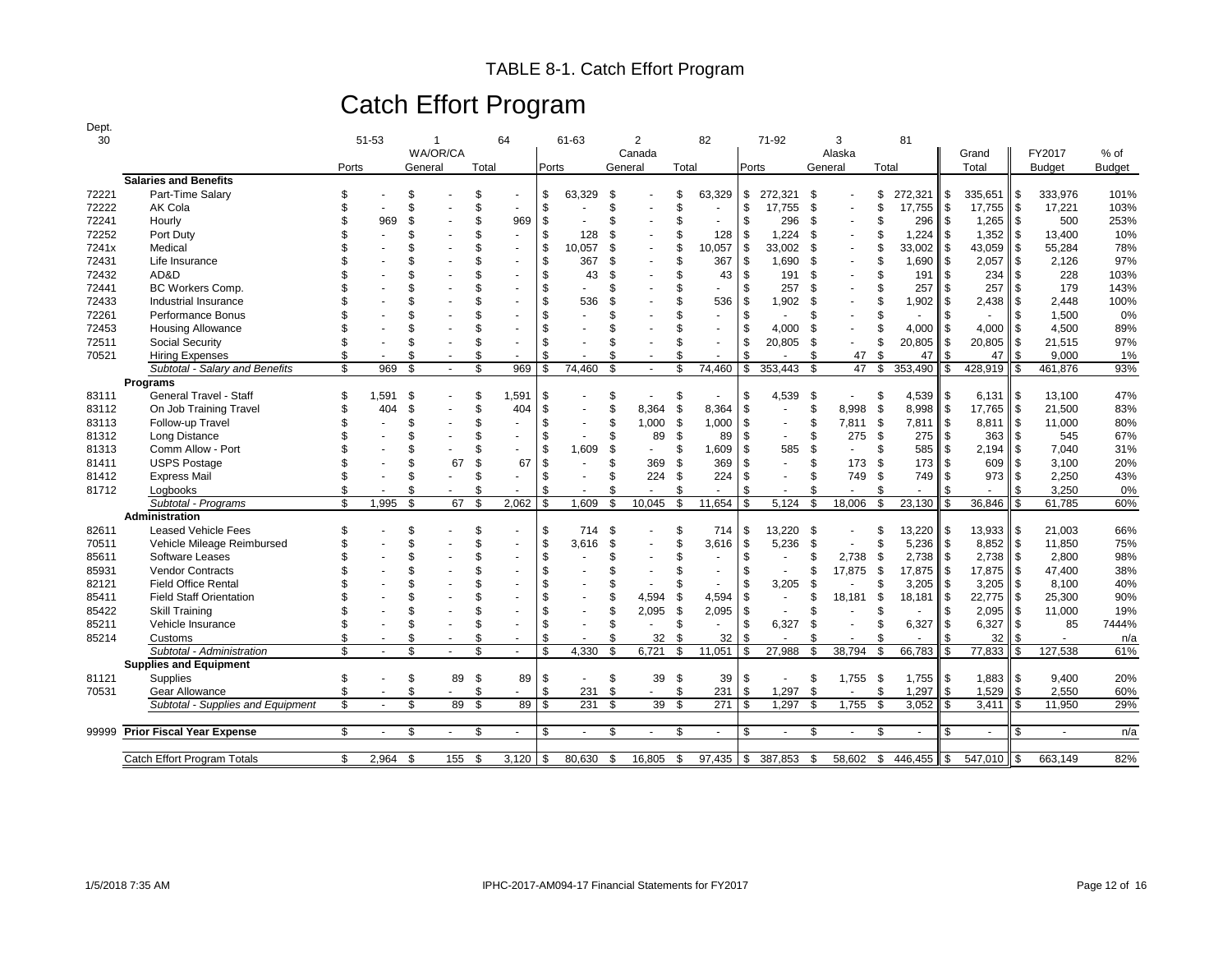# Catch Effort Program - by ports

|       | Port ID                    |     | 61         | 71            | 72                     | 73                                                       |            |    | 81     |      | 82     |      | 83     |      | 89                       | 91            | 92                       |           |                 |
|-------|----------------------------|-----|------------|---------------|------------------------|----------------------------------------------------------|------------|----|--------|------|--------|------|--------|------|--------------------------|---------------|--------------------------|-----------|-----------------|
|       | U.S Ports                  |     | Bellingtam | Petersburg    | Sitta                  |                                                          | Juneau     |    | Seward |      | Homer  |      | Kodiat |      | Sandpoint                | Outch Harbor  | Paul<br>べ                |           | <b>AK Total</b> |
| 72221 | Part-Time Salary           | \$. | 25,039     | 36,608        | 34,473<br>-S           | -S                                                       | 35,452     | £. | 36,113 | -96  | 38,670 |      | 31,397 | £.   | $\overline{\phantom{a}}$ | 27,300        | 7,269                    | \$        | 272,321         |
| 72222 | AK Cola                    |     |            | 2,628         | 2,475<br>.S            | - \$                                                     | $2,545$ \$ |    | 2,593  |      | 2,777  | - \$ | 2,254  |      |                          | 1,960<br>- \$ | 522                      |           | 17,755          |
| 72241 | Hourly                     |     |            |               |                        |                                                          | 296        |    |        |      |        |      |        |      |                          |               |                          |           | 296             |
| 72252 | Port Duty                  |     |            | 204           | 204                    |                                                          | 204        |    | 204    |      | 204    |      | 204    |      |                          |               |                          |           | 1,224           |
|       | Medical                    |     | 3,354      | 4,421         | 4,038<br>$\mathcal{F}$ | \$                                                       | 4,427      |    | 3,838  | - \$ | 4,201  |      | 4,885  |      |                          | 3,838         | 528                      |           | 33,002          |
| 72431 | Life Insurance             |     | 90         | 237           | 223                    | \$                                                       | 223        |    | 235    |      | 243    | - \$ | 217    | - \$ |                          | 201           | 21                       |           | 1,690           |
| 72432 | AD&D                       |     | 18         | 25            | 24                     |                                                          | 24         |    | 25     |      | 26     |      | 23     |      |                          | 19            |                          |           | 191             |
| 72441 | BC Workers Comp.           |     |            |               |                        |                                                          | 257        |    |        |      |        |      |        |      |                          |               |                          |           | 257             |
| 72433 | Industrial Insurance       |     | 179        | 238           | 238                    |                                                          | 238        |    | 238    |      | 238    |      | 238    |      |                          | 238           | 58                       |           | 1,902           |
| 72453 | <b>Housing Allowance</b>   |     |            |               |                        |                                                          |            |    |        |      |        |      |        |      |                          | 4,000         |                          |           | 4,000           |
| 72511 | Social Security            | \$. | 1,913      | 2,797<br>- \$ | 2,634<br>£.            | -S                                                       | 2,709      |    | 2,759  |      | 2,954  |      | 2,399  |      |                          | 2.086         | 555                      | l S       | 20,805          |
|       | <b>Salary and Benefits</b> |     | 30,593     | 47,158        | 44,309                 |                                                          | 46,375     |    | 46,005 | - \$ | 49,313 |      | 41,617 | - 5  | ۰.                       | 39,641        | $8,432$ \$               |           | 353,443         |
| 83111 | General Travel - Staff     |     | 129        |               |                        |                                                          |            |    | 1,613  | - \$ |        |      |        |      | $\overline{\phantom{a}}$ |               | $2,798$ \$               |           | 4,539           |
| 83112 | Travel - Training          |     |            |               |                        |                                                          |            |    |        |      |        |      |        |      |                          |               |                          |           |                 |
| 81313 | Comm Allow - Port          |     |            |               |                        |                                                          |            |    |        |      |        |      |        |      |                          | 585           |                          |           | 585             |
| 82611 | Leased Vehicle Fees        |     | 802        |               |                        |                                                          | 3,648      |    |        |      |        |      | 4,465  |      |                          | 4,305         | $\overline{\phantom{a}}$ | \$        | 13,220          |
| 70511 | Vehicle Mileage Reimbursed |     | 262        | 489           | 1,885                  |                                                          | 31         |    |        |      | 2,403  |      |        |      |                          | 167           |                          |           | 5,236           |
| 82121 | <b>Field Office Rental</b> |     |            |               | 2,380                  | -S                                                       |            |    |        |      | 825    |      |        |      |                          |               |                          |           | 3,205           |
| 85211 | Vehicle Insurance          |     | .545       | - \$          |                        |                                                          | 1,480      |    |        |      |        |      | 1,651  |      |                          | 1,651<br>- 96 |                          |           | 6,327           |
| 70531 | Gear Allowance             |     | 141        | 81<br>- \$    | 166                    |                                                          | 97         |    | 138    |      | 187    |      | 34     |      |                          | 252           |                          | $200 - $$ | 1,297           |
|       | Total                      | Ŝ.  | 33,471     | 47,728        | 48.740                 |                                                          | 51,631     |    | 47,755 |      | 52.729 |      | 47.768 |      | $\overline{\phantom{a}}$ | 46,601        | $11,431$   \$            |           | 387,853         |
|       | Port ID                    | 00  | 51         | 52            | 53                     |                                                          |            |    | 61     |      | 62     |      | 63     |      |                          |               |                          |           |                 |
|       |                            |     |            | 12A)<br>へ     |                        | $\mathbb{Q}^{\mathbb{P}}$<br>$\mathcal{L}_{\mathcal{C}}$ |            |    |        |      | 7γ     |      |        |      |                          |               |                          |           |                 |

|       |                            |       | Triba (2A) |       | Ivashirdon (2A)          |               | Vancouver                      |    | at Yardy                 |                          |                          |                    |                    |               | % of    |
|-------|----------------------------|-------|------------|-------|--------------------------|---------------|--------------------------------|----|--------------------------|--------------------------|--------------------------|--------------------|--------------------|---------------|---------|
|       |                            | Aging |            |       |                          | Area 2A Total |                                |    |                          |                          | <b>Cdn Total</b>         | <b>US Total</b>    | <b>Grand Total</b> | <b>Budget</b> | Actuals |
| 72221 | Part-Time Salary           |       |            |       |                          |               | 8,346                          |    | 24,781                   | 30,202                   | 63,329                   | 272,321            | 335,651            | 333,976       | 101%    |
| 72222 | AK Cola                    |       |            |       |                          |               | $\overline{\phantom{a}}$       |    |                          |                          | $\overline{\phantom{a}}$ | $17,755$ \ \$      | 17,755             | 17,221        | 103%    |
| 72241 | Hourly                     |       |            | 969   |                          | 969           | $\overline{\phantom{a}}$       |    | $\overline{\phantom{a}}$ | $\sim$                   | $\overline{\phantom{a}}$ | $1,265$ \$         | $1,265$ \$         | 500           | 253%    |
| 72252 | Port Duty                  |       |            |       |                          |               | $\overline{\phantom{a}}$       |    | 64                       | 64                       | 128                      | $1,224$ \$         | 1,352              | 13,400        | 10%     |
|       | Medical                    |       |            |       |                          |               | 1.113                          |    | 4,472                    | - \$<br>4,472            | 10,057                   | $33,002$ \$        | 43,059             | 55,284        | 78%     |
| 72431 | Life Insurance             |       |            |       |                          |               | 54                             | Y. | 150                      | 163<br>£                 | 367                      | $1,690$ \$         | 2,057              | 2,126         | 97%     |
| 72432 | AD&D                       |       |            |       |                          |               |                                |    | 15                       | 21<br>-9                 | 43                       | 191                | 234<br>- \$        | 228           | 103%    |
| 72441 | BC Workers Comp.           |       |            |       |                          |               |                                |    |                          |                          |                          | 257                | 257                | 179           | 144%    |
| 72433 | Industrial Insurance       |       |            |       |                          |               | 60                             |    | 238                      | 238                      | 536                      | $1,902$ \$         | $2,438$ \$         | 2,448         | 100%    |
| 72453 | <b>Housing Allowance</b>   |       |            |       |                          |               |                                |    |                          |                          |                          | $4,000$ \ \$       | $4,000$ \ \$       | 4,500         | 89%     |
| 72511 | Social Security            |       |            |       |                          |               |                                |    |                          | $\overline{\phantom{a}}$ |                          | 20,805             | 20,805             | 21,515        | 97%     |
|       | <b>Salary and Benefits</b> |       | ۰.         | 969   | $\overline{\phantom{a}}$ | 969<br>- \$   | 9,580                          |    | 29,720                   | 35,160                   | 74,460                   | 354,413            | 428,872            | 451,376       | 95%     |
| 83111 | General Travel - Staff     |       | 609        | 983   |                          | 1,591         | \$<br>$\overline{\phantom{a}}$ |    | $\overline{\phantom{a}}$ | $\overline{\phantom{a}}$ |                          | 6,131              | 6,131<br>- 95      | 10,100        | 61%     |
| 83112 | Travel - Training          |       | 404        |       |                          | 404           | $\overline{\phantom{a}}$       |    | $\overline{\phantom{a}}$ |                          |                          |                    | 404 \$<br>404      | 1,500         | 27%     |
| 81313 | Comm Allow - Port          |       |            |       |                          |               |                                |    | 949                      | 660                      | 1,609                    | 585                | 2,194              | 7,040         | 31%     |
| 82611 | <b>Leased Vehicle Fees</b> |       |            |       |                          |               | 714                            |    |                          |                          | 714                      | $13,220$ \ \$      | 13,933             | 21,003        | 66%     |
| 70511 | Vehicle Mileage Reimbursed |       | 165        | 435   | 124                      | 724           | 102<br>-S                      |    | 292                      | 3,222<br>ж.              | 3,616                    | $5,960$ \$<br>- \$ | 9,576              | 11,850        | 81%     |
| 82121 | <b>Field Office Rental</b> |       |            |       |                          |               |                                |    |                          |                          | $\sim$                   | $3,205$ \$         | 3,205              | 8,100         | 40%     |
| 85211 | Vehicle Insurance          |       |            |       |                          |               |                                |    |                          |                          |                          | $6,327$ \$         | 6,327              |               | n/a     |
| 70531 | Gear Allowance             |       |            |       |                          |               |                                |    | 194                      | 38                       | 231                      | 1,297              | 1,529              | 2,550         | 60%     |
|       | Total                      |       | 1,177      | 2,387 | 124                      | $3,688$ \$    | 10,395                         |    | 31,155                   | $39,080$ \$              | 80,630                   | 387,853            | 468,483            | 513,519       | 91%     |

\* Note: Aging included in Grand total but not in US or CDN totals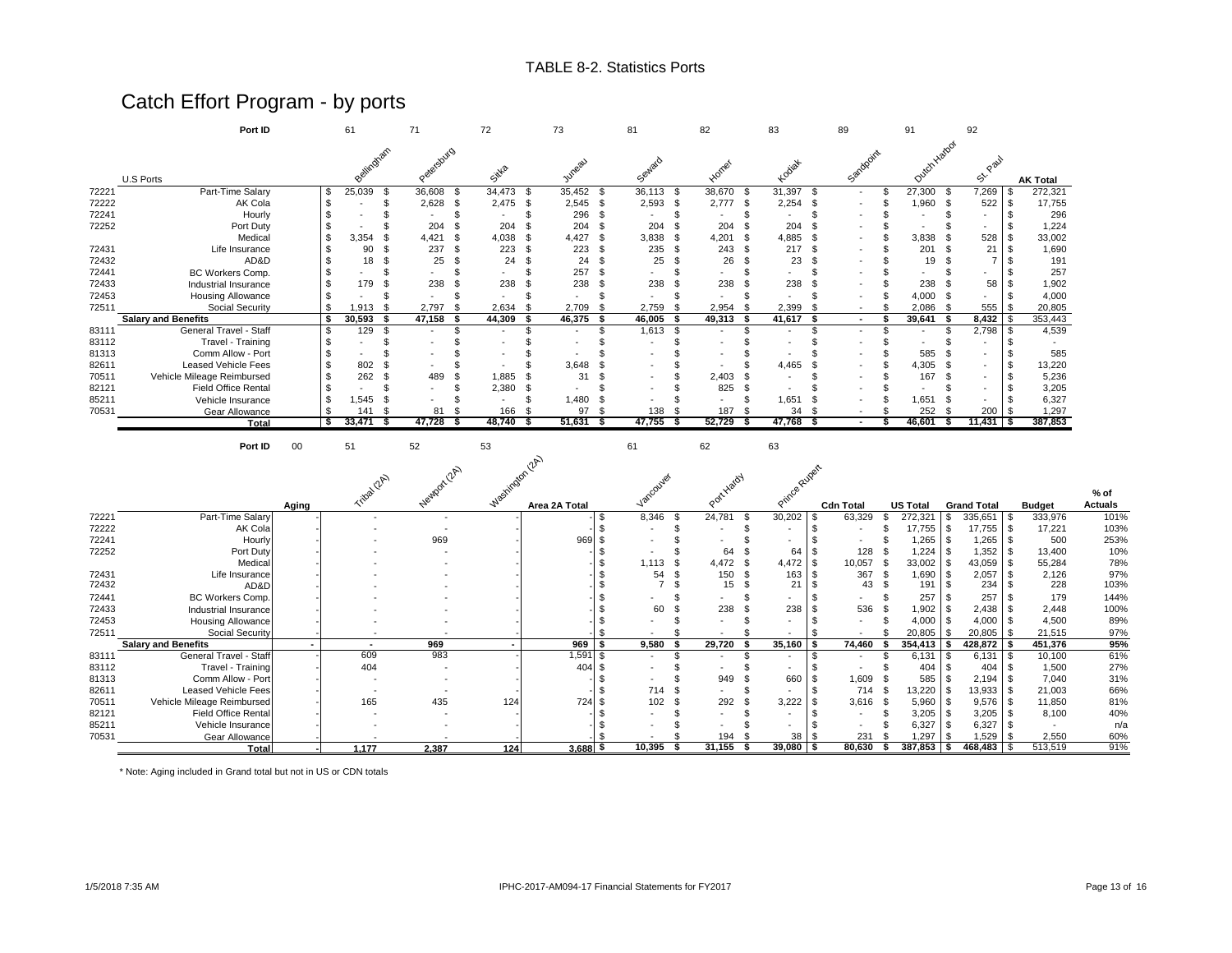#### SSA Program

*F.I.S.S. Program Totals*

| г л.э.э. 1 годнат 1 ошв                          |                                          |                           |                                       |                                    |                                                  |                                |                                         |                                        |                      |                         |                                       |               |                                   |            |
|--------------------------------------------------|------------------------------------------|---------------------------|---------------------------------------|------------------------------------|--------------------------------------------------|--------------------------------|-----------------------------------------|----------------------------------------|----------------------|-------------------------|---------------------------------------|---------------|-----------------------------------|------------|
|                                                  | Actual                                   | Budget                    | % of Budget                           |                                    |                                                  |                                |                                         |                                        |                      |                         | <b>Detailed Expenses</b>              |               | <b>Fiscal Year Budget</b>         |            |
| <b>Total Pounds Landed</b>                       | 573,420                                  | 594,466                   | 96%                                   |                                    |                                                  | Period                         | [12-2017]                               |                                        |                      | Personnel               |                                       | Actuals       | <b>Budget</b>                     | Percent    |
| Average Net Price                                | \$6.47                                   | \$6.38                    | 101%                                  |                                    |                                                  | % of Year                      | 100%                                    |                                        |                      | Salaries                |                                       |               |                                   |            |
| Net Halibut Proceeds                             | \$3,707,822                              | \$3,795,257               | 98%                                   |                                    |                                                  |                                |                                         |                                        |                      |                         | Sea Samplers \$                       | 516,222       | \$523,238                         | 99%        |
| WPUE (Landed Fish)                               | 73                                       | 75                        | 98%                                   |                                    |                                                  |                                |                                         |                                        |                      |                         | Sea Duty \$                           | 8,426         | \$0                               | n/a        |
| Net Bycatch Proceeds                             | \$53,331                                 | \$57,494                  | 93%                                   |                                    |                                                  |                                |                                         |                                        |                      |                         | Office Staff \$                       | 5,435         | 5,620<br>S                        | 97%        |
|                                                  |                                          |                           | 94%                                   |                                    |                                                  |                                |                                         |                                        |                      |                         | On-Call Duty Pay \$                   | $\mathcal{L}$ | <b>s</b><br>$\tilde{\phantom{a}}$ |            |
| <b>Vessel Expenses</b>                           | ( \$4,763,986)                           | $(\$5,086,518)$           |                                       |                                    |                                                  |                                |                                         |                                        |                      |                         |                                       |               |                                   | n/a        |
| Office Expenses                                  | (S283,783)                               | $(\$345,111)$             | 82%                                   |                                    |                                                  |                                |                                         |                                        |                      | <b>Benefits</b>         |                                       |               |                                   |            |
| <b>Trawl Survey</b>                              | (\$58,818)                               | (\$56,706)                | 104%                                  |                                    |                                                  |                                |                                         |                                        |                      |                         | Performance Bonus \$                  | $\sim$        | 1,500<br>- S                      | 0%         |
| Prior Year                                       | (\$460)                                  | \$0                       | n/a                                   |                                    |                                                  |                                |                                         |                                        |                      |                         | Temp. Staff Benefits \$               | $1,062$ \$    | 1,025                             | 104%       |
| Net Proceeds                                     | (\$1,345,894)                            | $(\$1,635,583)$           | 82%                                   |                                    |                                                  |                                |                                         |                                        |                      |                         | Field Staff Benefits \$               | 9,986         | s<br>14,635                       | 68%        |
|                                                  |                                          |                           |                                       |                                    |                                                  |                                |                                         |                                        |                      |                         | Industrial Insurance \$               | 3,229         | <b>S</b><br>143                   | 2258%      |
| Reg. Area Totals                                 | 2A<br>All Regions                        | 2B<br>All Regions         | $2\mathrm{C}$<br>All Regions          | 3A<br>All Regions                  | 3B<br>All Regions                                | 4A<br>All Regions              | 4B<br>All Regions                       | 4D<br>4D Edge                          | Totals               | Payroll Taxes           | BC Workers Comp \$                    | $\sim$        | <b>s</b><br>$\blacksquare$        | n/a        |
| Net Halibut proceeds                             | 127,758                                  | 539,854<br>-S             | 839,380<br>-S                         | 1,257,754<br>s                     | 436,737<br>-S                                    | 173,007<br>-S                  | 231,683<br>-S                           | 101,649<br>S                           | 3,707,822<br>s.      |                         | Sea Samplers \$                       | 27,971        | 39,477<br>l s                     | 71%        |
| <b>Bycatch</b> proceeds                          | 1,067<br>$\mathbf{s}$                    | s<br>14,358               | 13,947<br>s                           | -S<br>$11,273$ \$                  | 8,621 \$                                         | 4,065                          | $\mathbf{s}$                            | s                                      | 53,331               |                         | Office Staff \$                       | 908           | <b>s</b><br>980                   | 93%        |
| Vessel expenses                                  | 467,000                                  | 422.989                   | 352.160                               | 914,916<br>$\hat{\mathbf{x}}$      | 634,176                                          | 336,504<br>$\hat{\mathbf{x}}$  | 747,760 \$<br><b>s</b>                  | 207,796                                | 4,083,301            | Other                   |                                       |               |                                   |            |
| Net Per Reg Area                                 | $(\$338,175)$                            | \$131,223                 | \$501,167                             | \$354,111                          | (\$188,818)                                      | (\$159, 432)                   | (\$516,077)                             | (\$106, 147)                           | $(\$322,148)$        |                         | Hiring Expenses \$                    | 1,437         | 2,000<br>۱s                       | 72%        |
| Pounds Halibut Landed                            | 19,666                                   | 64.729                    | 123,707                               | 197,901                            | 71.762                                           | 31.470                         | 44.233                                  | 19.952                                 | 573.420              |                         | Vessel P & I \$                       | 27.130        | 39.704                            | 68%        |
| Average Price \$                                 | 6.50 S                                   | 8.34 \$                   | 6.79 S                                | $6.36$ \$                          | $6.09$ \$                                        | 5.50S                          | $5.24$ \$                               | $5.09$ \$                              | 6.47                 |                         | Total \$                              | 601,804       | 628,323                           | 96%        |
| <b>Vessel Expenses</b>                           | 2A                                       | $2\mathrm{B}$             | $2\mathrm{C}$                         | $3\mathrm{A}$                      | 3B                                               | 4A                             | 4B                                      | $4\mathrm{D}$                          |                      |                         |                                       |               |                                   |            |
|                                                  | All Regions                              | All Regions               | All Regions                           | All Regions                        | All Regions                                      | All Regions                    | All Regions                             | 4D Edge                                | Totals               | Programs                |                                       |               |                                   |            |
| % Completed                                      | 100%                                     | 100%                      | 100%                                  | 100%                               | 100%                                             | 100%                           | 100%                                    | 1009                                   | 100%                 | Travel                  |                                       |               |                                   |            |
| Contract                                         | 421,600<br>-S                            | 270,632 \$                | 209,000                               | 649,553<br>\$                      | 486,000<br>s                                     | $\mathbf{s}$<br>264,400        | 628,777<br>-S                           | -S<br>164,900                          | s<br>3,094,861       |                         | Travel \$                             | 67,960        | s<br>100,847                      | 67%        |
| Revenue Share<br>Running bonus                   | 1,086<br><sup>\$</sup>                   | 68,305<br>s               | 102,517<br>-S<br>s<br><sup>\$</sup>   | 133,294<br>-S                      | 52,477<br>-S<br>s                                | Ŝ.<br>21,366<br>-S             | 21,922<br>-S<br><sup>\$</sup>           | -S<br>10,165<br>-S                     | 411,133<br>-S        | Communications          | Phone Communications \$               |               | 4,700<br>S                        | 55%        |
| Dockside Monitoring                              | $\sim$<br>\$<br>$\overline{\phantom{a}}$ | 3,530<br>s                | 1,803<br>-S<br>-S                     | $\sim$<br>$\overline{\phantom{a}}$ | $\sim$<br>s<br>$\sim$                            | -S<br>$\overline{\phantom{a}}$ | $\sim$<br>s<br>$\overline{\phantom{a}}$ | -S<br>- S<br>$\sim$                    | 5,333                |                         | Communications Allowance \$           | 2,591         | -S                                | n/a        |
| Bait                                             | \$.<br>$\sim$                            | S                         | s<br>-S                               | $\sim$                             | -S                                               | -S<br>$\overline{\phantom{a}}$ | -S<br>$\sim$                            | $\sim$<br>- \$<br>$\sim$               |                      |                         | Postage \$                            | 645           | l S                               | n/a        |
| Ice                                              | 959<br>\$.<br>-S                         | 3,944                     | 1,722 S<br>s                          | 1,967                              | 1,023<br>-S                                      | 800<br>-S                      | 662<br>- \$<br>- \$                     | 886<br>$\mathsf{s}$                    | 11,962               |                         | Express Shipping \$                   | 191           | 2,500<br>-S                       | 8%         |
| Gear Expenses                                    | 10,523<br>$\mathbf{s}$<br>\$             | 5,656                     | 5.694<br>$\mathbf{s}$<br>$\mathbf{s}$ | 14.939                             | 8,163<br>-S                                      | 5.398<br>-S                    | 11,252<br>$\mathbf{s}$<br>- \$          | 3,572<br>$\mathsf{s}$                  | 65,197               |                         | Shipping \$                           | 79,749 \$     | 97,496                            | 82%        |
| <b>Staff Salaries</b>                            | 31,663<br>-S                             | 71,553                    | 27,772 \$<br>-S                       | 107,720                            | 79,639<br>-S                                     | 40,778<br>-8                   | 69,564<br>- \$                          | 23,449<br>١s<br>$\mathbf{\hat{s}}$     | 452,137              |                         |                                       |               |                                   |            |
| Sea Duty Pay                                     | <sup>\$</sup>                            |                           | s<br>4,291<br>$\mathbf{s}$            |                                    | s                                                | -S                             | 4,134<br>s                              | -S<br>S                                | 8,426                |                         |                                       |               |                                   |            |
| Medical<br><b>BC</b> Worker's Comp               | <sup>\$</sup><br>$\sim$<br>$\sim$<br>-S  | $\sim$                    | s<br>-S<br>s<br>-S<br>$\sim$          | ٠<br>$\sim$                        | -S<br>-S<br>$\sim$                               | s<br>٠<br>-8<br>$\sim$         | S<br>$\sim$<br>-S<br>$\sim$             | S<br>-S<br>$\sim$<br>S<br>-S<br>$\sim$ | $\sim$               |                         |                                       |               |                                   |            |
| Payroll Taxes                                    | 2,422<br>$\mathbf{\hat{S}}$<br>s         | 821                       | 1,593<br>$\mathbf{s}$<br>- \$         | 7,417                              | 5.483<br>$\mathbf{s}$                            | 3,119<br>$\mathbf{s}$          | 5,322<br>$\mathbf{s}$<br>$\mathbf{s}$   | 1,794                                  | $\sqrt{2}$<br>27,971 |                         | Total <sub>S</sub>                    | 151,135       | 205,543<br>$\mathbf{S}$           | 74%        |
| Vessel P&I                                       | -S<br>$\sim$                             | 555                       | 803<br>-S<br>$\mathbf{s}$             | 2.487                              | 5.665<br>$\mathbf{s}$                            | 2.528<br>-8                    | 9.380<br>- \$<br>$\mathbf{s}$           | 5,711<br>S                             | 27.130               | <b>Administration</b>   |                                       |               |                                   |            |
| <b>Travel Expenses</b>                           | 1,178<br>-S                              | 3,234                     | s<br>5,646 \$                         | 14,355                             | 15,428<br>-S                                     | -S<br>9,290                    | -S<br>9,739                             | $\mathsf{s}$<br>-S<br>3,868            | 62,739               |                         | Rentals & Contracts                   |               |                                   |            |
| Customs                                          | <sup>\$</sup>                            |                           | s<br>$\overline{a}$                   | \$<br>÷                            | s                                                | s                              | s                                       | <sup>\$</sup><br>S                     | in 1999.             |                         | Lump Sum (vessels) \$                 | 3,094,861     | s<br>3,336,592                    | 93%        |
| Misc. Expenses                                   | 402<br>s                                 | $3,343$ S<br>-S           | 1,630 S                               | 796                                | 120<br>-S                                        | 2,046<br>- S                   | - \$                                    | -S<br>S                                | 8,337                |                         | Contracts \$                          | 20,000        | 20,800<br>-S                      | 96%        |
| Gear Allowance                                   |                                          |                           | s                                     |                                    |                                                  | s                              |                                         |                                        |                      | <b>Facility Rentals</b> |                                       |               |                                   |            |
| <b>Total Vessel Expenses</b>                     | \$469,833                                | \$431,574                 | \$362,472                             | \$932,527                          | \$653,999                                        | \$349,725                      | \$760,752                               | $$214,344$ S                           | 4,175,226            |                         | Bait Storage \$                       | 16,361        | 20,000<br>s                       | 82%        |
|                                                  |                                          |                           |                                       |                                    |                                                  |                                |                                         |                                        |                      | Training                | Staff Orientation \$                  | 58,379        | 56,000<br><b>s</b>                | 104%       |
|                                                  |                                          |                           |                                       |                                    |                                                  |                                |                                         |                                        |                      |                         | Agency Bycatch Share \$               |               | 28,747<br>-S                      | 0%         |
| <b>Office Expenses</b>                           |                                          |                           |                                       |                                    |                                                  | <b>Unallocated Expenses</b>    |                                         |                                        |                      |                         | Customs \$                            | ÷             | s                                 | n/a        |
|                                                  | Actuals                                  | Budget                    | Percent                               |                                    | 85521                                            | Bait \$                        | 565,560                                 |                                        |                      |                         | Equipment Maintenance \$              | 33,775        | 42,000<br>S                       | 80%        |
| <b>Hiring Expenses</b>                           | 1,437S                                   | 2,000                     | 72%                                   |                                    | 72433                                            | Accident Indem. \$             | 3,229                                   |                                        |                      |                         | Dockside Monitoring \$                | 5,333         | 4,014                             | 133%       |
| Gear Assistant                                   | 5,435 \$                                 | 5,620                     | 97%                                   |                                    | 70531                                            | Gear Allowance \$              | 9,986                                   |                                        |                      |                         | Total <sub>5</sub>                    | 3,639,842     | 3,921,817                         | 93%        |
| Training - personnel costs                       | 7.500<br>$\mathbf{s}$<br>\$.             | 7,200                     | 104%                                  |                                    | 7241x                                            | Medical \$                     | 16,359                                  |                                        |                      |                         |                                       |               |                                   |            |
| Temporary Staff benefits                         | 1.062<br>\$.                             | -S<br>1.025               | 104%                                  |                                    |                                                  |                                |                                         |                                        |                      |                         |                                       |               |                                   |            |
| <b>Bonus Program</b>                             | $\sim$                                   | s<br>1,500                | 0%                                    |                                    |                                                  |                                |                                         |                                        |                      |                         | <b>Survey Bait and Supplies</b>       |               |                                   |            |
| Worker's Comp                                    | ٠.<br>908                                | <sup>\$</sup><br>900<br>s | n/a                                   |                                    |                                                  |                                |                                         |                                        |                      | <b>Supplies</b>         |                                       |               |                                   |            |
| Payroll taxes                                    |                                          |                           | 101%                                  |                                    | NMFS Trawl Survey (P604)                         |                                |                                         |                                        |                      |                         |                                       |               |                                   |            |
| Survey Supplies                                  | 52,752 \$                                | 49,700                    | 106%                                  |                                    |                                                  | Actuals                        |                                         |                                        |                      |                         |                                       |               | $\mathbf{s}$                      |            |
| Agency bycatch share<br>Communications           | 2,591<br>$\mathbf{s}$                    | 28,747<br>s<br>4,300      | 0%<br>60%                             |                                    | Category<br>72231 Temporary Salary \$            | 56,585                         | <b>Budget</b><br>46,377<br>- S          | Percent<br>122%                        |                      |                         | Survey Equipment \$<br>Survey Gear \$ | 52,763 \$     | 1,400<br>50,000                   | 0%<br>106% |
| Postage                                          | 645                                      | -S                        | n/a                                   |                                    | 72411 Medical Insurance \$                       | $\sim$                         | 750<br>S                                | 0%                                     |                      |                         | Survey Bait \$                        | 565,560 \$    | 559,330                           | 101%       |
| <b>Express Shipping</b>                          | 191                                      | 2,500<br>-S               | 8%                                    |                                    | 72433 ndustrial Insurance \$                     |                                | 143<br>S                                | 0%                                     |                      |                         | $lce$ \$                              | $11,962$ \$   | 11,680                            | 102%       |
| Shipping                                         | 79,749                                   | \$<br>97,496              | 82%                                   | 72511                              | Payroll Tax \$                                   |                                | 3,548                                   | 0%                                     |                      |                         | Gear Replacement \$                   | 65,197 S      | 67,275                            | 97%        |
| <b>Bait Storage</b>                              | 16,361<br>-S                             | 20,000                    | 82%                                   |                                    | <b>Personnel Total</b>                           | $$56,585$ \$                   | 50,818                                  | 111%                                   |                      |                         | Gear Allowance \$                     | 9,986         | 10,125<br><b>S</b>                | 99%        |
| <b>Equipment Maintenance</b>                     | 33,775<br>S.<br>l S                      | 42,000                    | 80%                                   | 83111                              | Travel \$                                        | 2,222                          | 3,000<br>- 55                           | 74%                                    |                      |                         | Misc. Expenses \$                     | 8.337         | 32.842                            | 25%        |
| Contract - Profiler Data                         | 20,000<br>$\mathbf{s}$                   | 20,800                    | 96%                                   |                                    | 81312 Communications \$                          | $\sim$                         | 400<br>- S                              | 0%                                     |                      |                         | Total \$                              | 713,805       | 732,652                           | 97%        |
| Survey Equipment                                 | \$.<br>$\sim$                            | 1,400<br>\$               | 0%                                    | 81412                              | Express Mail \$                                  |                                |                                         | n/a                                    |                      |                         | SSA Survey Total \$                   | 5,106,587     | 5,488,335                         | 93%        |
| <b>Staff Travel</b><br>Sea Sampler train/debrief | 2.999<br>-S<br>58,379                    | 3.842<br>56,000           | 78%<br>104%                           |                                    | <b>Programs Total</b><br>85411 Staff Orientation | $$2,222$ \$                    | 3,400                                   | 65%<br>$\mathbf{n}/\mathbf{a}$         |                      |                         | Prior FY \$                           | 460           |                                   |            |
| Total Office Expenses \$                         | 283,783 \$                               | 345,030                   | 82%                                   |                                    | Administration                                   | $SO_S$                         | $\overline{\phantom{a}}$                | n/a                                    |                      |                         |                                       |               |                                   |            |
|                                                  |                                          |                           |                                       | 81121                              | Field Supplies \$                                | 11                             | 300<br>- S                              | 4%                                     |                      |                         | Survey Total \$                       | 5,107,047     | 5,488,335                         | 93%        |
|                                                  |                                          |                           |                                       | 70531                              | Gear Allowance                                   |                                | 900                                     | 0%                                     |                      |                         |                                       |               |                                   |            |
|                                                  |                                          |                           |                                       |                                    | <b>Supplies Total</b>                            | \$11S                          | 1,200                                   | 1%                                     |                      |                         |                                       |               |                                   |            |
|                                                  |                                          |                           |                                       |                                    | <b>Trawl Survey Total</b>                        | $$58,818$ \$                   | 55,418                                  | 106%                                   |                      |                         |                                       |               |                                   |            |
|                                                  |                                          |                           |                                       |                                    |                                                  |                                |                                         |                                        |                      |                         |                                       |               |                                   |            |

| Personnel                       |              | Actuals            |        | <b>Budget</b>   | Percent     |
|---------------------------------|--------------|--------------------|--------|-----------------|-------------|
| Salaries                        |              |                    |        |                 |             |
| Sea Samplers                    | \$           | 516,222            |        | \$523,238       | 99%         |
| Sea Duty                        | \$           | 8,426              |        | \$0             | n/a         |
|                                 |              |                    |        |                 |             |
| Office Staff                    | \$           | 5,435              | \$     | 5,620           | 97%         |
| On-Call Duty Pay                | \$           |                    | \$     |                 | n/a         |
| <b>Benefits</b>                 |              |                    |        |                 |             |
| Performance Bonus               | \$           |                    | \$     | 1,500           | 0%          |
| Temp. Staff Benefits            | \$           | 1,062              | \$     | 1,025           | 104%        |
| <b>Field Staff Benefits</b>     |              |                    |        |                 | 68%         |
|                                 | \$           | 9,986              | S      | 14,635          |             |
| Industrial Insurance            | \$           | 3,229              | \$     | 143             | 2258%       |
| <b>BC Workers Comp</b>          | Ŝ            |                    | Ś      |                 | n/a         |
| <b>Payroll Taxes</b>            |              |                    |        |                 |             |
| Sea Samplers                    | S            | 27.971             | S      | 39.477          | 71%         |
| Office Staff                    | Ŝ            | 908                | \$     | 980             | 93%         |
| Other                           |              |                    |        |                 |             |
| <b>Hiring Expenses</b>          | \$           | 1,437              | \$     | 2,000           | 72%         |
| Vessel P & I                    | \$           | 27,130             | \$     | 39,704          | 68%         |
| Total                           | \$           | 601,804            | \$     | 628,323         | 96%         |
|                                 |              |                    |        |                 |             |
|                                 |              |                    |        |                 |             |
| Programs                        |              |                    |        |                 |             |
| Travel                          |              |                    |        |                 |             |
| Travel                          | \$           | 67,960             | \$     | 100,847         | 67%         |
| Communications                  |              |                    |        |                 |             |
| <b>Phone Communications</b>     | Ŝ            | 2,591              | Ś      | 4,700           | 55%         |
| Communications Allowance        | \$           |                    | \$     |                 | n/a         |
| Postage                         | \$           | 645                | Ś      |                 | n/a         |
| <b>Express Shipping</b>         | \$           | 191                | s      | 2,500           | 8%          |
| Shipping                        | <sub>S</sub> | 79,749             | Ś      | 97,496          | 82%         |
|                                 |              |                    |        |                 |             |
|                                 |              |                    |        |                 |             |
|                                 |              |                    |        |                 |             |
| Total <sub>S</sub>              |              | 151,135            | \$     | 205,543         | 74%         |
| Administration                  |              |                    |        |                 |             |
| Rentals & Contracts             |              |                    |        |                 |             |
| Lump Sum (vessels)              | \$           | 3,094,861          | \$     | 3,336,592       | 93%         |
| Contracts                       | \$           | 20,000             | \$     | 20,800          | 96%         |
| <b>Facility Rentals</b>         |              |                    |        |                 |             |
| <b>Bait Storage</b>             | \$           | 16,361             | \$     | 20,000          | 82%         |
| Training                        |              |                    |        |                 |             |
| <b>Staff Orientation</b>        | Ŝ            | 58,379             | \$     | 56,000          | 104%        |
| Agency Bycatch Share            | \$           |                    | Ś      | 28,747          | 0%          |
| Customs                         | \$           |                    | Ś      |                 | n/a         |
| Equipment Maintenance           | Ŝ            | 33,775             | Ś      | 42,000          | 80%         |
| Dockside Monitoring             | Ŝ            | 5.333<br>3.639.842 | Ś<br>Ś | 4,014           | 133%<br>93% |
| Total                           | Ś            |                    |        | 3.921.817       |             |
|                                 |              |                    |        |                 |             |
| <b>Survey Bait and Supplies</b> |              |                    |        |                 |             |
| Supplies                        |              |                    |        |                 |             |
|                                 |              |                    |        |                 |             |
|                                 |              |                    |        |                 |             |
|                                 | \$           |                    | S      |                 | 0%          |
| Survey Equipment<br>Survey Gear | Ŝ            | 52,763             | \$     | 1,400<br>50,000 | 106%        |
| Survey Bait                     | Ŝ            | 565,560            | Ś      | 559,330         | 101%        |
| Ice                             | \$           | 11,962             | \$     | 11,680          | 102%        |
| Gear Replacement                | Ŝ            | 65,197             | S      | 67,275          | 97%         |
| Gear Allowance                  | \$           | 9,986              | Ś      | 10,125          | 99%         |
| Misc. Expenses                  | Ŝ            | 8,337              | Ś      | 32,842          | 25%         |
| Total                           | \$           | 713,805            | \$     | 732,652         | 97%         |
| <b>SSA Survey Total</b>         | \$           | 5,106,587          | \$     | 5,488,335       | 93%         |
|                                 |              |                    |        |                 |             |
| Prior FY                        | \$           | 460                | \$     |                 |             |
|                                 | \$           | 5,107,047          | S      |                 |             |
| <b>Survey Total</b>             |              |                    |        | 5,488,335       | 93%         |
|                                 |              |                    |        |                 |             |

┑

9999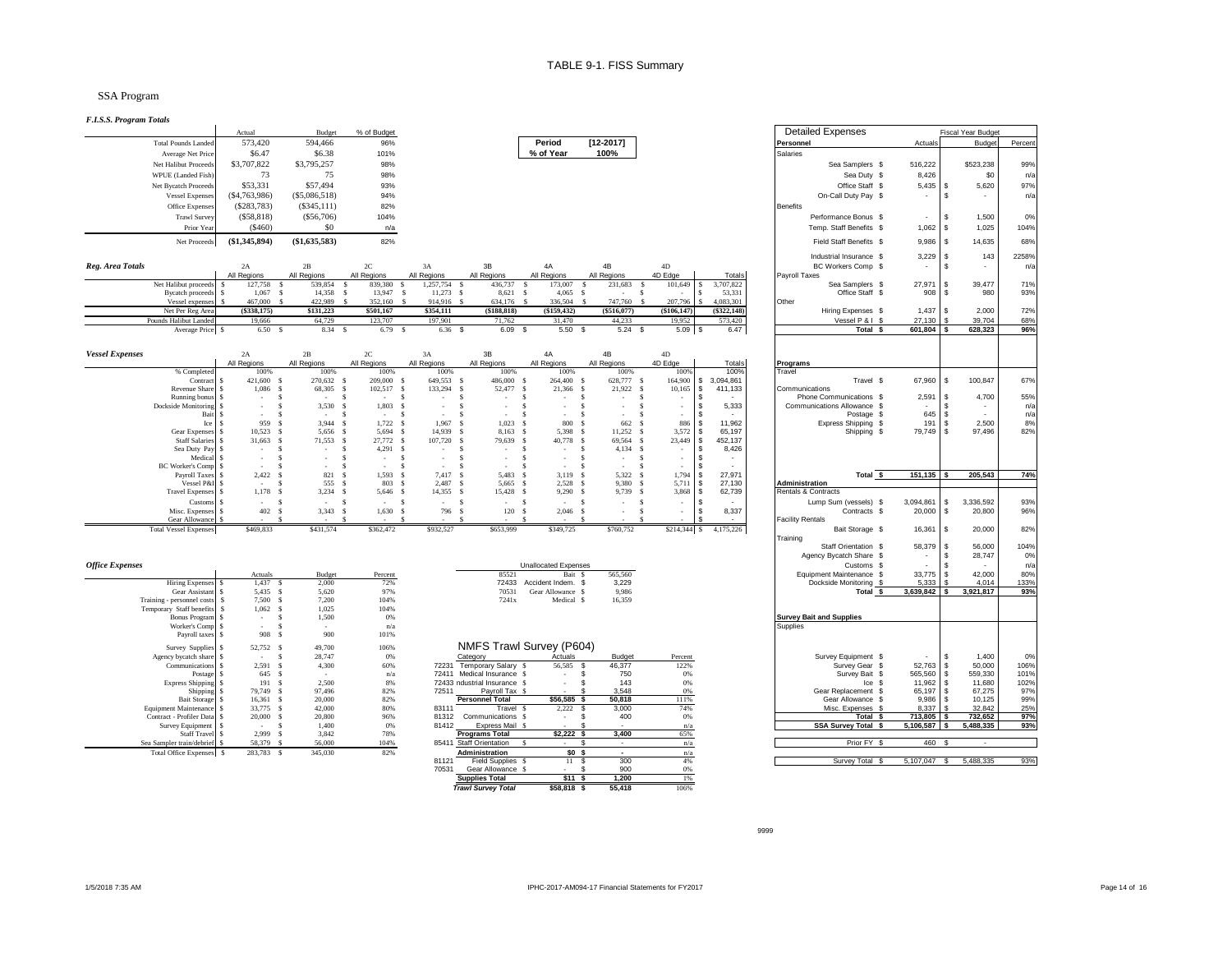|        |                                     |                  |                 |                |                         |              |      |              |                 |              |                 | <b>Period</b>  |               | $[12 - 2017]$     |      |                |
|--------|-------------------------------------|------------------|-----------------|----------------|-------------------------|--------------|------|--------------|-----------------|--------------|-----------------|----------------|---------------|-------------------|------|----------------|
|        |                                     | Department       |                 |                |                         | 60           |      |              |                 |              |                 | % of Year      |               | 100%              |      |                |
|        |                                     |                  |                 | $6^{\circ}$    |                         |              |      |              |                 |              |                 |                |               |                   |      |                |
|        | <b>On-going Projects</b>            | 621              |                 | 621            |                         | 642          |      | 650          |                 | 650          |                 | 661            |               | 670               |      |                |
|        |                                     | 621-15-00        |                 | 621-16-00      |                         | 642-00-00    |      | 650-18-00    |                 | 650-20-00    |                 | 661-11-00      |               | 670-11-00         |      | On-going       |
|        |                                     | Genetic Sex      |                 | Genetic Sex    |                         | ADEC/EPA     |      | Archival     |                 | Archival     |                 | Ichthyophonus  |               | <b>NMFS Trawl</b> |      | Projects       |
| Object | Item                                | ID - Field       |                 | ID - Genome    |                         | Contaminants |      | Tag - Geomag |                 | Tagging - 4D |                 | Prevalance     |               | Tagging           |      | Sub-Total      |
|        | <b>Personnel</b>                    |                  |                 |                |                         |              |      |              |                 |              |                 |                |               |                   |      |                |
|        | <b>Personnel Subtotal \$</b>        | $\sim$           | \$              | $\sim$         | \$                      | $\sim$       | \$   |              | \$              |              | \$              |                | \$            |                   | \$   | $\blacksquare$ |
|        | Programs                            |                  |                 |                |                         |              |      |              |                 |              |                 |                |               |                   | \$   |                |
| 81412  | Express Mail \$                     | 64               | -\$             | 34             | \$                      | 33           | \$   |              | \$              |              | \$              | 85             | \$            | 33                |      | 249            |
| 81413  | <b>Example 19 Heavy Shipping \$</b> | 137S             |                 |                | \$                      |              | \$   |              |                 |              | \$              |                | \$            |                   | \$   | 137            |
|        | Communications \$                   | $202 - $$        |                 | 34             | $\overline{\mathbf{3}}$ | 33           | \$   |              | \$              |              | \$              | 85             | \$            | 33                | \$   | 386            |
|        | <b>Programs Subtotal</b> \$         | 202 <sup>5</sup> |                 | 34S            |                         | 33S          |      |              |                 |              |                 | 85             | -\$           | 33                |      | 386            |
|        | <b>Administration</b>               |                  |                 |                |                         |              |      |              |                 |              |                 |                |               |                   |      |                |
| 85931  | Vendor Contracts \$                 |                  | \$              | 90,199 \$      |                         |              | \$   |              |                 |              | \$              | $1,267$ \$     |               |                   | \$   | 91,466         |
|        | Contracts & Leases \$               |                  | $\overline{\$}$ | $90,199$ \$    |                         |              | \$   |              | $\overline{\$}$ |              | $\overline{\$}$ | 1,267          | $\mathfrak s$ |                   | \$   | 91,466         |
|        | <b>Administration Subtotal \$</b>   |                  | \$              | $90,199$ \$    |                         |              |      |              |                 |              |                 | $1,267$ \$     |               |                   |      | 91,466         |
|        | <b>Supplies &amp; Equipment</b>     |                  |                 |                |                         |              |      |              |                 |              |                 |                |               |                   | \$   | $\sim$         |
| 81121  | <b>Supplies</b> \$                  | 18,185           | \$              |                | \$                      | 2,026        | \$   |              | \$              | 1,680        | \$              | 1,124          | \$            | 5,319             | \$   | 28,333         |
| 81122  | Tag Recoveries \$                   |                  | \$              |                | \$                      |              | \$   | $1,100$ \$   |                 |              | \$              |                | \$            | 731               | -\$  | 1,831          |
|        | Supplies \$                         | 18,185           | \$              |                | \$                      | 2,026        | \$   | 1,100        | - \$            | 1,680        | \$              | 1,124          | \$            | 6,050             |      | 30,164         |
|        | Supplies & Equipment Subtotal \$    | 18,185 \$        |                 | $\blacksquare$ | \$                      | 2,026        | - \$ | $1,100$ \$   |                 | 1,680        | S.              | $1,124$ \$     |               | 6,050             | - \$ | 30,164         |
|        |                                     |                  |                 |                |                         |              |      |              |                 |              |                 |                |               |                   |      |                |
| 99999  | Prior FY \$                         | $\sim$           | \$              | $\sim$         | \$                      | $\sim$       | \$   | $\sim$       | \$              | $\sim$       | \$              | $\blacksquare$ | \$            | $\sim$            | \$   | $\sim$         |
|        |                                     |                  |                 |                |                         |              |      |              |                 |              |                 |                |               |                   |      |                |
|        |                                     |                  |                 |                |                         |              |      |              |                 |              |                 |                |               |                   |      |                |
|        | Total \$                            | $18,386$ \$      |                 | $90,233$ \$    |                         | 2,059        | - \$ | $1,100$ \$   |                 | 1,680        | - \$            | $2,476$ \$     |               | $6,083$   \$      |      | 122,017        |
|        | Income                              |                  |                 |                |                         |              |      |              |                 |              |                 |                |               |                   |      |                |
|        | Total Income \$                     | $\sim$           | \$              | $\blacksquare$ | s,                      | $\sim$       | \$   | $\sim$       | \$              |              | \$              | $\blacksquare$ | \$            | $\blacksquare$    | \$   | $\sim$         |
|        |                                     |                  |                 |                |                         |              |      |              |                 |              |                 |                |               |                   |      |                |
|        | Budget \$                           | 18,120 \$        |                 | 146,107        | \$                      | 5,773        | \$   | 2,800        | \$              | 5,500        | \$              | 8,055          | \$            | 12,000            | \$.  | 198,355        |
|        | Percent                             | 101%             |                 | 62%            |                         | 36%          |      | 39%          |                 | 31%          |                 | 31%            |               | 51%               |      | 62%            |

# TABLE 10-1. Other Research (1)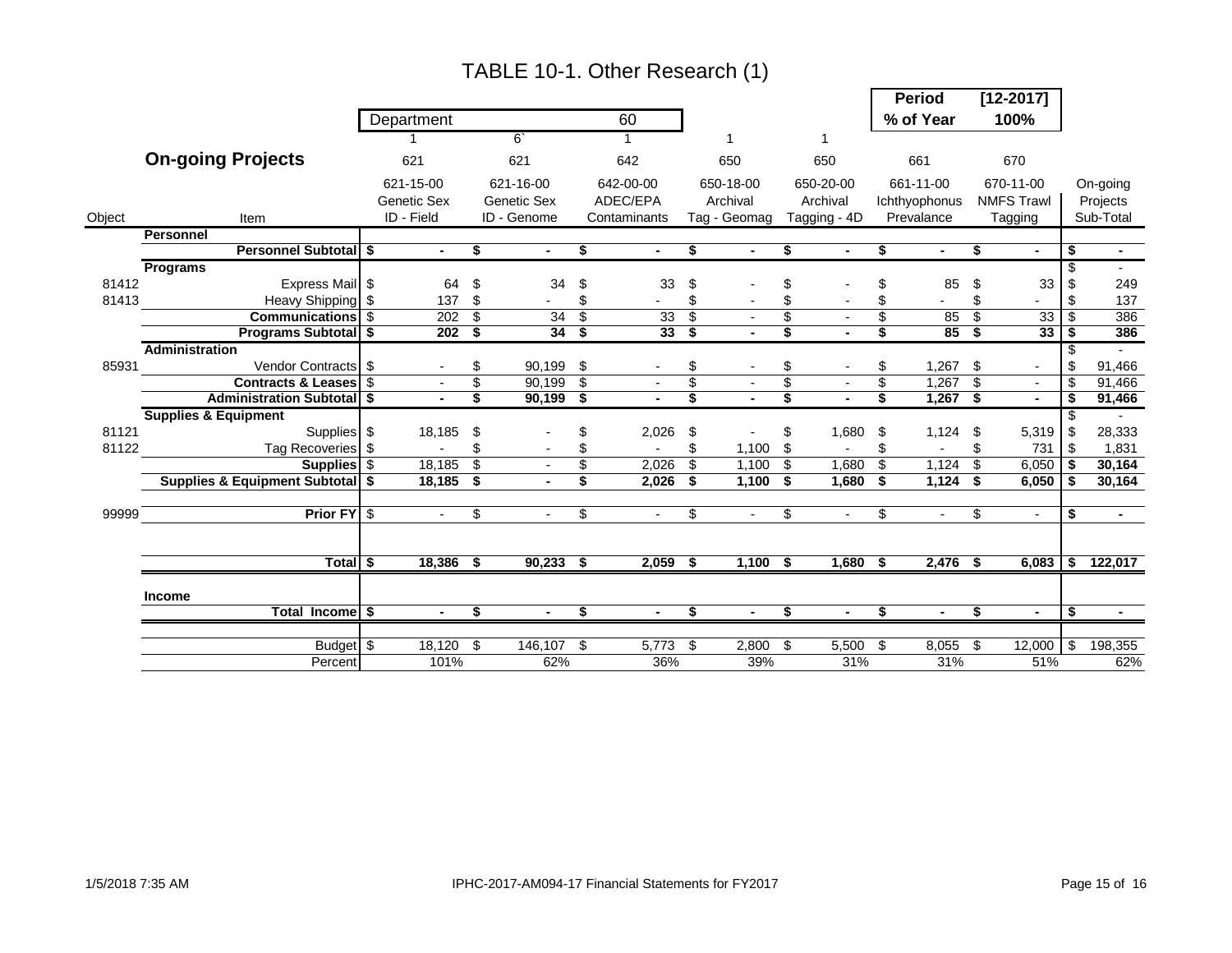#### TABLE 10-2. Other Research (2)

|            |    | Period    | $[12 - 2017]$ |
|------------|----|-----------|---------------|
| Department | 60 | % of Year | 100%          |

| <b>On-going Projects</b>              |                          |                         | 672         | 672                               | 673        |                          | 674                  |      | 650                      |          | 673                      |                |                          |     |                          |                         |                |
|---------------------------------------|--------------------------|-------------------------|-------------|-----------------------------------|------------|--------------------------|----------------------|------|--------------------------|----------|--------------------------|----------------|--------------------------|-----|--------------------------|-------------------------|----------------|
|                                       | On-going                 |                         | 672.12      | 672.13                            | 673.13     |                          | 674.11               |      | 650.21                   |          | 673.14                   |                | 675.11                   |     |                          |                         |                |
|                                       | Projects                 |                         | Condition   | <b>DMR</b>                        | Genome     |                          | Reproductive         |      | Area 4B                  |          | Growth                   |                | Tail                     |     | Projects                 |                         | Grand          |
| Item                                  | <b>Total</b>             |                         | Factor      | Classification                    | Sequencing |                          | Cycle                |      | PAT Tags                 |          | Markers                  |                | Patterns                 |     | Sub-Total                |                         | <b>Total</b>   |
| Personnel                             |                          |                         |             |                                   |            |                          |                      |      |                          |          |                          |                |                          |     |                          |                         |                |
| Temporary                             | \$<br>$\blacksquare$     | \$                      |             | \$                                | \$.        |                          | 4,076 \$<br>\$       |      |                          | \$       |                          | \$             |                          | \$  | 4,076                    | \$                      | 4,076          |
| Hourly \$                             |                          | \$                      |             | \$                                | \$         |                          |                      | \$   |                          |          |                          | $$\mathbb{S}$$ |                          | \$  |                          | - \$                    |                |
| Salary Totals \$                      | $\blacksquare$           | \$                      |             | \$                                | \$         | $\sim$                   | 4.076<br>\$          | \$   | $\blacksquare$           | \$       | $\blacksquare$           | $\mathfrak s$  |                          | \$  | 4,076                    | \$                      | 4,076          |
| <b>Personnel Subtotal</b>             | Ŝ.<br>$\sim$             | $\overline{\mathbf{3}}$ |             | Ŝ                                 | s          | $\overline{\phantom{a}}$ | S<br>4,076           | ່ \$ | $\blacksquare$           | Ŝ        |                          | 3              |                          | \$  | 4,076                    | -\$                     | 4,076          |
|                                       |                          |                         |             |                                   |            |                          |                      |      |                          |          |                          |                |                          | s   |                          |                         |                |
| Programs                              |                          |                         |             |                                   |            |                          |                      |      |                          |          |                          |                |                          |     |                          |                         |                |
| General Travel - Staff \$             | $\sim$                   | \$                      |             | \$                                | \$.        |                          | $7,625$ \$<br>\$     |      | $3,175$ \$               |          | $\overline{\phantom{a}}$ | \$             |                          | \$  | 10,800                   | - \$                    | 10,800         |
| Travel \$                             | $\sim$                   | \$                      |             | \$                                | \$         | $\overline{\phantom{a}}$ | \$.<br>7,625         | \$   | 3,175                    | \$       | $\sim$                   | \$             | $\overline{\phantom{a}}$ | \$  | 10,800                   | - \$                    | 10,800         |
| Postage \$                            | $\sim$                   |                         |             | \$                                | \$         |                          | $\blacksquare$       | \$   | $\blacksquare$           | \$.      |                          | \$             |                          | Ŝ.  |                          | - \$                    | $\blacksquare$ |
| Express Mail \$                       |                          | 249<br>- \$             | 78          | \$                                | \$         |                          |                      | \$   | 1,638                    | Ŝ.       |                          | \$             |                          | \$  | 1,716                    | - \$                    | 1,964          |
| Heavy Shipping \$                     |                          | 137<br>\$               |             | \$                                | £.         |                          |                      | \$.  | 393                      | - \$     |                          | \$             |                          | \$  | 393                      |                         | 530            |
| <b>Communications</b>                 | Ŝ.                       | 386<br>l \$             | 78          | \$                                | \$         | $\sim$                   | \$<br>$\sim$         | \$   | 2,031                    | \$       | $\overline{\phantom{a}}$ | $\mathfrak s$  | $\sim$                   | \$  | 2,109                    | $\overline{\mathbf{s}}$ | 2,495          |
| External Journals S                   | $\sim$                   | -S                      | $\sim$      | \$<br>$\overline{\phantom{a}}$    | <b>S</b>   | $\sim$                   | \$.<br>$\sim$        | \$   | $\sim$                   | \$       | $\sim$                   | \$             | $\sim$                   | \$  | $\sim$                   | $\overline{\mathbf{s}}$ | $\sim$         |
| <b>Publications</b> \$                | $\blacksquare$           | $\mathbf{\hat{s}}$      | $\sim$      | \$<br>$\sim$                      | \$         | $\sim$                   | \$<br>$\sim$         | \$   | $\sim$                   | \$       | $\sim$                   | \$             | $\sim$                   | \$  | $\overline{\phantom{a}}$ | $\overline{\mathbf{s}}$ | $\sim$         |
| <b>Programs Subtotal</b> \$           |                          | 386<br>l \$             | 78          | \$<br>$\blacksquare$              | \$         | $\sim$                   | 7,625<br>S,          | S,   | 5,206                    | -\$      | $\blacksquare$           | s.             | $\sim$                   | \$  | 12,908                   | $\overline{\mathbf{s}}$ | 13,294         |
|                                       |                          |                         |             |                                   |            |                          |                      |      |                          |          |                          |                |                          |     |                          |                         |                |
| Administration                        |                          |                         |             |                                   |            |                          |                      |      |                          |          |                          |                |                          |     |                          |                         |                |
| Vendor Contracts \$                   |                          | $91,466$ \$             | $2,310$ \$  |                                   | \$         | $6,558$ \$               | 12,500 \$            |      | $1,026$ \$               |          | 24,558 \$                |                | $\overline{\phantom{a}}$ | \$  | 46,951                   | -\$                     | 138,417        |
| Contracts & Leases \$                 |                          | $91,466$ \$             | 2,310       | $\mathbf{s}$                      | <b>S</b>   | 6,558                    | 12.500<br><b>S</b>   | S,   | 1,026                    | - \$     | 24,558                   | $\mathbf{s}$   | $\overline{\phantom{a}}$ | \$  | 46,951                   | \$                      | 138,417        |
| Field Staff Orientation \$            | $\sim$                   | - \$                    | $\sim$      | \$<br>$\sim$                      | S          | $\sim$                   | 400<br>\$            | \$   | $\sim$                   | \$       | $\sim$                   | \$             | $\sim$                   | \$  | 400                      | $\overline{\mathbf{s}}$ | 400            |
| Training & Education \$               | $\sim$                   | -S                      | $\sim$      | \$<br>$\overline{\phantom{a}}$    | Ŝ.         | $\sim$                   | 400<br>\$            | \$   | $\sim$                   | S        | $\sim$                   | \$             | $\sim$                   | Ŝ.  | 400                      | - \$                    | 400            |
| <b>Administration Subtotal \$</b>     | 91,466                   | l S                     | 2,310       | $\overline{\mathbf{s}}$<br>$\sim$ | s          | 6,558                    | 12,900<br>- \$       | S,   | 1,026                    | - \$     | 24,558                   | Ŝ.             | $\sim$                   | \$  | 47,351                   | - \$                    | 138,817        |
|                                       |                          |                         |             |                                   |            |                          |                      |      |                          |          |                          |                |                          |     |                          |                         |                |
| <b>Supplies &amp; Equipment</b>       |                          |                         |             |                                   |            |                          |                      |      |                          |          |                          |                |                          |     |                          |                         |                |
| Field Equipment - non-Capital \$      | $\blacksquare$           | S.                      |             | \$                                | \$         |                          |                      | \$   |                          | \$       |                          | \$             | 1,407                    | -\$ | 1,407                    |                         | 1,407          |
| Scientific Equipment - non-Capital \$ | $\blacksquare$           | \$                      |             | \$                                | \$         |                          | \$.<br>$\sim$        | \$   |                          | \$.      |                          | \$             |                          | £.  |                          | - \$                    |                |
| Equipment \$                          | $\blacksquare$           | -S                      |             | \$                                | \$         | $\overline{\phantom{a}}$ | \$<br>$\blacksquare$ | \$   | $\overline{\phantom{a}}$ | S        | $\overline{\phantom{a}}$ | \$             | 1,407                    | Ŝ.  | 1.407                    | $\overline{\mathbf{s}}$ | 1,407          |
| <b>Supplies</b>                       | 28,333<br>S.             |                         | 13,195      | \$<br>161.360                     | \$         | 1,040                    | £.<br>1,830          | \$   | 113,142                  | <b>S</b> | 102.83                   | \$             | 67                       | \$  | 290,738                  | - \$                    | 319,071        |
| Tag Recoveries \$                     | 1,831                    | -\$                     | $\sim$      | \$<br>$\overline{\phantom{a}}$    | \$.        | $\overline{\phantom{a}}$ | $\blacksquare$       | \$   | 1,900                    | - \$     | $\overline{\phantom{a}}$ | \$             |                          | \$  | 1,900                    | Ŝ.                      | 3,731          |
| Bait \$                               |                          | $\mathcal{S}$           |             | \$                                | £.         |                          | \$.                  | \$   |                          | \$.      |                          | \$             |                          |     |                          |                         |                |
| <b>Supplies</b>                       | 30,164                   | \$                      | 13,195      | \$<br>161,360                     | \$         | 1,040                    | \$<br>1,830          | \$   | 115,042                  | \$       | 103                      | \$             | 67                       |     | 292,638                  | \$                      | 322,802        |
| Supplies & Equipment Subtotal   \$    | 30,164                   | -\$                     | 13,195      | - \$<br>161,360                   | -S         | 1,040                    | - \$<br>1,830        | \$   | 115,042                  | - \$     | 103                      | \$             | 1,474                    |     | 294,045                  |                         | 324,209        |
|                                       |                          |                         |             |                                   |            |                          |                      |      |                          |          |                          |                |                          |     |                          |                         |                |
| Prior FY \$                           | $\blacksquare$           | \$                      |             | \$                                | Ŝ.         | $\blacksquare$           | \$<br>$\blacksquare$ | \$   |                          | \$       | $\sim$                   | \$             |                          | s.  |                          |                         | $\sim$         |
|                                       |                          |                         |             |                                   |            |                          |                      |      |                          |          |                          |                |                          |     |                          |                         |                |
| Total \$                              | $122,017$ \$             |                         | $15,583$ \$ | $161,360$ \$                      |            | $7,598$ \$               | $26,431$ \$          |      | $121,274$ \$             |          | $24,660$ \$              |                | $1,474$ \$               |     | 358,380                  | - \$                    | 480,397        |
|                                       |                          |                         |             |                                   |            |                          |                      |      |                          |          |                          |                |                          |     |                          |                         |                |
| Income                                |                          |                         |             |                                   |            |                          |                      |      |                          |          |                          |                |                          |     |                          |                         |                |
| Other Federal Grant \$                | $\overline{\phantom{a}}$ | \$                      |             | \$.                               | \$         |                          |                      | \$.  |                          |          |                          | \$             |                          |     |                          | - 5                     |                |
| Total Income                          | \$<br>$\sim$             | \$                      |             | \$                                |            |                          |                      |      |                          |          |                          | S              | $\sim$                   | s   | $\sim$                   | ு                       | $\sim$         |
|                                       |                          |                         |             |                                   |            |                          |                      |      |                          |          |                          |                |                          |     |                          |                         |                |
| <b>Budget</b>                         | 198,355                  | l \$                    | 10,500      | 152,000<br>- \$                   | - \$       | 22,500                   | 91,098 \$<br>- \$    |      | 123,777 \$               |          | 25,900 \$                |                | 870                      |     | 426,645                  | - \$                    | 625,000        |
| Percent                               |                          | 62%                     | 148%        | 106%                              |            | 34%                      | 29%                  |      | 98%                      |          | 95%                      |                | 169%                     |     | 84%                      |                         | 77%            |
|                                       |                          |                         |             |                                   |            |                          |                      |      |                          |          |                          |                |                          |     |                          |                         |                |